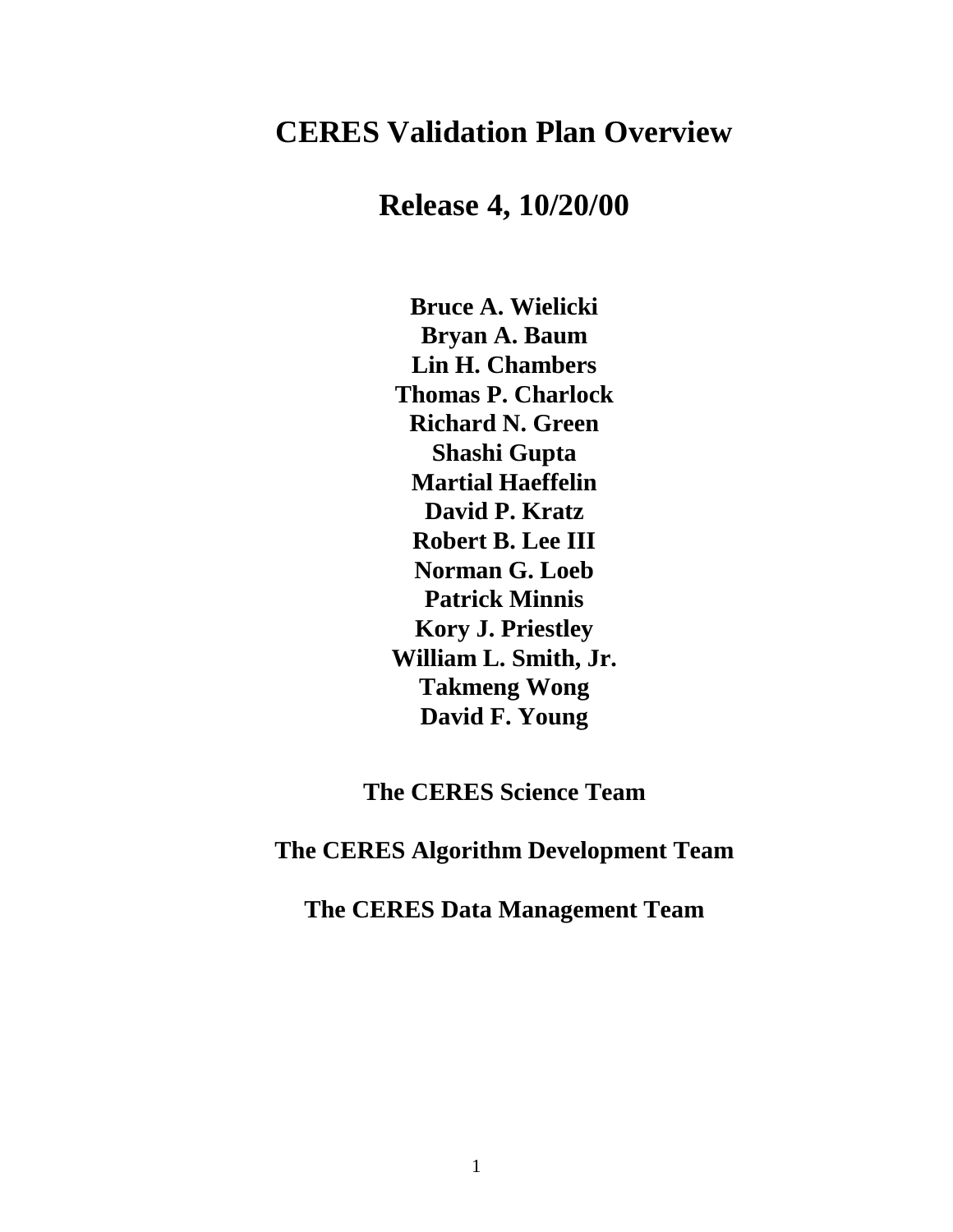# **1. Introduction**

The purpose of the present document is to provide a relatively brief overview of the strategy for validation of the CERES (Clouds and the Earth's Radiative Energy System) cloud and radiative flux data products. Figure 1 shows a data flow diagram of the CERES data products. The circles in this diagram represent analysis algorithms (subsystems), while the boxes represent input or output data products. The CERES Algorithm Theoretical Basis Documents (ATBDs) present the algorithms, and this overview is an introduction to the documents that present the corresponding validation plan for each data product. There is generally one output data product per subsystem or algorithm, so that there is a one to one correspondence between the ATBDs and the validation plan chapters. The ATBDs and Validation Plans for each subsystem can be found at http://asd-www.larc.nasa.gov/ceres/docs.html. Similar to the ATBDs, because of the size of the documentation, it was felt to be useful to provide a shorter overview to allow an interested reader to begin with the big picture, and then focus on a particular data product of interest. Data products can be obtained from the NASA Langley Distributed Active Archive Center (DAAC) using a web-based data ordering tool (http://eosweb.larc.nasa.gov/~latisweb/.).

For each CERES data product, there is a Data Quality Summary document which can be accessed from either the DAAC ordering web page or the CERES home page (http://asdwww.larc.nasa.gov/ceres/new\_ASDceres.html). This document summarizes the key validation results to date for each archived and validated data product. It also has links to ongoing validation web sites maintained by the CERES working groups, and to journal and conference papers as they are published. As of August, 2000 for example, Data Quality Summaries are available for the following data products available from the LaRC DAAC:

- *Edition 2 CERES TRMM calibrated/navigated radiances (BDS),*
- *Edition 2 CERES TRMM ERBE-Like ES-8, instantaneous TOA fluxes*
- *Edition 2 CERES TRMM ERBE-Like ES-4 and ES-9 gridded monthly TOA fluxes*
- *Beta versions of Terra CERES BDS, ES-4, ES-8, and ES-9 data (Beta is an early version that is not yet validated or ready for scientific publication but is intended to give the science community rapid access to the early data.*

By October 2000 the Edition 1 validated TRMM SSF data product and data quality summary will be available. This data product includes instantaneous cloud physical properties from the VIRS cloud imager matched with each CERES broadband radiance field of view. Edition 1 of Terra ERBE-Like TOA fluxes are also expected in October after its approval at the CERES science team meeting in September, 2000. All data products are reviewed by the CERES science team before release as a validated Edition 1 version. These Data Quality Summaries are short (several pages) and are meant to be the minimum set of information necessary to understand the strengths and weaknesses of the data products. The more complete reports of validation results are typically published in the peer reviewed scientific literature, but take much longer to make available to the science community. The Data Quality Summary was a concept developed and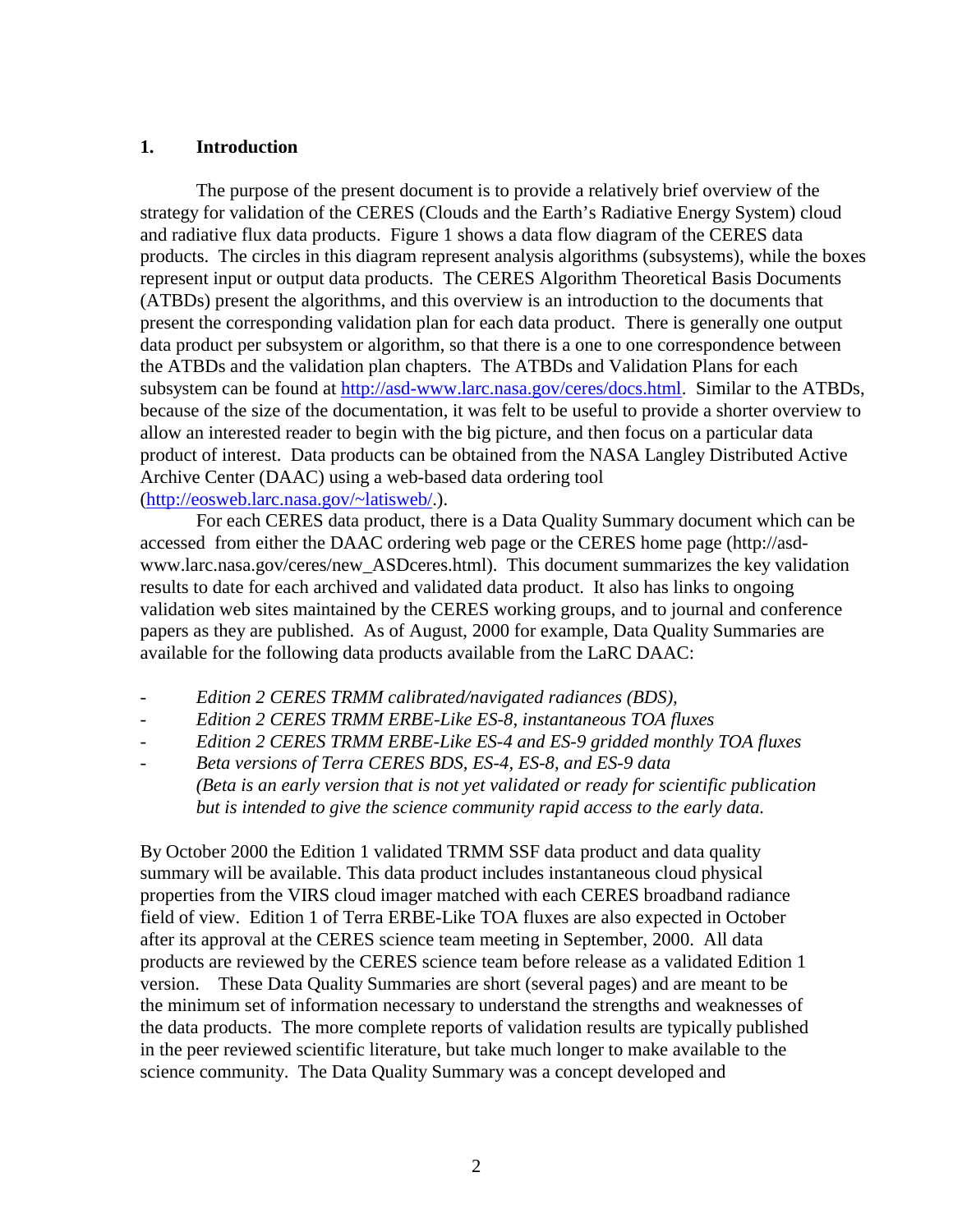

*Figure 1. CERES Data Flow Diagram. Boxes represent data products. Circles show the algorithm subsystems that convert input to output data products*.

implemented by the CERES team to facilitate more rapid and rigorous scientific use of the data products for climate research.

The present validation plan overview is divided into four sections: Axioms, Strategy, Issues, and Conclusions. An unfortunate aspect of large interdisciplinary science efforts is the plethora of acronyms. In a validation plan such as this they are a necessary shorthand. In order to avoid the cumbersome delay as the typical reader wades through the definition of these acronyms, they have been compiled in a list at the end of this overview. Readers not familiar with these acronyms are advised to print out a copy of the list and keep it close at hand.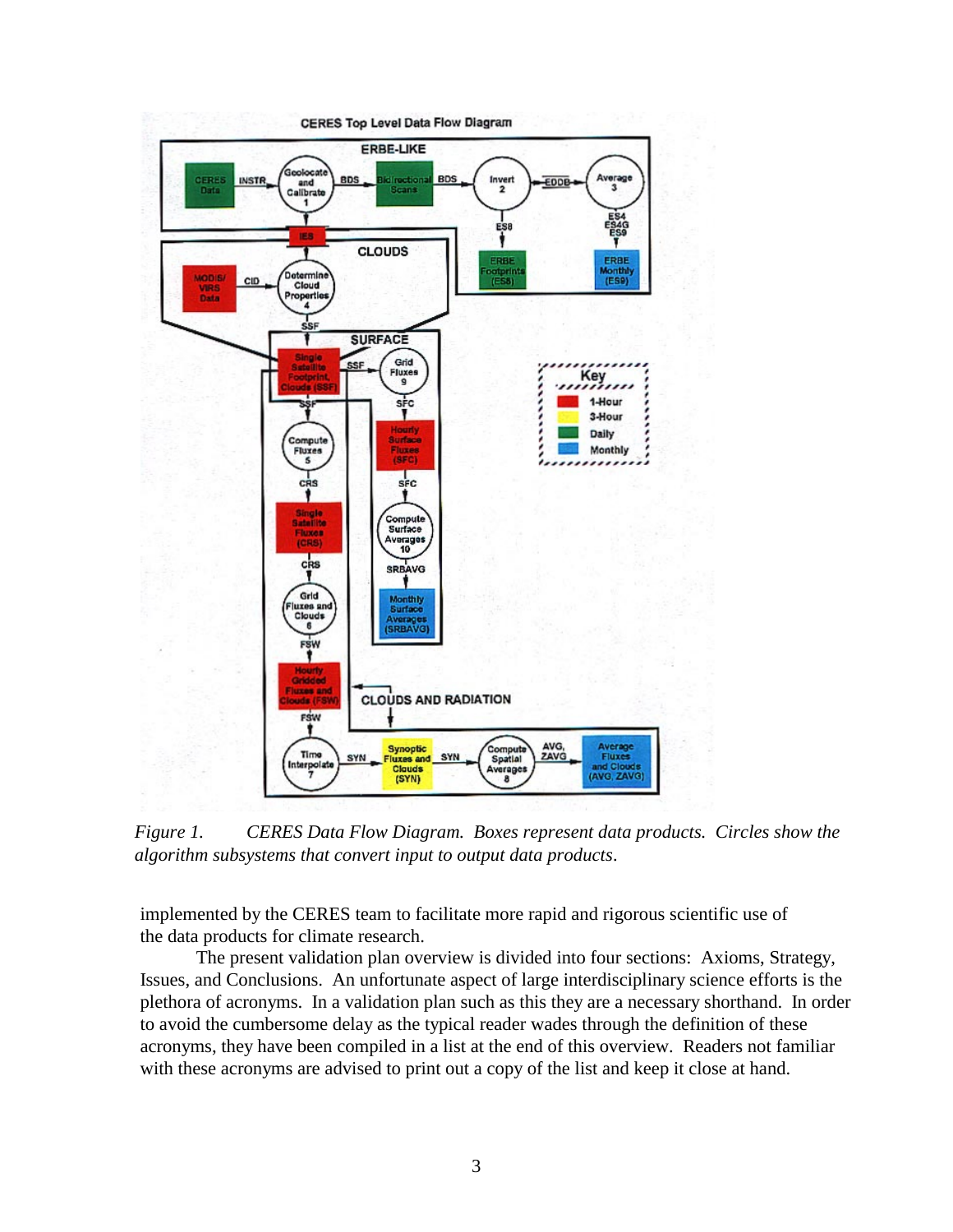There are three journal publications which summarize the overall clouds and radiation science strategy (Wielicki et al., 1995), the CERES experiment (Wielicki et al., 1996), and the CERES analysis algorithms (Wielicki et al., 1998).

# **2. Axioms**

Before launching into a discussion of the actual CERES validation strategy, it is useful to provide a context and vision for the validation effort. This is done in the present section as an informal discussion of a set of axioms which describe the overall validation problem for cloud properties and radiative fluxes remotely sensed from space. This section summarizes the philosophy of CERES validation.

# 2.1 *In the beginning there is radiometric calibration.*

Since remote sensing of the environment from space typically begins with a measurement of photons impinging on detectors, the question of absolute calibration is essential to all products derived using the instrument's estimated radiance values. For climate measurements, changes of only a few percent in geophysical parameters are of critical interest. In this sense, absolute radiometric calibration (including stability over time) become the Holy Grail of remote sensing. The strength of most conclusions rests on the ability to perform that calibration. At the same time, obtaining absolute accuracy in radiometric calibration of better than 2-5% is extremely difficult, especially for solar spectral wavelengths. Several redundant strategies are needed to assure confidence in absolute radiometric calibration, or design a remote sensing algorithm that only relies on relative calibration and stability. Most of the CERES cloud and radiative flux products require well understood absolute calibration, especially the radiative fluxes, cloud optical depth, and cloud height/temperature.

# 2.2 *Radiation budget is an 8-dimensional sampling problem.*

At the same time we desire radiative fluxes accurate for time averaged data to 1% or better, solar and thermal infrared radiative fields vary by an order of magnitude as a function of 8 different dimensions:

- *wavelength*
- *latitude*
- *longitude*
- *altitude*
- *time*
- *solar zenith angle*
- *viewing zenith angle*
- *viewing azimuth angle*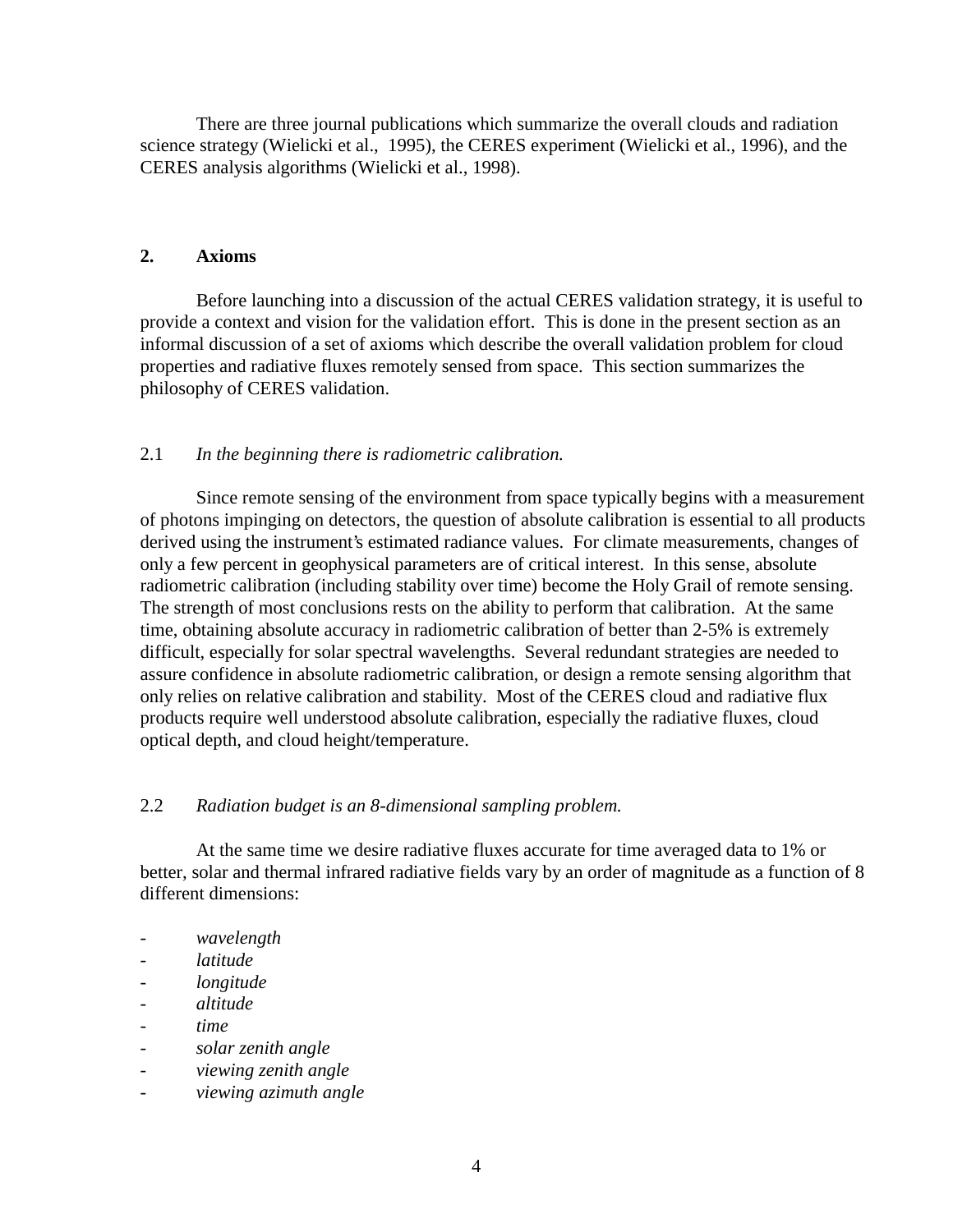In principle, after solving the calibration problem, we only have to accurately sample all 8 of these dimensional spaces to solve the radiation measurement problem. Rather than blackening the sky with instruments and satellites, the CERES approach to solving these sampling problems includes:

| <b>Dimension</b>      | <b>Sampling Solution</b>                                                                                                       |
|-----------------------|--------------------------------------------------------------------------------------------------------------------------------|
| wavelength            | <b>Broadband detector instrument</b>                                                                                           |
| latitude              | 20 km fov, crosstrack scanning instrument                                                                                      |
| longtitude            | 20 km fov, crosstrack scanning instrument                                                                                      |
| altitude              | Cloud properties using simultaneous imager<br>and 4-D assimilation for $T(z)$ , $q(z)$                                         |
| time                  | Diurnal sampling orbits: morning, afternoon,<br>precessing plus geostationary 3-hourly data<br>when 3 satellites not available |
| solar zenith angle    | Rotating Azimuth Plane scanner plus imager<br>(i.e. new CERES angular dependence models)                                       |
| viewing zenith angle  | Rotating Azimuth Plane scanner plus imager                                                                                     |
| viewing azimuth angle | Rotating Azimuth Plane scanner plus imager                                                                                     |

While most researchers are familiar with the first 5 of these dimensions, the last three dimensions (solar and viewing angle) are especially critical to determination of accurate radiative fluxes. In essence, each satellite radiance measurement taken from a particular view angle must be converted to an estimate of the radiative energy reflected or emitted over all angles of the hemisphere. In order to achieve the next advance in this sampling, a CERES rotating azimuth plane (RAP) scanner (Fig. 2) is flown once in each orbit (i.e. EOS-AM/PM/TRMM). The reason for this is that the orbit determines the solar zenith angles sampled at each latitude or climate region. The CERES RAP scanner data are then combined instantaneously with space and time matched imager cloud and surface properties to provide a measure of the anisotropy of the radiation field as a function of surface and cloud condition (e.g. cloud optical depth) over a large ensemble of cases (Wielicki et al., 1998; Loeb et al., 1999b). Finally, the data are reprocessed using the imager data to classify each CERES broadband crosstrack scanner measurement to select the proper anisotropic correction for conversion of the radiance measurement into a flux estimate (Wielicki et al., 1998). A discussion of the relative expected error for each of these dimensions can be found in Wielicki et al., 1995 for radiative fluxes at the top of the atmosphere. In principle, such an analysis is needed in the long term for any geophysical variable estimated using remote sensing satellite data. For example, the MISR and POLDER science teams are developing improved narrowband spectral surface ADMs for use in studies of land surfaces and vegetation.

 Not all variables are sensitive to all 8 sampling dimensions. Nevertheless, throughout the CERES validation plan, or any other EOS validation plan, there will be frequent references concerned with how to deal with sampling difficulties in one or more of these dimensions. The five dimensions most critical for CERES measurements are usually the angle sampling, time sampling, and altitude.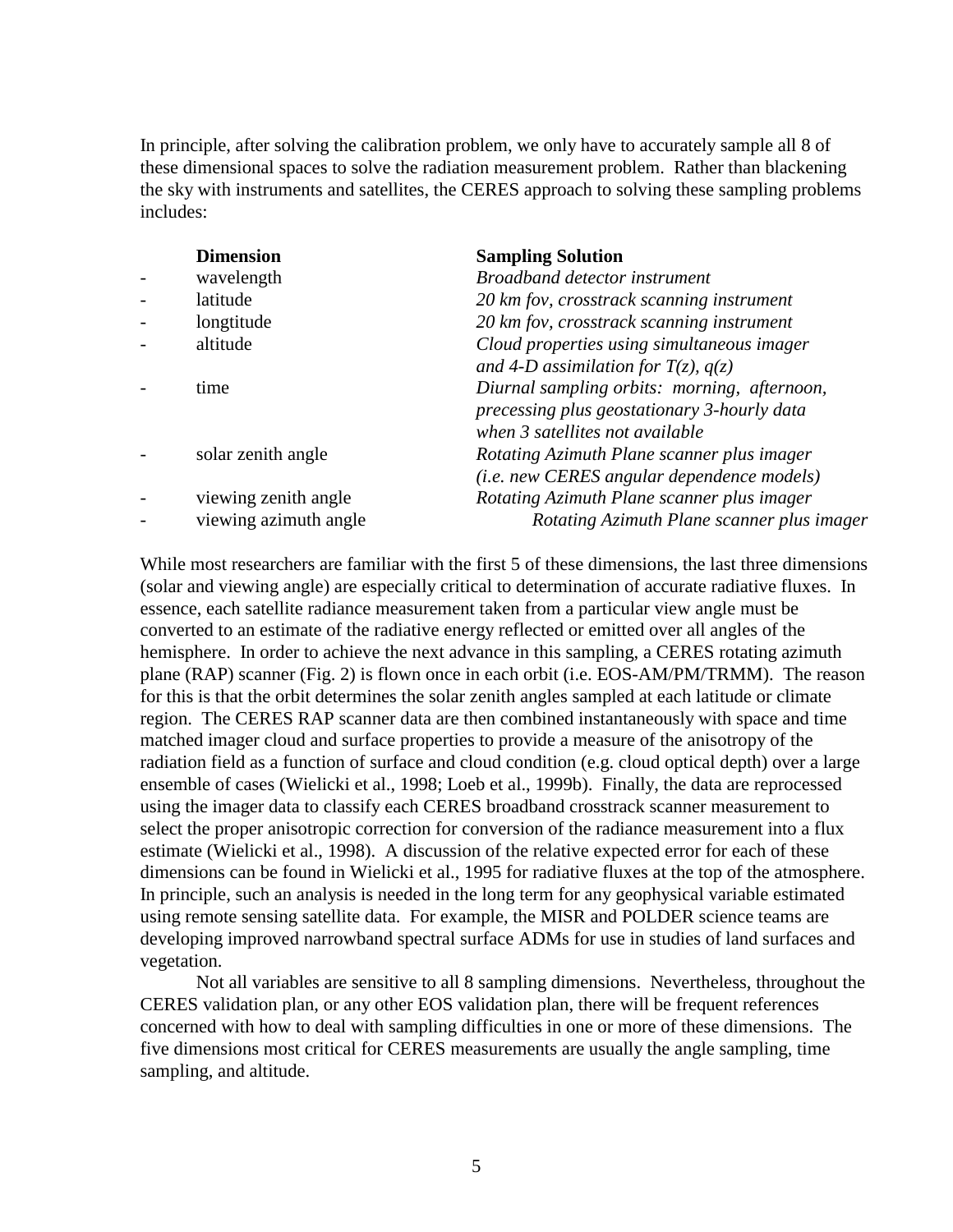

*Figure 2. CERES Crosstrack and Rotating Azimuth Plane (RAP) Scan Patterns simulated for the Terra spacecraft orbit passing over South America. RAP views entire hemisphere of radiation (but with spatial gaps), crosstrack provides continous spatial coverage with limited view angles.* 

2.3 *Cloud and radiation budget errors are strong functions of the time and space scale of the data product.* 

This is true of any geophysical quantity remotely sensed from space. In general, but not always, errors are largest at the smallest time and space scales, and the errors decrease with averaging interval. An example of the errors for TOA fluxes at a range of space and time scales can be found in Wielicki et al., 1995, including both the ERBE error estimates and the expected CERES improvements.

2.4 *Validation of satellite remotely sensed data against surface, aircraft, or balloon in-situ data is greatly complicated by the 8-dimensional sampling problem.* 

The problem is that the space and time scales of the in-situ data and the satellite data are rarely directly comparable. An excellent example of this problem is the comparison of satellite volume rainfall rate estimates against surface based rain gauges (Morrissey and Wang, 1995). Typically, there is insufficient in-situ measurements to cover a satellite field of view, whether the field of view is 250 meters (MODIS), or 20 km (CERES). In this case, even a perfect remote sensing measurement will be expected to differ from an in-situ verification measurement because of the inability to match the observations in time or space. For CERES, a common example will be comparing a surface flux radiometer to a satellite based estimate for a CERES field of view.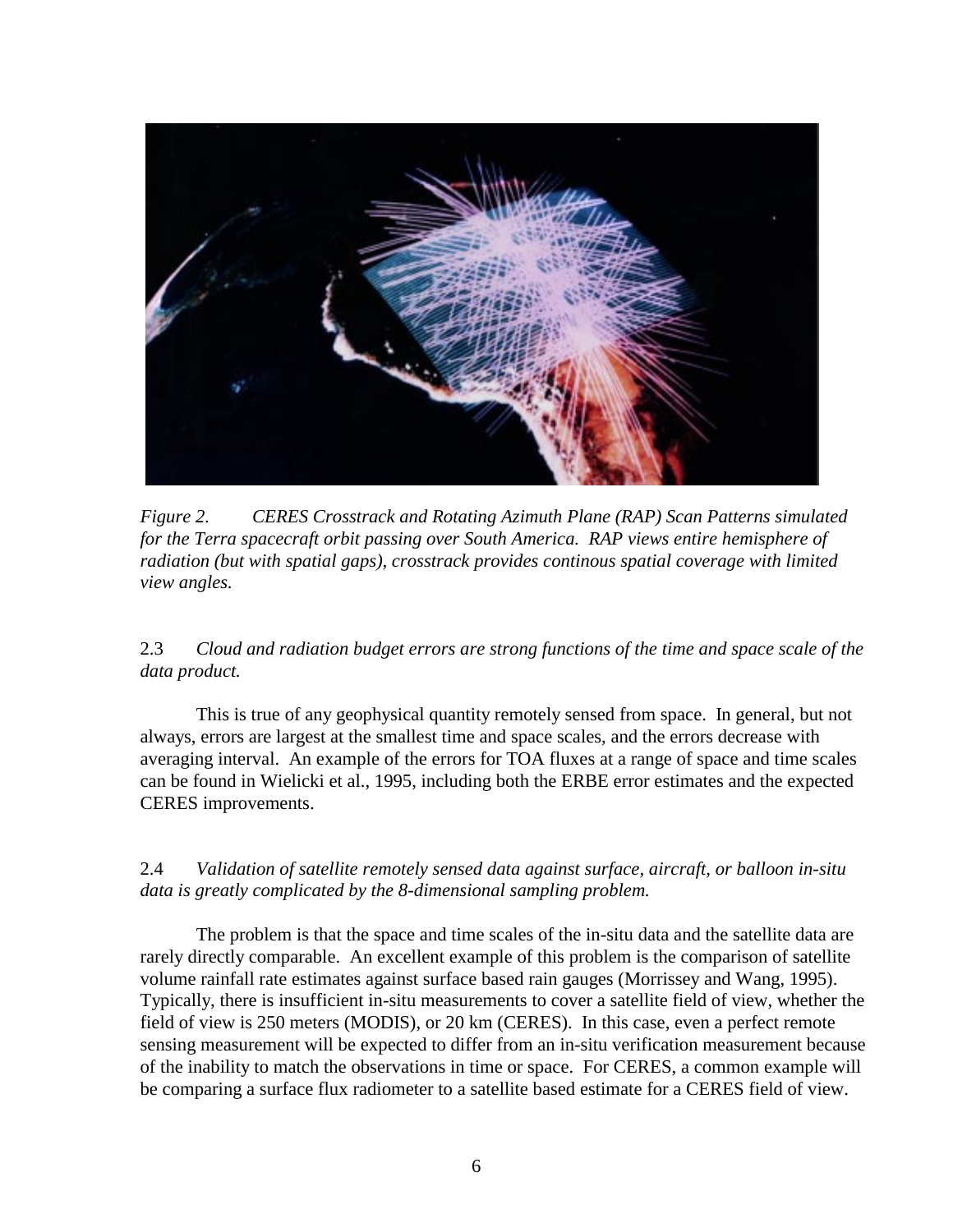The matching error can be reduced (but not eliminated) by increasing the number of surface observations within a field of view (level 2 data) or grid box (level 3 data). This error can also be minimized by using very large ensembles of matched data.

2.5 *Validation is in essence an error analysis. But putting confidence bounds on error estimates is complicated by the difficulty of specifying the true degrees of freedom in the validation data.* 

Atmospheric fields of temperature, cloud height, TOA radiative fluxes, and other variables are not white noise, nor are they necessarily Gaussian distributed. In general atmospheric time series or spatial series produce "red" spectra: large space and time scales have more spectral energy than small space and time scales (e.g. Leith, 1973). This complicates comparisons with in-situ measurements which are invariably taken at small space and time scales, while a satellite overpass is a few second snapshot of a large area. Leith 1973 proposed using the 1/e point of the auto-correlation function as a reasonable measure of the time or space scale representative of independent samples. For surface observer cloud fraction (roughly a 30 km field of view), this independence scale is estimated as 350 km (Jones, 1992). The autocorrelation 1/e scale for surface measured rainfall rate is roughly 200 km (Morrissey and Wang, 1995). Further work is needed in this area, but we can draw some basic conclusions from the relatively large independence scale.

i) Validation against a single case study (satellite overpass of an in-situ measurement) can serve to invalidate an approach, but it cannot put any confidence bounds on the rejection, nor can it put any confidence bounds on acceptance of a remote sensing measurement if the in-situ and satellite estimates happen to agree.

ii) For cloud advecting over an ARM (Atmospheric Radiation Measurement) surface site at 10 m/sec, it takes 9.7 hours for 300 km of atmosphere to advect by the site and present an "independent" test of cloud fraction at the site. Obtaining the large number of samples required for validation of a complete range of climate regions /atmospheric states will require long time series of surface site data matched each day with satellite-based estimates. The ARM sites, BSRN (Baseline Surface Radiation Network) surface sites, and other long-term sites are considered the best strategy for CERES validation of cloud and radiation data.

iii) Field campaigns are best for process studies and hypothesis formation. They provide the most complete case study data, but provide very limited statistical significance.

2.6 *Climate studies will require validation of both the bias and random error components. Validation in some cases will also be required for higher order statistical moments. (e.g. Chambers et al., 1996 for distributions of cloud optical depth)* 

Study of climate variations typically requires accuracy of a few percent or better. Such accuracy is rarely achieved instantaneously for any satellite remotely sensed data. Instead, a large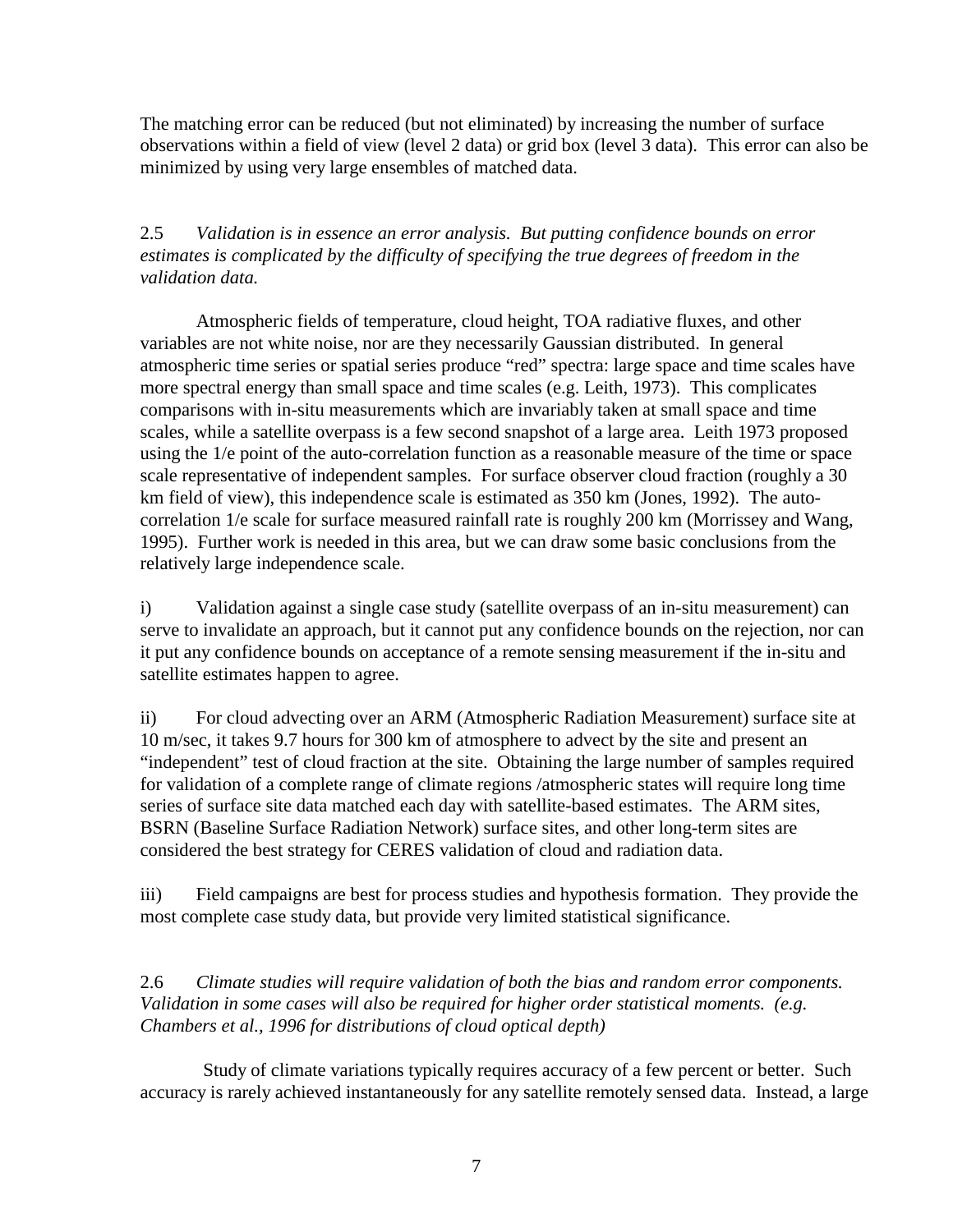ensemble of observations is required. While the instantaneous error in a single field of view is important to know, the bias of a large ensemble of observations is even more important. Especially critical is the behavior of this bias as a function of variation in related geophysical parameters. For example: studies of the role of clouds in climate will be interested in the dependence of cloud albedo on cloud liquid water path or ice water path. This is one of the fundamental partial derivatives that will affect cloud feedbacks in the climate system. If the bias error in CERES derived shortwave albedo is a function of cloud IWP, then spurious results will be obtained for studies of cloud feedback mechanisms in the climate system, or for validation of cloud physical models. This fact indicates that validation efforts will be forced to use very large ensembles of data to eliminate such concerns.

# 2.7 *Knowledge of the accuracy of the satellite remote sensed radiative fluxes and cloud properties will improve as longer time series of validation data become available: the limit will be the degrees of freedom in the validation data, and the accuracy of the validation data.*

There will be no magic moment that we can declare the CERES data product "validated". Instead, we will be able to declare confidence bounds on the validation of each CERES data product. These confidence bounds will narrow with time as greater numbers of independent samples are used in validation from the surface sites such as ARM and BSRN. The confidence bounds will also narrow as the validation data itself is better understood and quantified. This is particularly true for cloud physical and optical properties derived using lidar, radar, and radiometer data at the DOE ARM surface sites in Oklahoma, the Western Tropical Pacific Ocean, and the North Slope of Alaska. These ground-based validation data are themselves now being tested using field experiment in-situ aircraft data, as well as testing the consistency of independent measurement approaches for the same cloud property. Initial ARM cloud data is primarily for single layered cloud systems, but work is undeway to extend this to multi-layered and mixed phase clouds. Different science studies will require different levels of accuracy to be useful. The studies with the highest accuracy requirements will be required to wait until a substantial time record of validation data has been analyzed, or until improved validation data becomes available. Nevertheless, CERES has a nominal validation schedule for attaining accuracies deemed useful by a broad range of science community users. The data products are phased in order of accuracy and time in order to provide the science community with data as soon as possible.

2.8 *Since clouds are the major modulator of the radiation fields at most wavelengths used by the EOS instruments, all of the instruments provide at least some information on cloud properties.* 

*Intercomparison of different remote sensing approaches (both alternative algorithms and measurements) for remote sensing of cloud and radiation will be a critical part of discovering both coding and logical errors in EOS algorithms. Observations beyond EOS, such as ISCCP are also needed to verify time sampling errors.*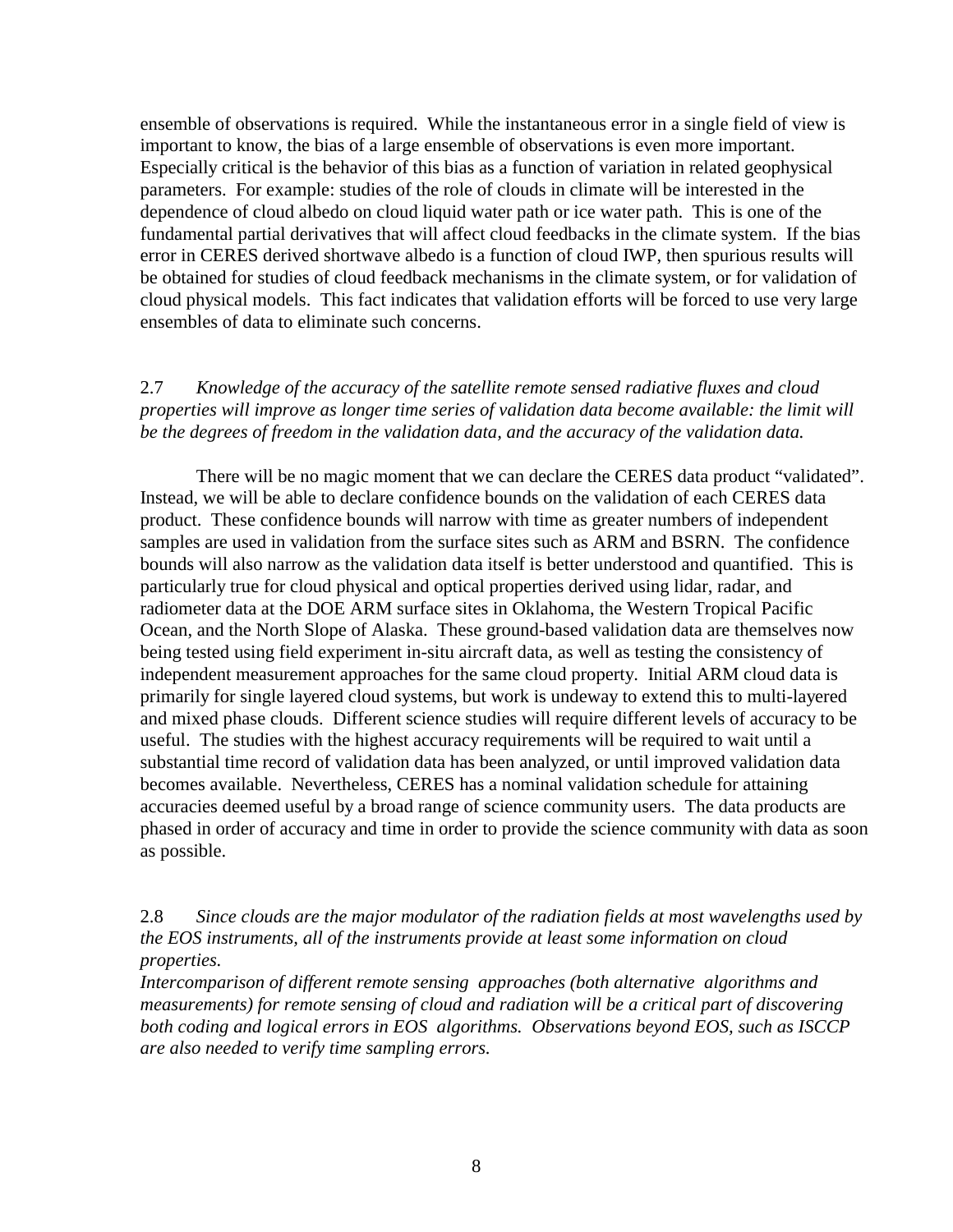Good examples of other spaceborne instruments that will help CERES validate its algorithms and final data include ASTER, MISR, AMSR, AIRS, and POLDER. POLDER data is being used to verify CERES strategies to develop angular models (Loeb, 1999), ASTER data will be used to verify the dependence of imager derived cloud properties on field of view size, AIRS will provide more complete spectral cloud emissivity in the thermal infrared, and MISR will provide very high spatial resolution multi-angle data to verify angular model strategies using coarser spatial resolution CERES RAP data. Each of these instruments takes a different slice of the rather daunting 8-dimensional space we referred to in section 2.2. Since clouds often exhibit strong systematic diurnal cycles, time sampling error analyses will use ISCCP geostationary radiance and cloud data sets to verify errors in monthly mean data products.

The most critical satellite component for CERES validation, however, will come from the recently selected PICASSO and Cloudsat missions which will fly cloud lidar and cloud radar in formation with the EOS Aqua mission. The Aqua platform will include CERES, MODIS, AIRS/AMSU/MHB, and AMSR. The French POLDER-2 multi-angle instrument is also planned to fly in this formation. The cloud lidar and radar will provide the first multi-layer cloud data and will be the ideal cloud fraction/cloud altitude validation source for passive remotely sensed cloud properties.

# 2.9 *The challenges involved in validating each of the CERES cloud and radiation data products are often quite different.*

 This is one of the motivations for having validation plans for each data product. These diverse challenges are also discussed further in section 4 of this overview entitled "issues". In particular, the strategies for validation of CERES radiance calibration, TOA radiative fluxes, surface radiative fluxes, cloud properties, and atmospheric radiative fluxes are all very different.

2.10 *Field Campaigns alone will never get sufficient statistical sampling for global validation. They do, however, provide unique physical process tests and discover new problems because of their unusually complete data sets. They will also provide the bulk of the in-situ cloud microphysical validation of surface remote sensing of clouds, such as for tropical clouds from FACE in 2002 and CRYSTAL in 2003.* 

The sampling problems mentioned earlier indicate that any given field experiment conducted over several weeks to a month will obtain at best some 5 to 20 of degrees of freedom for cloud systems. On the other hand, these same experiments often contain the most complete data sets from surface to above the atmosphere. They can provide definitive cases to demonstrate inconsistencies in current approaches, and they can suggest new hypothesis for improvements. But they cannot obtain sufficient statistical significance to generate confidence in the new hypotheses: that must come from larger sample data.

An example of CERES field campaign validation efforts is the measurement of spectral albedo and spectral angular dependence across the complete solar spectrum for a wide range of IGBP surface types. This validation effort is dictated by the need to understand broadband solar radiation at the surface of the earth, and by the limited availability of spectral albedo or angular dependence measurements beyond 1 µm wavelength for surfaces representative of the broad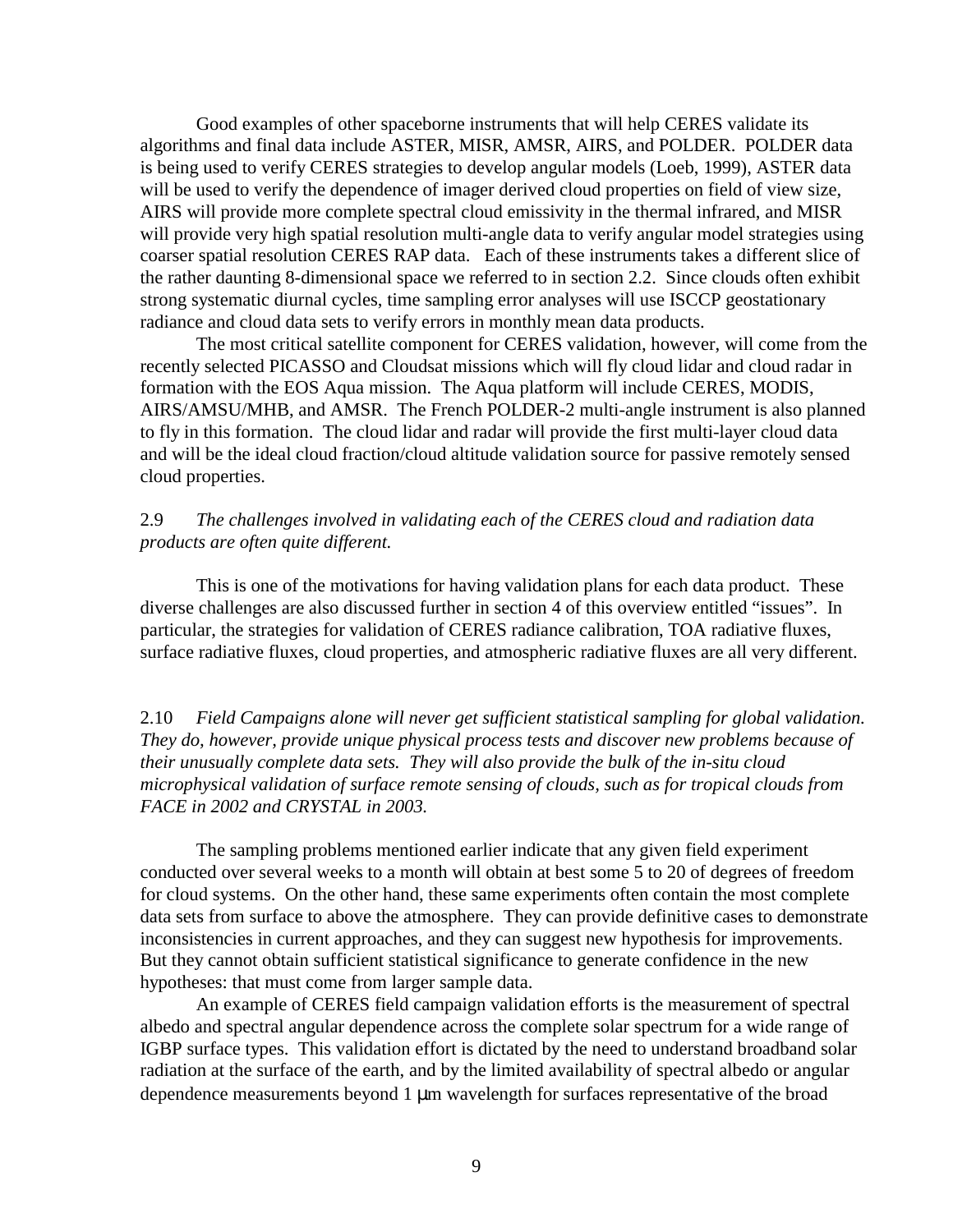IGBP surface classes. Efforts in this area began with helicopter flights over eastern Virginia forest and the ARM Oklahoma site, and will continue by advancing to a low flying aircraft fitted with solar and infrared spectrometers which can obtain both hemispheric and angular measurements near the surface. These spectral and angular solar reflectance measurements will be statistically sampled similar to the CERES RAP scan mode from space. Statistical ensembles sorted by IGBP surface class and at key surface sites such as the DOE Oklahoma site and the Fort Peck SURFRAD site will be taken as a consistency check of CERES surface solar flux algorithms. These measurements should also be useful to other EOS teams such as MISR and MODIS studying the spectral anisotropy of land surfaces.

As is noted in the next section, however, a critical application of field experiments is obtaining in-situ cloud microphysical data. A good example is recent collection of such data in the SHEBA/FIRE arctic campaign over the arctic ocean and over the Pt. Barrow ARM site. The next major opportunity will be the FACE and CRYSTAL tropical cloud experiments in 2002/3 planned for Florida and for the warm pool region of the western Pacific near the ARM sites. The collection of this in-situ data is very expensive, and requires coordination of both NASA and DOE efforts. CERES unfortunately has no planned funding to support such efforts, so efforts by existing and future NASA EOS Validation NRAs and the DOE ARM program are critically needed.

Finally, there are some parameters such as cloud ice water path (IWP) which are exceedingly difficult to measure, yet are critically needed by cloud modelers. Currently, we only have passive microwave measurements from surface, aircraft, and space to estimate cloud liquid water path (LWP). New instruments using the far-infrared/sub-mm wave regions have been developed for IWP and column average particle size. These technologies need further testing in ice cloud experiments such as FACE and CRYSTAL. These will add a further independent constraint on the validation of ARM lidar/radar/radiometer vertical profiles of cloud microphysics.

2.11 *A better sampling option for validation is long term surface sites (multiple years) at a minimum of about 7 sites to cover major climatological regimes (measuring clouds, radiation, aerosols, atmosphere) and a minimum of 30 sites (measuring surface radiation and aerosols) to cover varying anthropogenic aerosol emissions.* 

The ARM sites (W. Pacific tropical ocean, Oklahoma midlatitude land, Pt. Barrow Alaska polar land) will provide three of these climate regions. Missing climate regions include midlatitude and high latitude open ocean, subtropical ocean, desert, and tropical land. Each of these regions is characterized by greatly differing atmospheric states, especially in the boundary layer. The difficulty for aerosol/radiation sites is finding sites where both aerosol and radiation measurements are taken at the same site. Note that obtaining long-term accurate validation data for these surface sites is not simply a matter of buying an instrument and cleaning it once a week. Calibration, validation and analysis efforts for "climate quality" surface data are substantial. The Department of Energy ARM sites, the Baseline Surface Radiation Network (BSRN), and SURFRAD are all making the effort to provide such long-term accurate surface-based data. In the longer term, other climate regions must also be addressed. Because of the expense of adding ARM sites, CERES will augment existing capabilities to improve measurements in these missing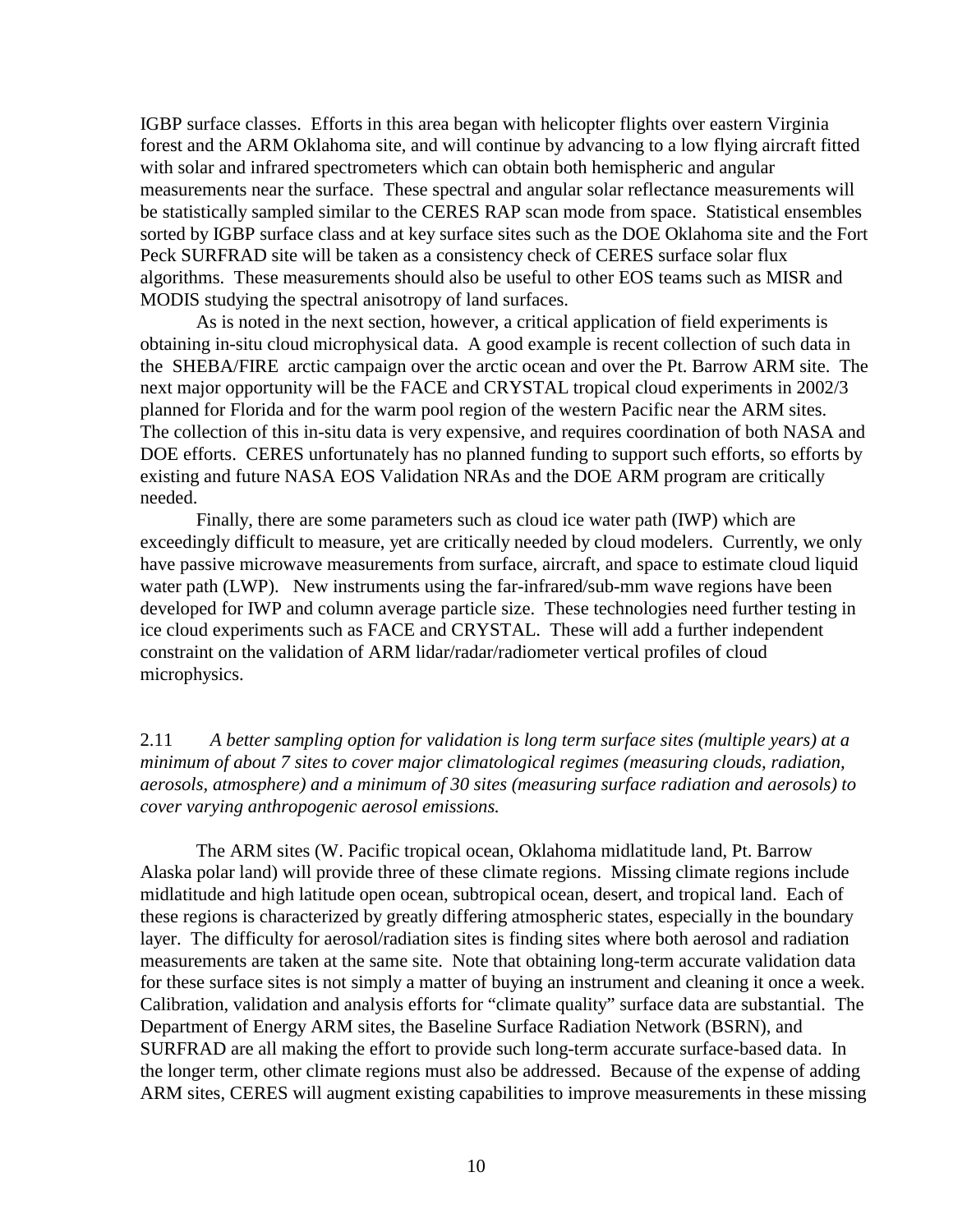climate regimes. Examples are the addition of micropulse cloud/aerosol lidars at BSRN sites at Bermuda (midlatitude ocean), Saudi Arabia (desert), and a tropical land site, probably in northern Australia, Brazil, or Africa. Fortunately, there is a new NASA and international effort to set up a network of micropulse lidars patterned after the successful AERONET effort. CERES is providing 3 micropulse lidars previously purchased to this lidar network: the first of these will be put in at the Solar Village BSRN site in Saudi Arabia (J. Spihnirne, Aug 2000 personal communication). Second, because even Bermuda is an island, CERES will run a BSRN level surface radiation site on the existing Coast Guard "Chesapeake Light" lighthouse platform 25 km off the coast of Virginia. This site will be used for tests of algorithms against a more uniform ocean background. In the long run, a mobile ARM site should be a serious consideration in the future to obtain at least 1-2 years of data in each of the other mentioned climate regimes. The ideal scenario would be permanent installation of ARM-like cloud/radiation instrumentation on the NOAA Ron Brown for global ocean measurements. ARM is working on a mobile site, but completion is not expected until 2002 (T. Ackerman, personal communication, July, 2000).

2.12 *For some cloud properties, the best sampling will come from new active and passive remote sensing technologies as part of the future ESSP and other international programs. Examples are improved measurements of cloud cover, cloud layer heights, and cloud layer overlap using PICASSO cloud lidar and Cloudsat cloud radar, as well as improved measurements of ice cloud properties. These measurements will often be taken at nadir only, but will provide an entirely new level of global validation data.* 

Fortunately, the NASA ESSP program has recently selected the PICASSO-CENA and Cloudsat missions. PICASSO will fly a cloud and aerosol profiling lidar, infrared camera, and visible camera on a spacecraft flying in formation with the EOS Aqua platform. The Cloudsat mission will add a cloud profiling radar. Cloudsat and PICASSO will fly in formation viewing the same cloud within less than a minute, while both satellites will fly within  $\lt +$  6 minutes of Aqua at all times during its nominal 3 year mission lifetime. The mission will drift across the Aqua spacecraft crosstrack scanning swath of MODIS/CERES/AIRS/AMSR so that observations will be available to validate cloud, aerosol, and radiation measurements for a full range of viewing conditions appropriate to the Aqua and Terra missions. Based on an earlier space shuttle lidar experiment named LITE, the PICASSO-CENA lidar is expected to penetrate at least to the top of the boundary layer cloud 80% of the time. The cloud radar will detect almost all of the additional thicker cloud layers. Thin cirrus missed by the radar will be detected by the lidar. This combination will greatly advance the validation of CERES cloud and radiation data, as well as provide in combination with CERES the best constraint available on the entire vertical profile of radiative fluxes from the surface to the top of the atmosphere. The active instruments are especially critical for improvement of the accuracy of downward longwave fluxes at the surface, and for polar clouds which have poor contrast with the background snow and ice surface in passive radiometer data. Aqua is currently planned for launch in May, 2000 with a 5 to 6 year lifetime on orbit. PICASSO and Cloudsat are planned for launch in March, 2003 with a 2 to 3 year lifetime on orbit.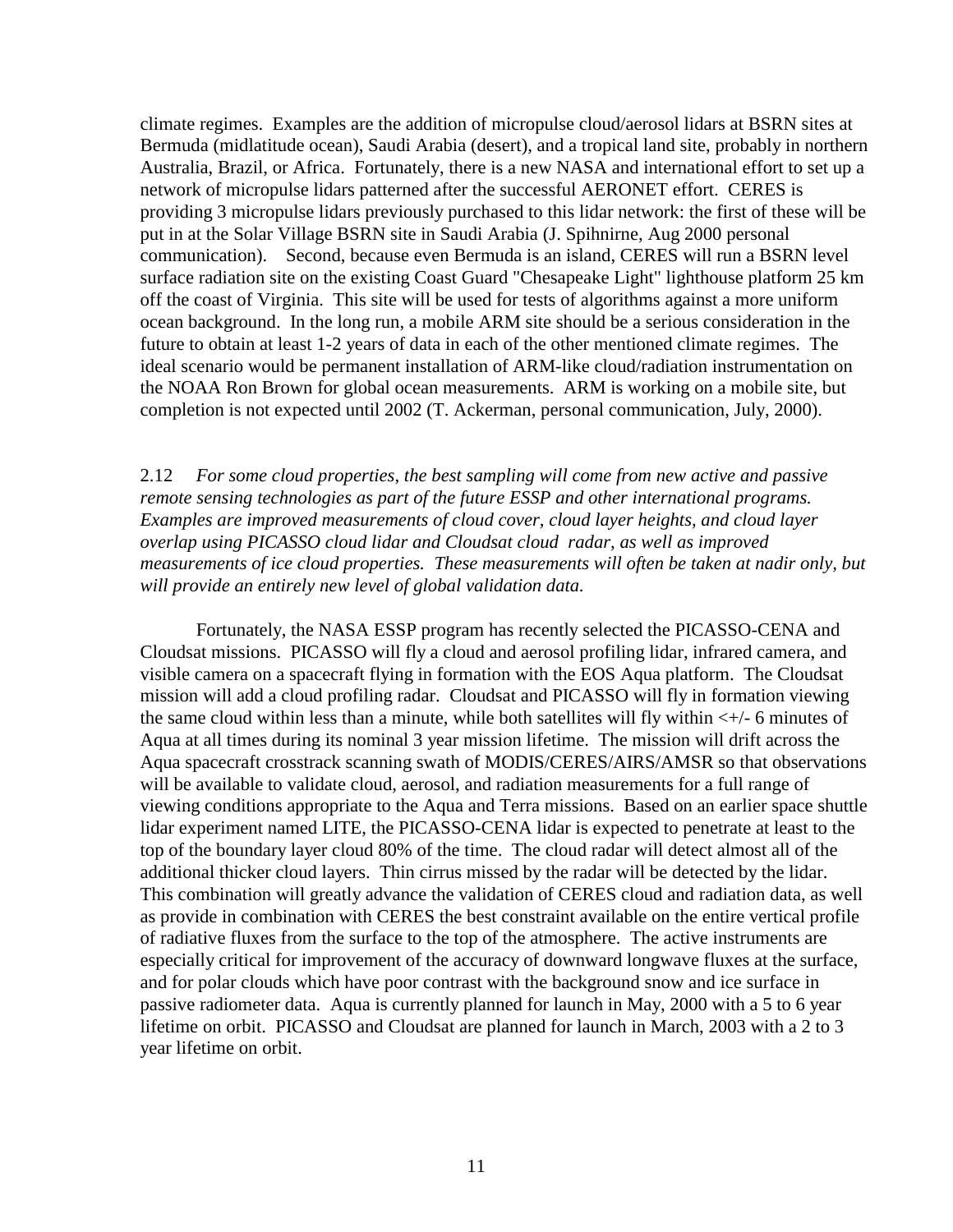At this point, we switch from a discussion of axioms to an overview of the specific CERES strategies for validation of the radiative flux and cloud products shown in Figure 1. All of the concepts raised in the section on axioms help to shape the overall CERES validation strategy. This plan is based not only on CERES investigations to date, but also on extensive experience gained by the CERES investigators as part of the ERBE, FIRE, and ARM programs.

# **3. Strategy**

# *3.1 Validation Data Sources and Applicable Validation Techniques*

The data products shown in Figure 1 require the validation of 5 basic types of measurements.

|        | Instrument broadband radiances         | $(SW, LW, 8-12\mu mWindow)$   |
|--------|----------------------------------------|-------------------------------|
| $\sim$ | Top of atmosphere radiative fluxes     | (SW, LW)                      |
| $\sim$ | Surface radiative fluxes               | (SW, LW, up, down, net)       |
|        | Radiative fluxes within the atmosphere | (SW, LW, up, down, net)       |
|        | Cloud properties                       | (amount, height, temperature, |
|        |                                        | optical depth, emissivity,    |
|        |                                        | particle phase and size)      |

The last four of these five measurements occur in data products with time and space scales that include:

- CERES instantaneous field of view (20 km at nadir for Aqua/Terra, 10 km for TRMM)
- Instantaneous satellite swath 1 degree latitude/longitude spatial grid
- Synoptic 3-hourly 1 degree grid
- Monthly average 1 degree grid
- Zonal and Global average

 In turn, there are seven major techniques or "tools" that will be employed as part of the validation process:

|              |    | <b>Technique</b>                    | <b>Example</b>                               |
|--------------|----|-------------------------------------|----------------------------------------------|
| $\mathbf{i}$ |    | On board calibration                | (ground and in-orbit)                        |
| $\rm ii)$    |    | Theoretical sensitivity             | (radiative transfer theory simulations)      |
| iii)         |    | Pre-launch satellite surrogate data | (ERBE/AHVRR/HIRS on NOAA-9)                  |
| iv)          |    | Internal consistency checks         | (viewing zenith angle dependence)            |
| V)           |    | Surface site data                   |                                              |
|              | a. | Current surface sites               | (ARM, BSRN, SURFRAD, AERONET)                |
|              | b. | <b>EOS-enhanced sites</b>           | (Chesapeake Light, Micropulse Lidar Network) |
| $\rm vi)$    |    | Field campaigns                     | (FIRE, SHEBA, ARESE, GCIP, CRYSTAL)          |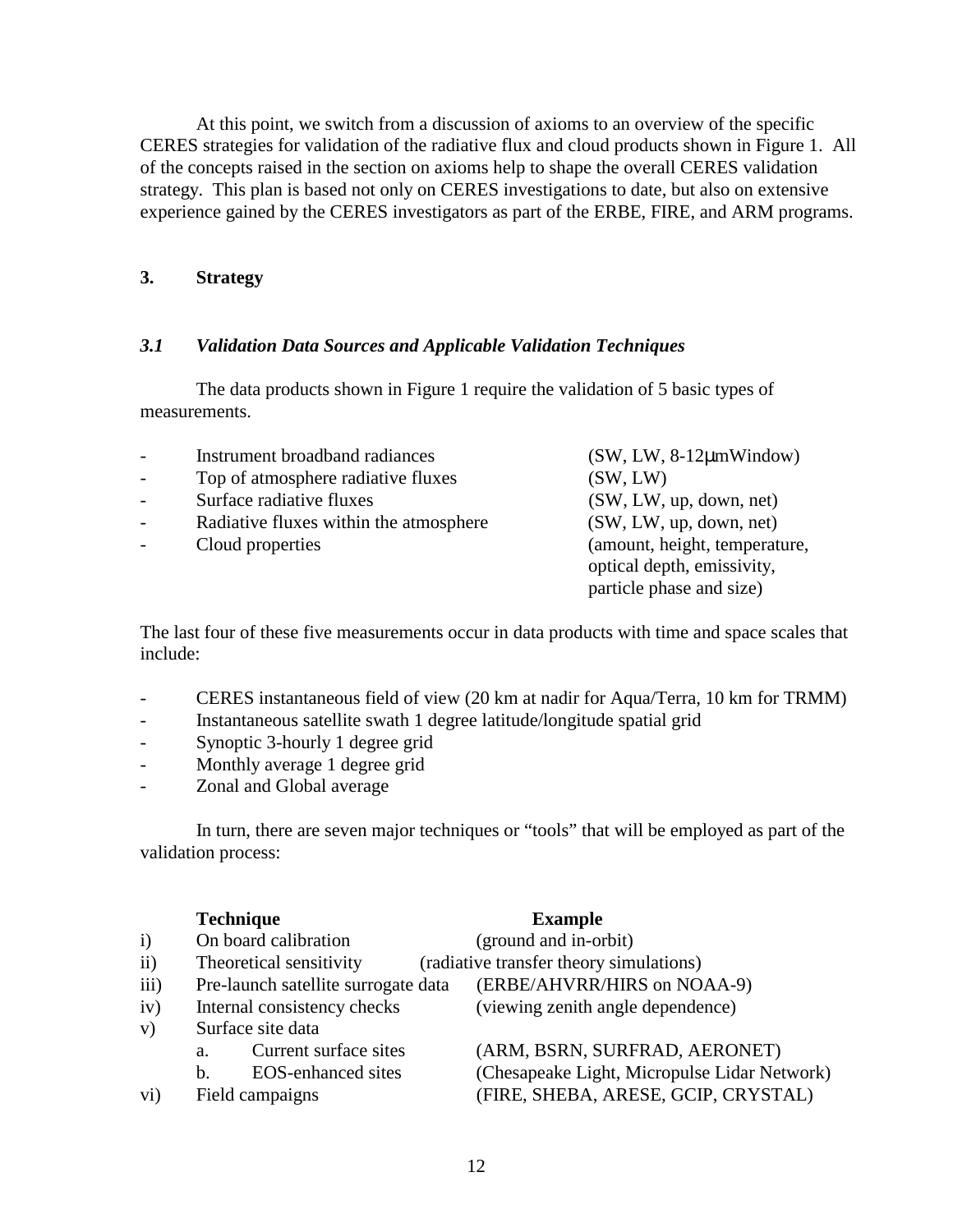## vii) Other satellite data (POLDER,ASTER, MISR, GLAS, PICASSO, Cloudsat, ScaRaB, ERBS non-scanner)

 The usefulness of these seven validation tools varies greatly with data product. Surface site data is of primary importance for validation of surface radiative fluxes, but of little use for TOA Fluxes. For high spatial resolution imagers such as Landsat and ASTER, surface site data is useful in validating the radiance calibration. For CERES 20 km fields of view, however, and for calibration at the 1 to 2 % level, the surface data has little or no utility.

Table 1 summarizes the utility of each of the 7 different validation strategies to the 5 types of CERES data for instantaneous CERES fields of view as found in the IES, SSF, and CRS data products.

# **Table 1 Data Product / Validation Strategy Matrix**

 $(1 = \text{critical}, 2 = \text{important}, 3 = \text{useful})$ 

| <b>Validation Technique</b>         | Radiance |   | <b>TOA</b> | <b>SFC</b>                  | Atmosphere | Cloud |
|-------------------------------------|----------|---|------------|-----------------------------|------------|-------|
|                                     |          |   | Flux       | Flux                        | Flux       | Prop. |
| Onboard calibration                 |          |   |            |                             |            |       |
| Theoretical sensitivity studies     |          | 3 |            |                             |            |       |
| Pre-launch satellite data surrogate |          |   |            | $\mathcal{D}_{\mathcal{A}}$ |            |       |
| Internal consistency check          |          |   |            | 3                           |            |       |
| <b>Surface Sites</b>                |          |   |            |                             |            |       |
| - ARM, BSRN, SURFRAD                |          |   |            |                             |            |       |
| - EOS enhanced sites                |          |   |            |                             |            |       |
| Other EOS-ERA satellite data        |          |   |            |                             |            |       |
| Field campaigns                     |          |   |            |                             |            |       |

 For the synoptic and time averaged CERES data products, other satellite data become critical in evaluating the time sampling errors (e.g. current geostationary satellite data such as GOES-8 and future data such as the Geostationary Earth Radiation Budget (GERB) experiment planned for flight on Meteosat Second Generation in 2002).

 In the following sections, brief examples of the validation approaches are given for each of the 5 major data types. These are meant to illustrate the overall approach and to include key references to the appropriate literature. The reader interested in further detail is directed the specific validation plans for each individual CERES data product (http://asdwww.larc.nasa.gov/valid/valid.html). Note that TOA fluxes appear in two data products: ERBE-Like fluxes in ES-8, and the improved CERES TOA fluxes in SSF. Surface radiative fluxes also appear in two distinct data products: SFC for flux estimates with minimal dependence on radiative modeling, and CRS (pixel level) and FSW(1 degree gridded) for surface flux estimates which use a strong modeling component as part of the estimation. Further information on the distinction of these data products can be found in the CERES ATBD Overview document (http://asd-www/larc/nasa/gov/ATBD/ATBD.html). There is also a CERES Data Product Catalog (http://asd-www.larc.nasa.gov/DPC/DPC.html).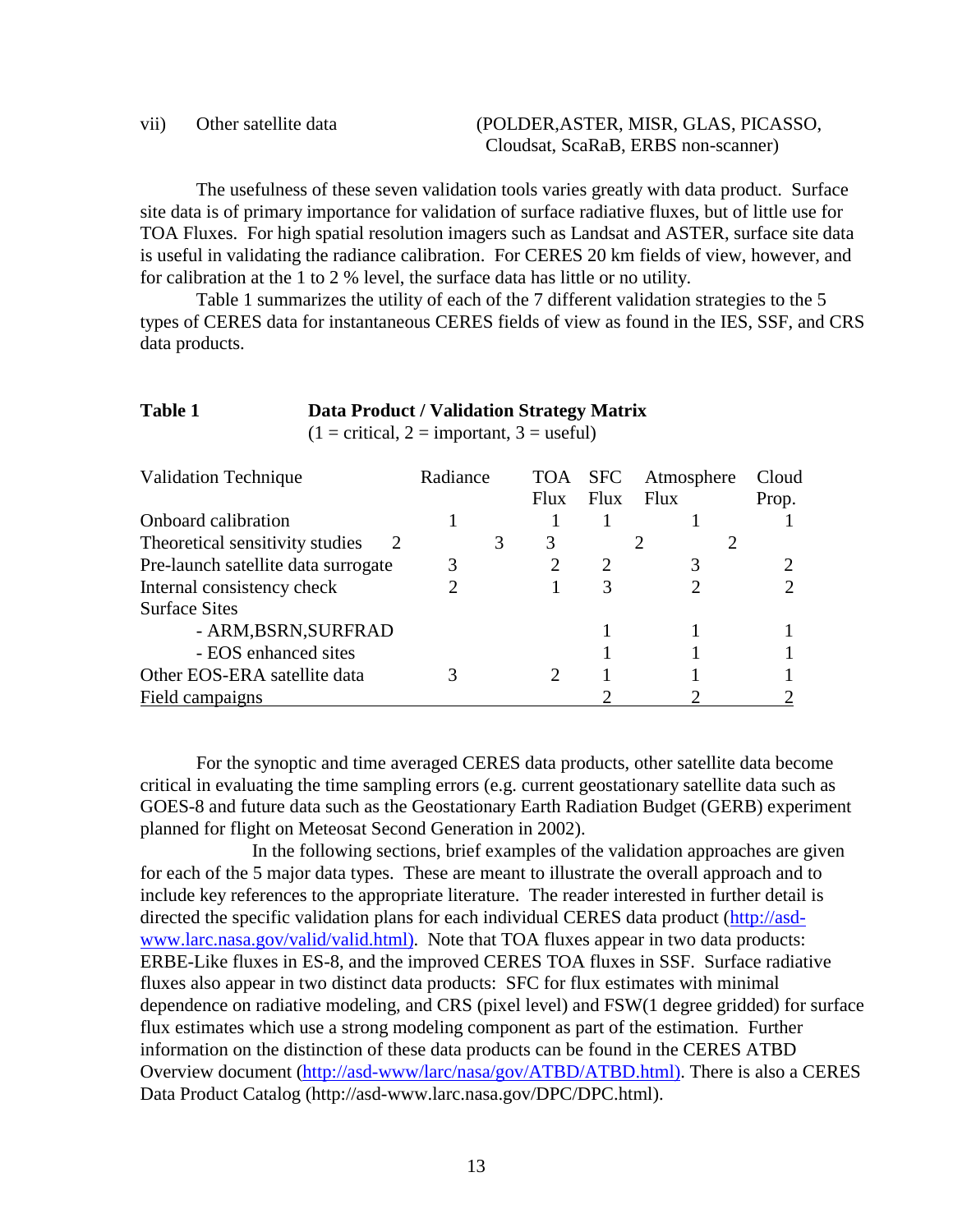# **3.2** *Broadband Radiance Calibration*

There are four fundamental CERES broadband radiances to calibrate:

- SW radiance: solar reflected  $(-0.3 5\mu m)$ , TOT radiance: solar and thermal infrared earth emitted  $(-0.3 - 100 \mu m)$
- LW radiance: thermal infrared earth emitted  $(-5 100 \mu m)$
- 
- Window radiance:  $(8 12 \text{ }\mu\text{m})$

The CERES instrument measures SW, TOT, and Window directly, and infers LW as the difference between TOT and SW during daylight observations and directly from the TOT channel at night (Lee et al., 1996). The key to robust calibration is independent redundant calibration checks, especially for the reflected solar component, which is the most difficult to calibrate. Calibration traceability begins pre-launch in a specially designed calibration vacuum chamber (Figure 2), and is completed using four in-orbit calibration systems: on-board variable temperature blackbodies to verify gain of the TOTAL and Window channels, multiple-level tungsten lamps to monitor stability of the SW channel, a solar diffuser mirror (Mirror Attenuator Mosaic or MAM) to monitor SW channel stability using the sun, and deep space scans to verify the instrument scan position dependent offsets. The onboard calibration sources are used to monitor the stability of the instrument gains while in orbit, not to determine the absolute calibration.

Key elements of the complete calibration and instrument characterization include a) instrument theory, b) ground calibration, c) on board calibration stability, d) in-orbit offset determination using deep space scans, e) internal consistency checks of the data, especially the consistency of the Window, SW, and Total measurements. Validation results for the TRMM CERES instrument can be found in Priestley et al., 2000.

# 3.2.1 *Instrument Theor*y

- Complete instrument thermal, optical, and electrical models were developed for the CERES instrument, including a detailed finite element model of the complete detector/telescope system. These models are used to predict and verify instrument performance both pre- and postlaunch. Part of the theoretical understanding of the instrument includes measurement of the spectral reflectance, transmittance, and absorptance of all detector, optics telescope and calibration materials, as well as measurement of detector time response (Priestley et al., 1997; Haeffelin et. al., 1997; Lee et al., 1998). Key improvements demonstrated over the ERBE measurements include:

- flatter spectral response of the CERES scan mirrors which eliminate the spectral response dip from the aluminum mirrors used in ERBE and ScaRaB (Lee et al., 1998),

- factor of two smaller angular field of view than ERBE,

- improved characterization of instrument spectral response from 0.3µm to 100 µm (Lee et al., 1998).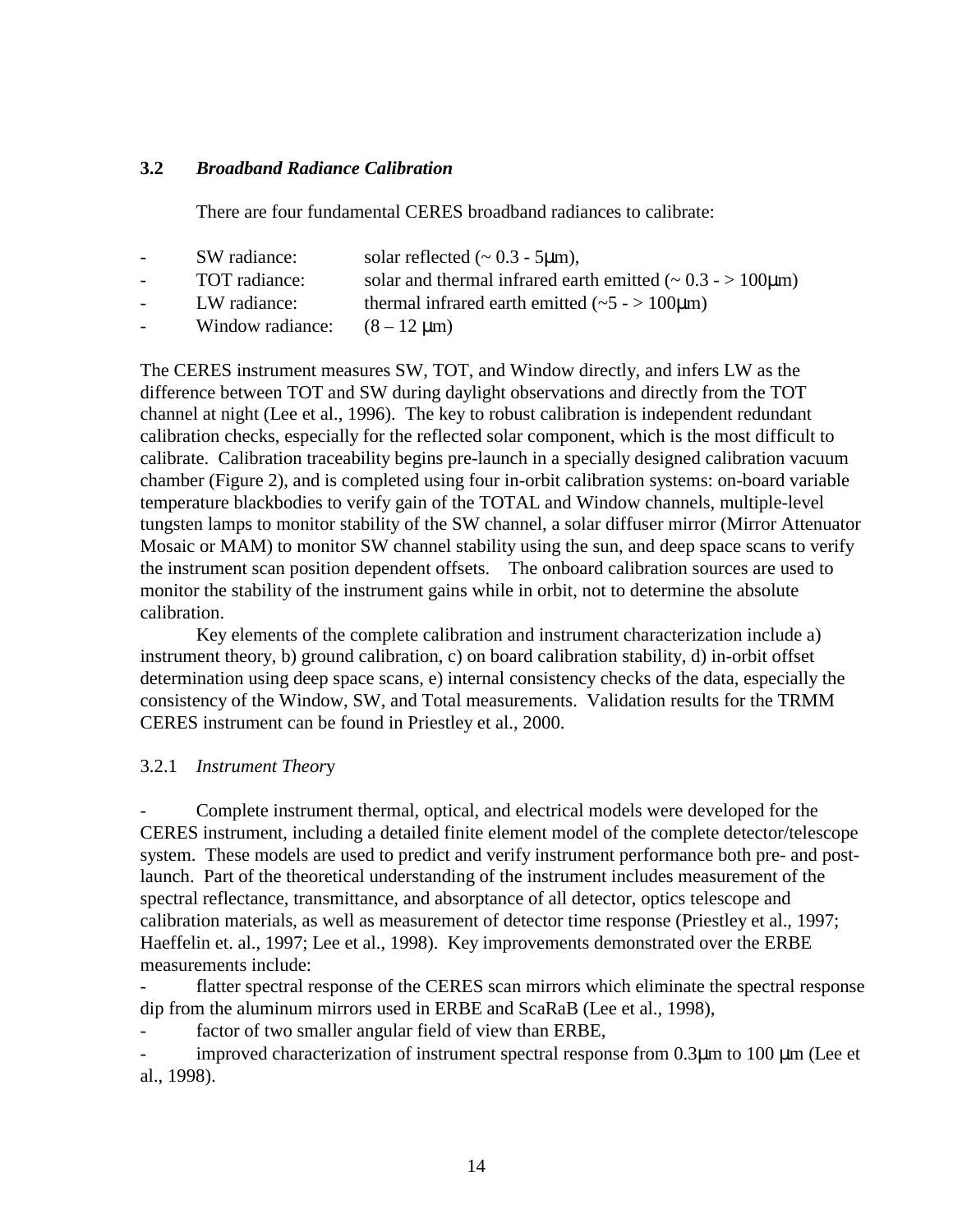# 3.2.2 *Ground Calibration*

The TRW vacuum chamber calibration facility (Fig.3) simulates the complete range of inspace observations from space look through earth views. Because the absorption properties of atmospheric gases vary greatly with wavelength at atmospheric pressures, it is considered critical to calibrate the CERES broadband radiometer in vacuum conditions. The vacuum chamber is designed to characterize a) instrument channel gain, b) elevation dependent zero-radiance offsets, c) point response function, d) response to sources outside the sensor field of view. Platinum resistance thermistors traceable to the International Temperature Scale of 1990 (ITS-1990) are used to tie the Narrow and Wide Field of View Blackbodies to ITS-1990 thermistors, with a NFOV blackbody calculated emittance of .999952 (Jarecke et al., 1993). A cryogenically cooled cold space reference, and constant radiance reference is used in the vacuum chamber for



*Figure 3. CERES Ground Vacuum Calibration Chamber.* 

verification of instrument scan dependent offsets. In addition to the CERES instrument, the vacuum chamber also contains a cryogenically cooled (4K) Transfer Active Cavity Radiometer (TACR): used to transfer calibration from the NFOV blackbody (infrared) to the integrating sphere (solar). This solar integrating sphere is calibrated using the TACR in 17 spectral intervals from less than 0.3 to greater than  $3.5 \mu m$ . The CERES SW channel is then calibrated against the integrating sphere. In this way, the TACR is used to transfer the fundamental blackbody calibration to a shortwave energy calibration. The key to success is the existence of a spectrally flat absorbing thermal cavity radiometer, which is provided by the TACR. Finally, the CERES instrument field of view (point spread function) is verified by scanning across a slit source in the calibration chamber. The CERES ground calibration results are given for the TRMM and EOS-AM CERES instruments in Lee et al., 1998. Estimated absolute accuracy of the ground calibration is better than 0.5% for the TOTAL channel and better than 1% for the SW and Window channels.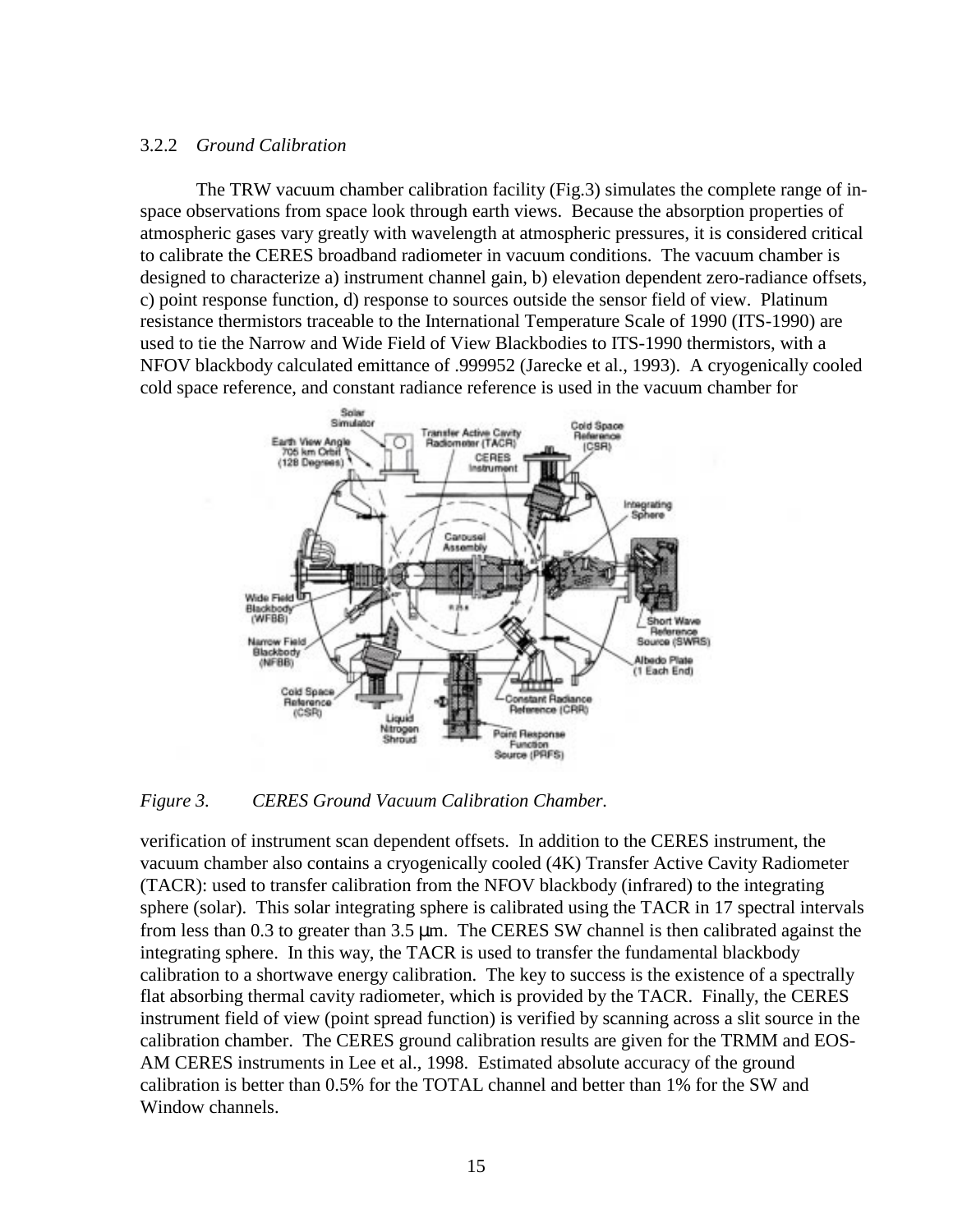#### 3.2.3 *In-Orbit Calibration Stability*

Variable temperature (ambient to 320K) on-board blackbodies with platinum resistance thermometers are used to monitor stability of the longwave window channel and the longwave part of the total-wave channel. Experience with TRMM and Terra in-orbit data has shown agreement with ground determined gains for SW and LW channels to better than 0.5% (Lee et al., 1998). Even more importantly, the TRMM TOT channel gain has shown no statistically significant gain change in 18 months of in orbit calibrations with a 95% confidence level of  $\lt$ 0.15%. For longwave flux at the top of the atmosphere, this is equivalent to roughly a stability of better than 0.3 W/m<sup>2</sup>. The Window channel has shown no statistically significant change in gain with a 95% confidence level of  $< 0.2$ %. For the window channel flux at the top of the atmosphere, this is equivalent to a stability of less than  $0.15 \text{ Wm}^2$ .

Stability of the SW channel gain and the SW part of the TOTAL channel gain is determined using two independent methods:

i. A SWICS (Shortwave Internal Calibration Source) tungsten lamp capable of operation at four intensity levels from 0 to 400 W  $m^{-2}$  sr<sup>-1</sup> for monitoring the gain of the shortwave channel and shortwave part of the total-wave channel. This lamp calibration indicates a 1% change over the 18 months of CERES TRMM data. This 1% change, however, is not larger than the expected uncertainty in the stability of the tungsten lamp source itself.

ii. A Mirror Attenuator Mosaic (MAM). The MAM is a solar diffuser plate which allows stability checks using the solar disk as a source for the shortwave and total-wave channels. The MAM eliminates the uncertainty of lamp output. Since it is a reflective surface, it also eliminates the uncertainty of degradation in space of transmissive diffusers. Bi-weekly solar calibrations of the SW channel using the MAM has shown no change in SW channel gain over the first 10 months to a 95% confidence level of  $< 0.2$ %. This equates to a stability in SW flux at the top of the atmosphere of better than  $0.2 \text{ Wm}^2$ . While the lamp and MAM results differ by 1%, the MAM is considered to be a much more accurate measure of calibration stability.

 Stability of the broadband channels on both Terra CERES instruments show performance similar to the TRMM instrument and is shown in Fig. 4 over the first 6 months of data. Agreement of in-orbit and ground calibration was also within 0.5% for all channels.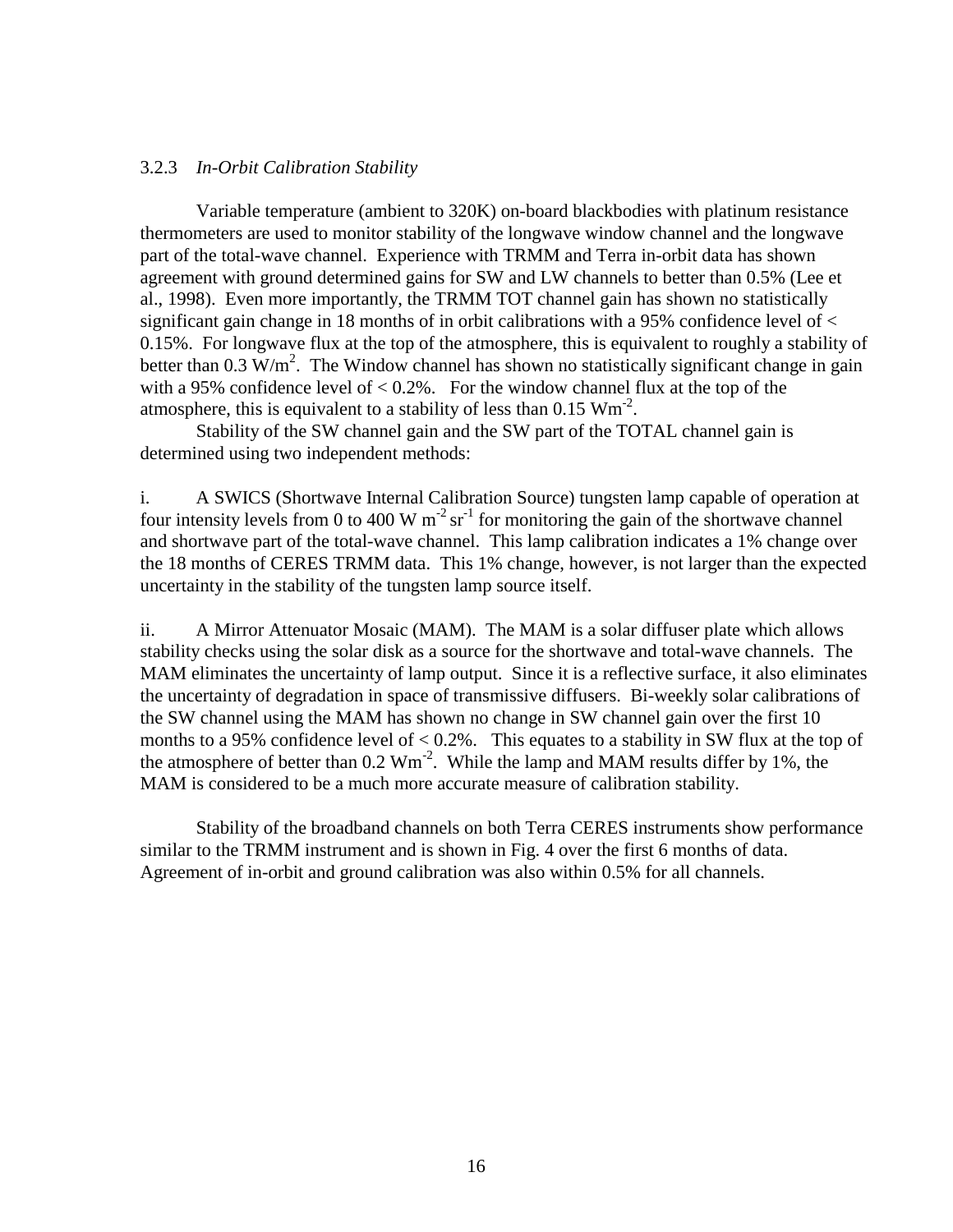

*Figure 4. The in-orbit Terra CERES gain determinations using the on-board calibration sources over the first 6-months. Gains are relative to the ground determined values pre-launch and show consistency to better than 0.5% for the Total and SW broadband channels on both instruments. No statistically significant gain changes over the first six months on orbit. Calibration stability will be monitored approximately every 2 weeks on orbit.* 

#### 3.2.4 *Navigation Accuracy*

Navigation of the CERES instrument on TRMM has been checked using scans across coastlines for both the CERES and VIRS cloud imager. Navigation accuracy using this coastline check shows a  $1 \sigma$  uncertainty in the location for both CERES and VIRS fields of view of  $1 \text{ km}$ or better. Coastline checks of navigation for both CERES instruments on Terra show a similar accuracy.

#### 3.2.5 *Scan Position Dependent Instrument Offsets (Zero-Level)*

 One of the major challenges for the ERBE instrument was a problem with electronic noise induced instrument offsets (zero radiance level) which depended on elevation and azimuth scan position of the instrument. The CERES electronics design has reduced this variation in offset by an order of magnitude so that the CERES scan dependent offsets for TRMM and Terra instruments are typically 1 digital count or less (equivalent to  $\sim 0.6$  Wm<sup>-2</sup> in TOA flux) but can occasionally reach levels of 2 counts. Because these offsets cannot be predicted in principle from the instrument theoretical model, they must be measured first during ground calibration and then verified after launch by scans of deep space. These deep space scans were performed for the CERES TRMM instrument near the beginning of the TRMM mission in January, 1998. The scans are performed for each of the CERES operational scanning modes (crosstrack, rotating azimuth plane, short scan) and are of sufficient length to average instrument noise at each scan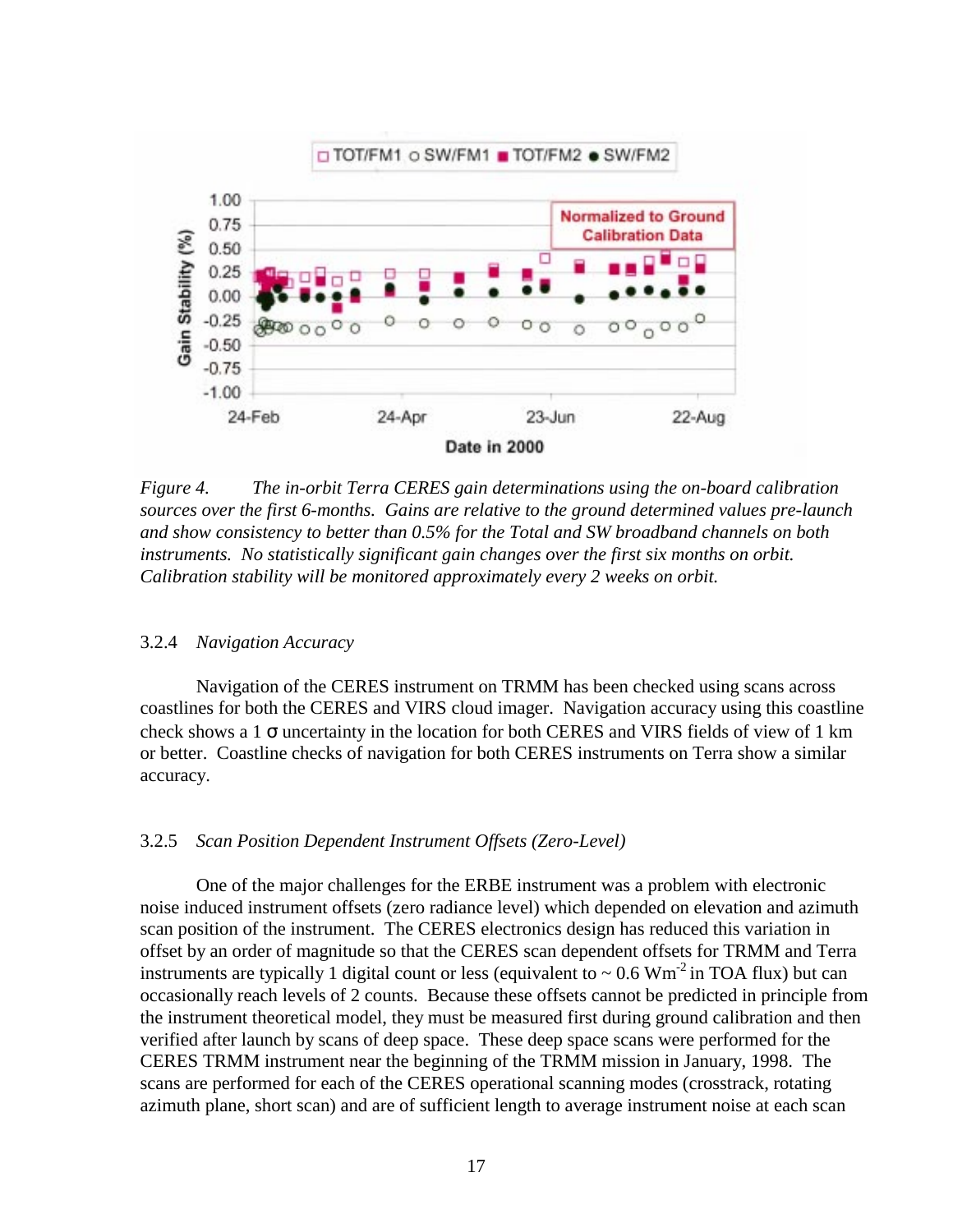position to determine a scan dependent offset to an accuracy of 0.1 to 0.2 digital counts (roughly 0.1  $\text{Wm}^2$  in TOA flux). The reason that these checks must be performed in orbit is that the instrument experiences shipping, mounting on the spacecraft, spacecraft level environmental testing, and finally launch. In addition, for the CERES Terra instruments launched in December, 1999, the offsets were measured in late 1996. Since this time period the CERES Terra FM-2 instrument has had rework performed for the 'watch dog timer reset' anomaly and both Terra CERES instruments have had their voltage converters changed to avoid any repeat of the voltage converter anomaly on the TRMM CERES instrument. The TRMM CERES voltage converter anomaly limited TRMM CERES data collection to January through Aug 1998, some short periods of time in support of field experiments and intercalibration with ScaRaB-2, and operation throughout March/April 2000 to obtain overlapping observations with the CERES instruments on Terra. The TRMM CERES instrument offsets determined using the deep space scans agreed with the ground determined offsets to within 0.5 to 0.75 digital counts, or a correction of less than 0.4  $\text{Wm}^2$ . However, since the desired knowledge of the offsets is to 0.25  $\text{Wm}^2$ , these changes to the Total channel offsets are considered significant for climate time series measurements, especially when comparing data between two CERES instruments. Note that only the CERES Total channel offsets varied significantly between ground and space: the window and shortwave channel offsets varied by less than 0.2 counts. We plan to perform deep space scans at the beginning of both the Terra and Aqua missions. We also plan to check the stability of these offsets in orbit after a few years. If experience with these 5 instruments confirms that the offsets are stable in space (as expected) and in general agree to within less than 0.4 counts with ground determined values, then these deep space scans can be eliminated with future flights of the CERES instrument design, such as for the NPOESS system planned for launch in 2009.

# 3.2.6 *Intercalibration of CERES instruments on TRMM, Terra, and Aqua spacecraft, as well as with ScaRaB on the Resurs spacecraft, and GERB on Meteosat Next Generation.*

Because of the excellent stability of the CERES instrument gains demonstrated in the first year of TRMM data, and because climate system anomalies in the next decade are expected to be roughly 2 to 4  $Wm^{-2}$ , obtaining a 10:1 signal to noise ratio requires understanding the radiative flux record at a level of roughly  $0.25 \text{ Wm}^2$  (Hansen et al., 1992). The CERES instruments appear to be capable of achieving and demonstrating this level of stability and characterization, but validation of this requires a deep space scan for validation of scan dependent offsets as well as overlapping calibration of CERES sensors on different spacecraft. The need for overlapping gain calibration is that the absolute accuracy of the CERES broadband data is estimated to be 0.5% for the total channel and 1% for the Window and SW channel: i.e. roughly 1  $Wm<sup>-2</sup>$  in TOA fluxes for all three channels. Achievement of  $0.25 \text{ Wm}^2$  consistency requires overlapping measurements. Note that this is analogous to the solar constant measurement with active cavity radiometers: overlapping observations are required to obtain the long-term record accuracy required for climate applications. Intercalibrations of all 5 CERES instruments on TRMM, Terra, and Aqua will be performed by using time/space/angle matched observations. For instruments on the same spacecraft (EOS-Terra and Aqua) this intercalibration will be performed using both scanners in crosstrack scan mode to co-locate the data in space, time, and angle of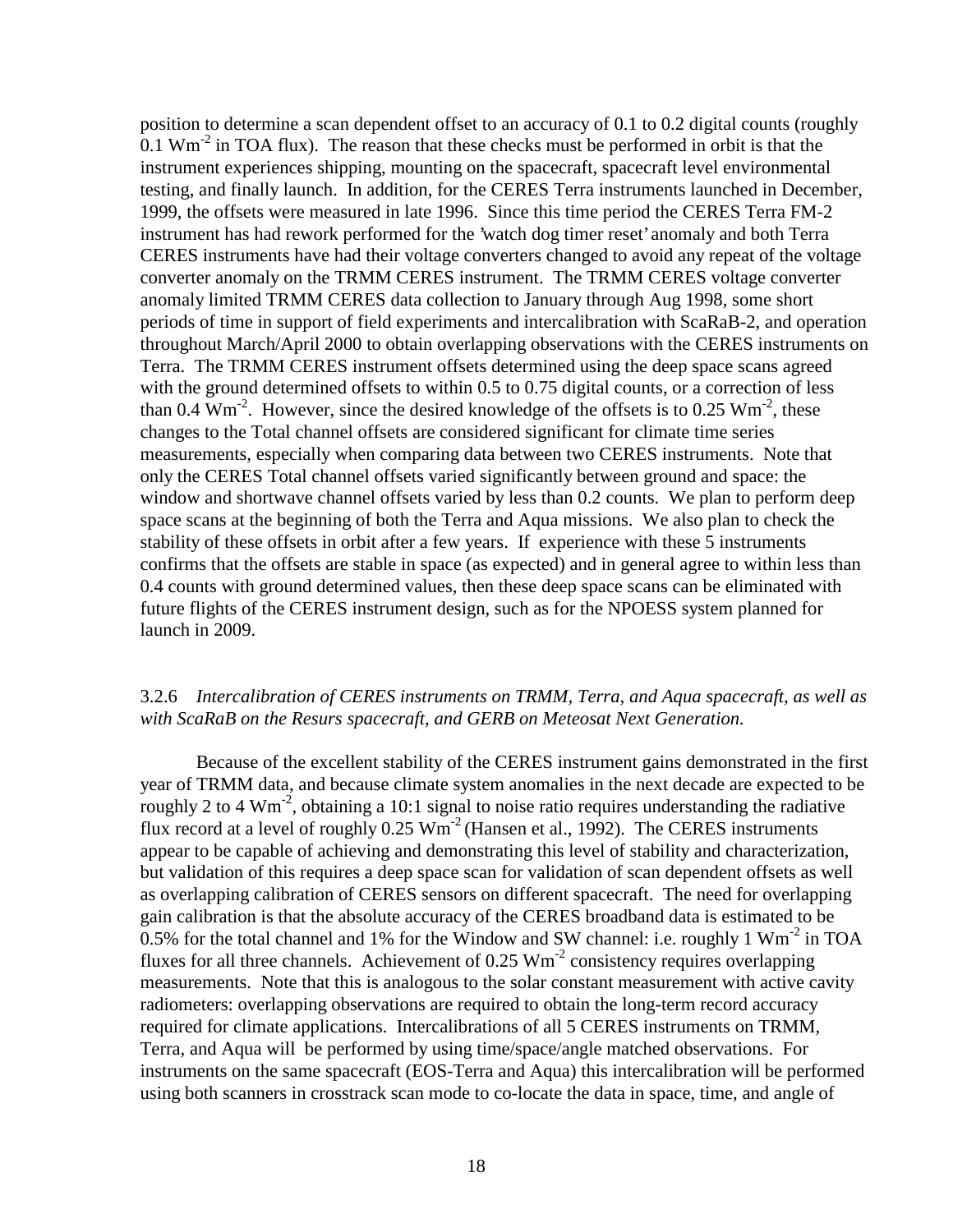view. For intercomparison between satellites, the scan planes will be rotated to account for differences in orbit plane inclination.

 CERES broadband data will also be inter-calibrated with ScaRaB-2 and GERB broadband data in order to place all three data sets on the same radiometric scale. CERES/ScaRaB-2 inter-calibrations were performed in January and March of 1999 by selecting periods when the TRMM precessing orbit is in nearly the same local time sampling at the equator as ScaRaB on Resurs. During this period, the CERES scan plan was rotated to account for the difference in orbit inclination between TRMM (35 degrees) and Resurs (98 degrees) and thereby align the CERES and ScaRaB scan planes. This greatly increased (by an order of magnitude) the number of time/space/angle matched radiance data for CERES and ScaRaB. The first such calibration manuever was carried out January 20-22, 1999, and additional intercalibrations were performed in March 1999 until the Resurs satellite communication system failed.

The same technique was then used in March and April of 2000 to intercalibrate the TRMM and Terra CERES instruments. Consistency of the TRMM and Terra SW, Total, and Window channel radiances was found to be within 0.5% with a 95% confidence bound of 0.1% for Total and Window channels, and 0.5% for SW channels. Confidence bounds are noise limited by the inability to perfectly match CERES fields of view in time, space, and angle of view. The CERES Window channel on the Terra FM-2 instrument was the only exception to these results. This channel showed a gain change from ground calibration of 0.5% (as measured by on-board blackbodies), as well as a difference of 1% with the TRMM and Terra FM-1 window channels. Further examination of ground calibration data showed that this window channel detector showed about a 10% increase in gain during the 16 days of vacuum testing in the calibration chamber. Other CERES detectors only showed a 1% increase over 16 days. It appears that this FM-2 window channel detector continued to slightly change during longer exposure to vacuum in space and had not completely stabilized during ground calibration.

The GERB (Geostationary Earth Radiation Budget) instrument will use a 1-dimensional broadband detector array to scan the earth from west to east. Roughly 250 detectors are used. Validation of the calibration of GERB and CERES requires in principle time/space/angle matched radiance data for each GERB detector. Fortunately, this can be achieved with 30 samples per 6 month period by using the Terra or Aqua CERES Rotating Azimuth Plane (RAP) scanner. Unlike a crosstrack scanner in low earth orbit, the CERES RAP scanner is capable of matching view angles with all GERB detectors. While this activity will primarily be a validation of the GERB calibration, the high time resolution (30 minute or better) of the GERB data will in turn provide CERES with the first broadband geostationary data set to use in validating CERES time sampling algorithms using the combination of low earth orbit CERES broadband data and narrowband ISCCP geostationary radiance data. In essence, CERES uses the narrowband radiometer data to provide a second order diurnal cycle correction to the basic broadband radiation fields.

#### 3.2.7 *Internal Consistency Check: 3 Channel Checks*

One of the advantages of an instrument with SW, Total, and Window channels is the ability to verify the internal consistency of the calibration of all three channels. This is accomplished by utilizing optically thick deep convective clouds with a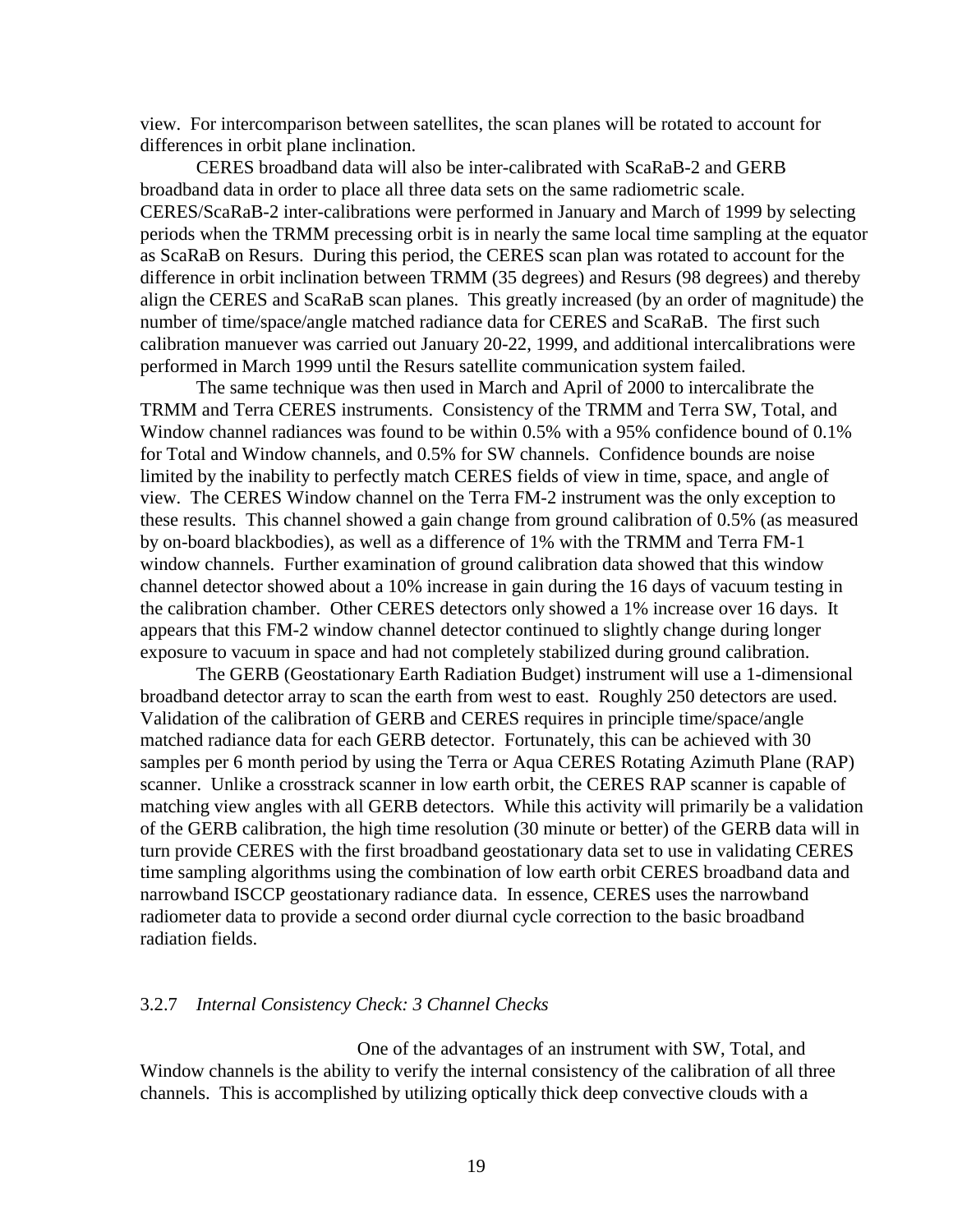Window channel brightness temperature of 205K or less. These are cloud tops at 15 km altitude or higher, and therefore the majority of the atmospheric absorption and emission has been eliminated. With the exception of a small amount of ozone and  $CO<sub>2</sub>$  absorption: the spectrum of radiation from a deep convective cloud at 205K is very close to a blackbody. In this case, using night-time data we can verify the relationship between the Window channel and TOT Channel broadband longwave radiance. This relationship has been compared to line-by-line radiative transfer calculations and shows excellent agreement, as well as very little dependence on ozone, water vapor, or temperature variations in the stratosphere. This allows the use of the Window channel radiance in the daytime to predict the broadband longwave radiance very accurately for these deep convective cloud cases. Then this broadband longwave radiance is compared to the estimate using the TOT channel minus the SW channel. The difference between these two predictions of daytime longwave radiance is then determined as a function of SW radiance from 0 to 1000  $\text{Wm}^2$ . This intercomparison has been performed for each of the first 8 months of TRMM CERES data and verified agreement to within 0.2%, with no detectable change over time. This 0.2% difference can arise from either an error in the absolute accuracy of the SW channel gain or from the SW part of the Total channel. The sign of this inconsistency is such that longwave radiances during the daytime are too large by 0.2% of the SW radiance. On average, this can cause a daytime bias of about  $0.4 \text{ Wm}^2$ .

#### 3.2.8 *Consistency of nadir radiances between ERBE and CERES*

A consistency check will be performed between the nadir longwave daytime and nighttime radiances averaged over the oceanic regions from 20S to 20N latitude. Oceans are selected to minimize the sensitivity to diurnal cycles in longwave fluxes. Day and night are separately examined to allow comparisons of TOT channel (night) and TOT - SW channel (day) estimates of broadband longwave radiances. Overall, these checks for TRMM are consistent with the results of 3.2.7 for deep convective clouds.

#### *3.3 Instantaneous Top of Atmosphere Radiative Fluxes*

 Like the instrument validation, this area has extensive experience from the ERBE and Nimbus 7 experiments. The major challenge is conversion of a spacecraft measured radiance at one viewing angle to an estimate of the hemisphere averaged radiative flux. This correction depends on solar zenith angle, as well as the satellite viewing zenith and viewing azimuth angles. Error studies of the ERBE data indicated that angular sampling errors are one of the largest sources of uncertainty in the ERBE TOA flux data (Suttles et al., 1992; Wielicki et al., 1995). Estimates for ERBE-Like flux instantaneous error (1 sigma) are 36 Wm<sup>-2</sup> for SW fluxes with an insolation of 1000  $\text{Wm}^2$ , and 12  $\text{Wm}^2$  for instantaneous LW TOA fluxes. For large ensembles of data (e.g. monthly regional means or zonal means) the errors due to angular sampling are greatly reduced. For monthly regional means, the accuracy is estimated to be 3.5  $Wm<sup>-2</sup>$  for SW fluxes and  $1.5 \text{ Wm}^2$  for LW fluxes (Wielicki et al, 1995, Suttles et al., 1992).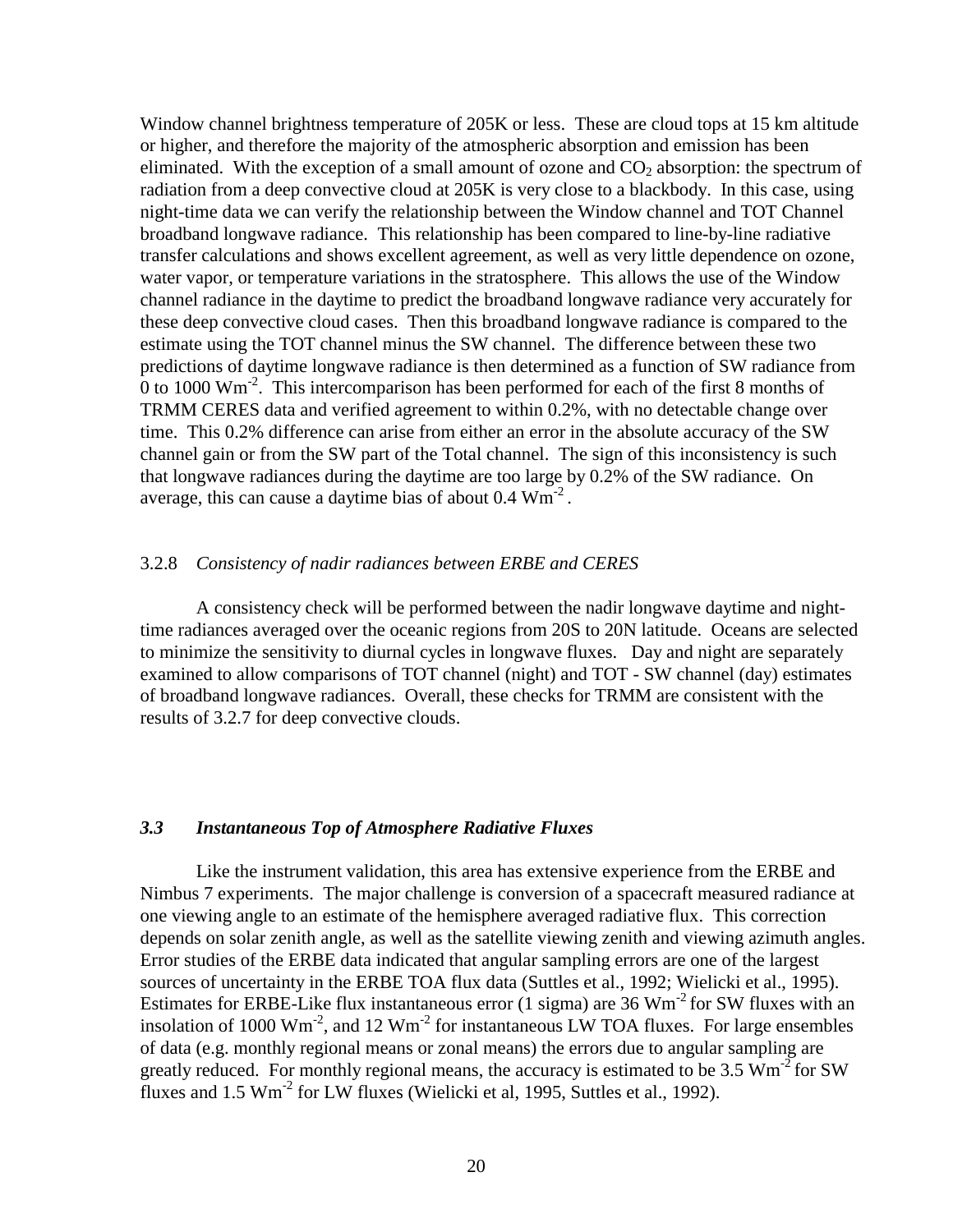As a result of the importance of angular sampling errors, CERES has added a Rotating Azimuth Plane Scanner (Figure 3) to fly once in each orbit (Terra morning sunsychronous, Aqua afternoon sunsynchronous, and TRMM variable time of day precessing orbits). The purpose of this instrument is to provide complete sampling of the anisotropy of radiation as a function of cloud and surface properties. The cloud and surface properties are identified by co-located cloud imager data (MODIS on Terra and Aqua, and VIRS on TRMM). This new angular sampling capability is used to develop new angular dependence models (ADMs) for conversion of measured CERES broadband radiances into estimates of hemispheric average radiative fluxes. They will be derived as functions of surface type (ocean, land vegetation type, snow, ice) and as a function of cloud properties including cloud amount, optical depth, particle phase/size, and cloud altitude). The pre-launch estimate is for roughly 100 to 200 ADM classes (ERBE used 12 classes). These new ADMs are expected to reduce angular sampling errors by a factor of 2 to 4 over those encountered by ERBE.

 Note that for CERES, there are two data products with TOA fluxes: the ERBE-Like ES-8 data product which uses the historical ERBE ADMs and analysis methods for climatological continuity with the earlier ERBE data, and the new CERES TOA fluxes which use the new CERES ADMs along with scene classification by co-located cloud imager data for each CERES field of view. The validation plan assumes that each of these TOA flux estimates is tested for error. The CERES RAP data (along with MISR) provides a better validation test of even the ERBE-Like data that has been available previously. POLDER data from ADEOS-I and later from ADEOS-II also provide an excellent data set to test broadband concepts on a narrowband data set. To date, simulations of the CERES ADM strategy have been carried out using 3 months of POLDER data over ocean. Using these narrowband data to simulate the CERES broadband SW data, the predicted reduction of TOA flux error of a factor of 3 appears achievable, perhaps with well less than 200 scene types (Loeb et al., 1999).

Since there are no "truth" data for TOA fluxes (we cannot effectively match aircraft data with the large 20km CERES field of view in time and space), validation of the ADMs and therefore the TOA fluxes is accomplished using the following internal consistency checks:

# 3.3.1 *Sorting into Angular Bin (SAB) fluxes versus fluxes derived using Angular Dependence Models (ADMs): bias errors in TOA fluxes*

Analyze monthly average fluxes using the sorting into angular bins method (SAB) developed by Arking and Vemury (1984) on the CERES RAP data. This is in essence a "direct integration" of radiance to flux, but can only produce monthly average flux estimates and cannot be used for instantaneous data. This SAB method is, however, very useful as an independent consistency test of the CERES method of converting each radiance to a flux. The SAB analysis will be used to compare to the TOA fluxes derived from application of CERES and ERBE ADMs for both CERES cross-track and CERES RAP data. This will be a more accurate version of the test applied by Suttles et al. 1992 using the ERBE ADMs and the Nimbus 7 data. For CERES, this SAB test can be applied not only for grid box monthly mean data, but to test the dependence of TOA flux derivation with cloud fraction, optical depth, and cloud phase.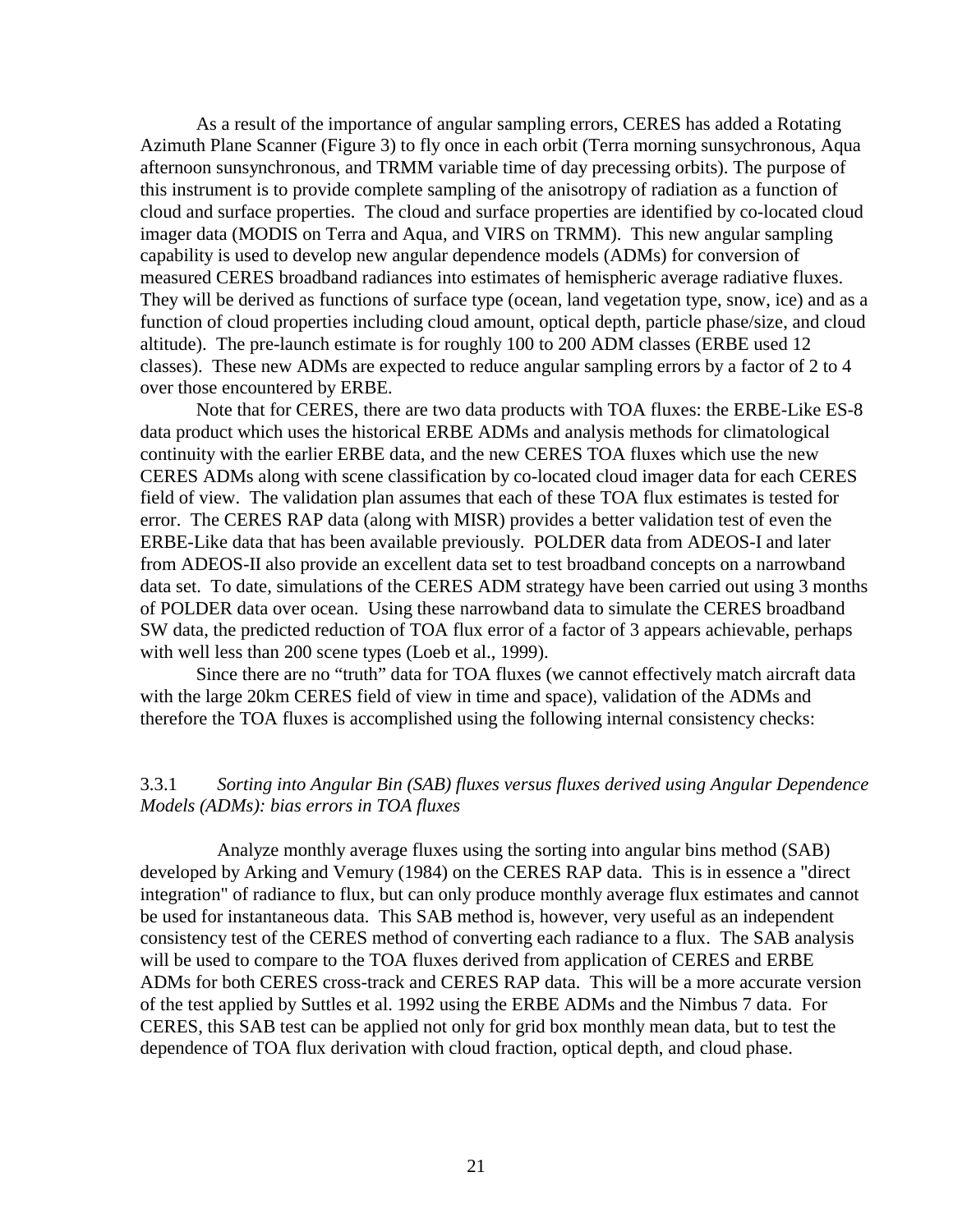#### 3.3.2 *Dependence of TOA fluxes on viewing zenith angle: bias errors in TOA fluxes*

 A second important test is to determine the dependence of CERES TOA fluxes on viewing zenith angle. Ideally, there would be no dependence on viewing angle if a perfect conversion of radiance to flux is made for all viewing geometries. For ERBE ADMs, a 10% change in SW flux and a 2-3% change in LW flux with viewing zenith angle was found (Suttles et al., 1992). When climate data are averaged over viewing zenith angle, however, it was shown that overall biases were approximately 1% or less. For the new CERES ADMs, the dependence on viewing zenith angle should be greatly reduced from that found with the ERBE ADMs. Again, a factor of 2-4 improvement is expected.

## 3.3.3 *Dependence of TOA fluxes on viewing azimuth angle: bias errors in TOA fluxes*

 Because CERES has both crosstrack and rotating azimuth plane data, we can test the consistency of the TOA fluxes between these two different scan modes, and thereby test for biases with viewing azimuth angle in the time averaged climatological fluxes. If the angular models work correctly, there should be no difference in large ensemble average fluxes from crosstrack or RAP scan data. For CERES on TRMM, the instrument operated in a three day cycle: one day in RAP mode and two days in crosstrack scan. This was selected as the best compromise between ideal spatial sampling (crosstrack) and angular sampling (rotating azimuth plane) which could be achieved using a single CERES instrument on TRMM. The Terra and Aqua missions will allow one CERES instrument on each platform to devote full time to acquiring data for development of improved angular models. Because of the more limited sampling, the angular models developed for TRMM will not be as accurate as those for Terra or Aqua.

 To test ERBE-Like TOA fluxes, the first six months of CERES TRMM data were analyzed separately for mean SW and LW fluxes from 40S to 40N latitude using all data (crosstrack and RAP) and crosstrack only data. The SW and LW TOA flux differences between these two analysis methods agreed to within less than  $0.1 \text{ Wm}^2$  for both total sky fluxes as well as clear-sky fluxes. This limits the difference between crosstrack and RAP TOA flux data to less than roughly  $0.3 \text{ Wm}^2$ . Note that the increase from 0.1 to 0.3 is because the RAP data is only 1/3 of the combined TRMM crosstrack + RAP. On Terra and Aqua, direct RAP versus crosstrack data comparisons will be possible, allowing an error analysis of regional fluxes in addition to the 40S to 40N.

#### 3.3.4 *Instantaneous TOA Flux Uncertainty : random errors in TOA fluxes*

For instantaneous TOA flux errors, flux estimates made from multiple viewing angles at the same time and for the same 1 degree grid box are compared. This test is accomplished using overflight of a grid box by two CERES scanners: either two on the same spacecraft (Terra and Aqua with one scanner in crosstrack and one fixed in a different azimuth plane), or two instruments on different spacecraft (TRMM, Terra, Aqua). This provides an estimate of the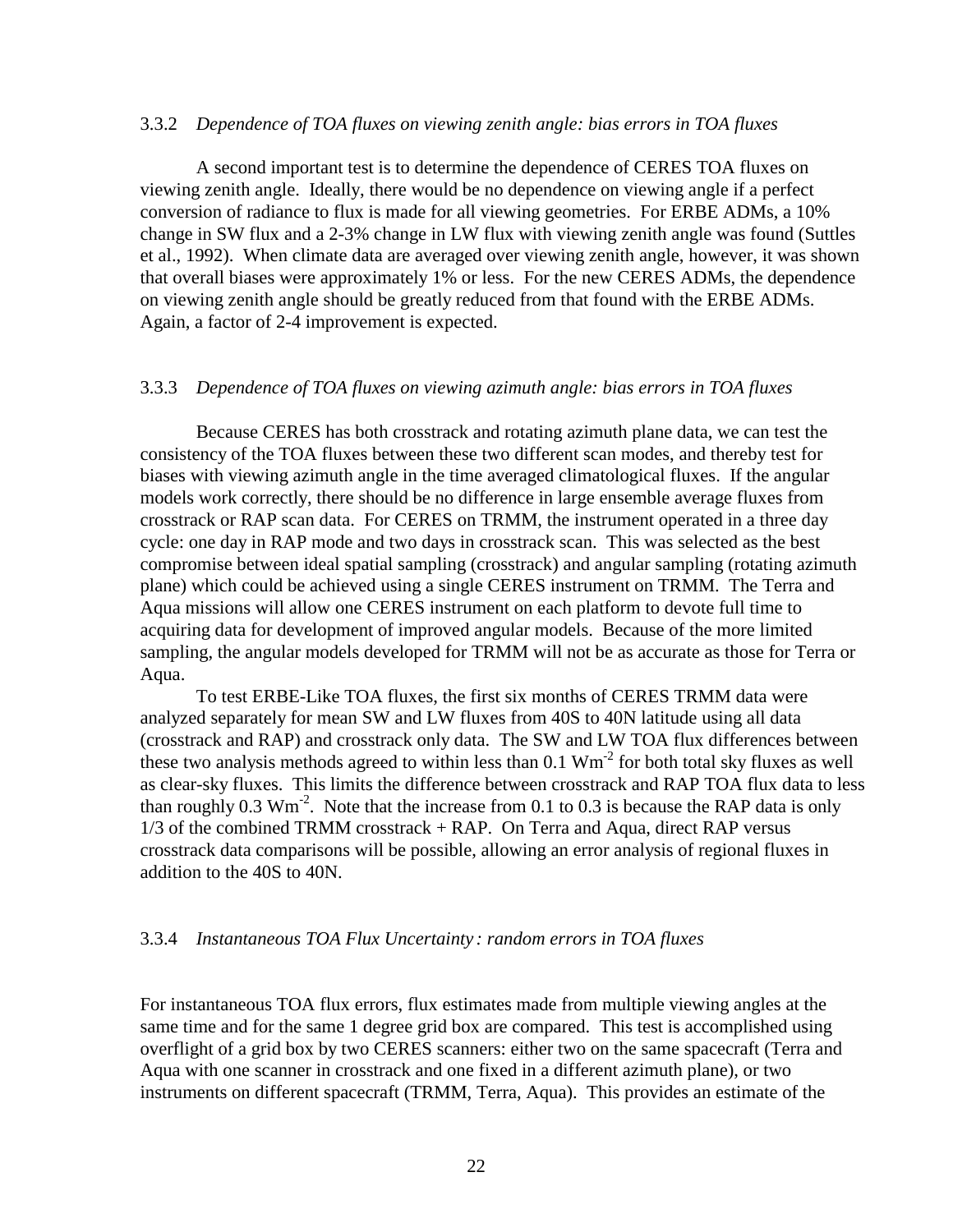instantaneous uncertainty of grid box TOA flux estimates when made from differing viewing zenith and azimuth angle views of the same target. Note that grid box values are used in order to minimize the spatial sampling noise caused by mismatches in spatial alignment of CERES fields of view at different viewing angles. As mentioned earlier, for ERBE, this type of intercomparison gave 1 sigma values of 36 Wm<sup>-2</sup> for SW fluxes ( $\sim$  12% relative uncertainty for a typical SW insolation of  $1000 \text{ Wm}^{-2}$ ) and  $12 \text{ Wm}^{-2}$  or 4% for LW fluxes (Wielicki et al., 1995).

 A second method to examine instantaneous flux errors for SW fluxes is to use MISR or POLDER multi-angle (7) views of along-track narrow-band data. These data have sufficiently high spatial resolution that they can be spatially matched or gridded at scales similar to the CERES field of view scale of roughly 10 - 50 km. A difficulty of this comparison will be the necessity to model narrow-band to broadband conversion between MISR or POLDER and CERES radiances. In general, the strategy will be to use the algorithm for development of CERES ADMs, apply it to POLDER or MISR data, and then test the narrow-band flux consistency. POLDER will be optimal for this test because of its ability to view all azimuth angles, at least out to a viewing zenith angle of 60 degrees. MISR has better spatial resolution than POLDER (200m versus 8 km) and will obtain data for a wider range of viewing zenith angles (out to 75 degrees). MISR, however, will see a limited range of azimuth angles. Initial tests of this type have been performed using POLDER data from ADEOS I and have so far confirmed the viability of the planned CERES ADM approach (Loeb et al. 1999a,b; Loeb et al 2000). Adding cloud optical depth dependence to the ERBE cloud amount dependence, early indicate instantaneous SW flux errors are reduced by a factor of 4 to roughly 4%.

For errors typical of monthly mean regional values, Fig, 5 uses POLDER data to estimate the predicted capability of the new CERES SW angular models for regional monthly mean fluxes. When averaged over all solar zenith angles, relative errors are reduced to less than 0.15% for bias, and to 1.5% for 1 sigma variations. These values are a factor of 10 and 4 better than the equivalent ERBE angular model performance (Suttles et al., 1992, Loeb et al., 2000). Further details can be found in the Subsystem 4.5 CERES validation plan on the web.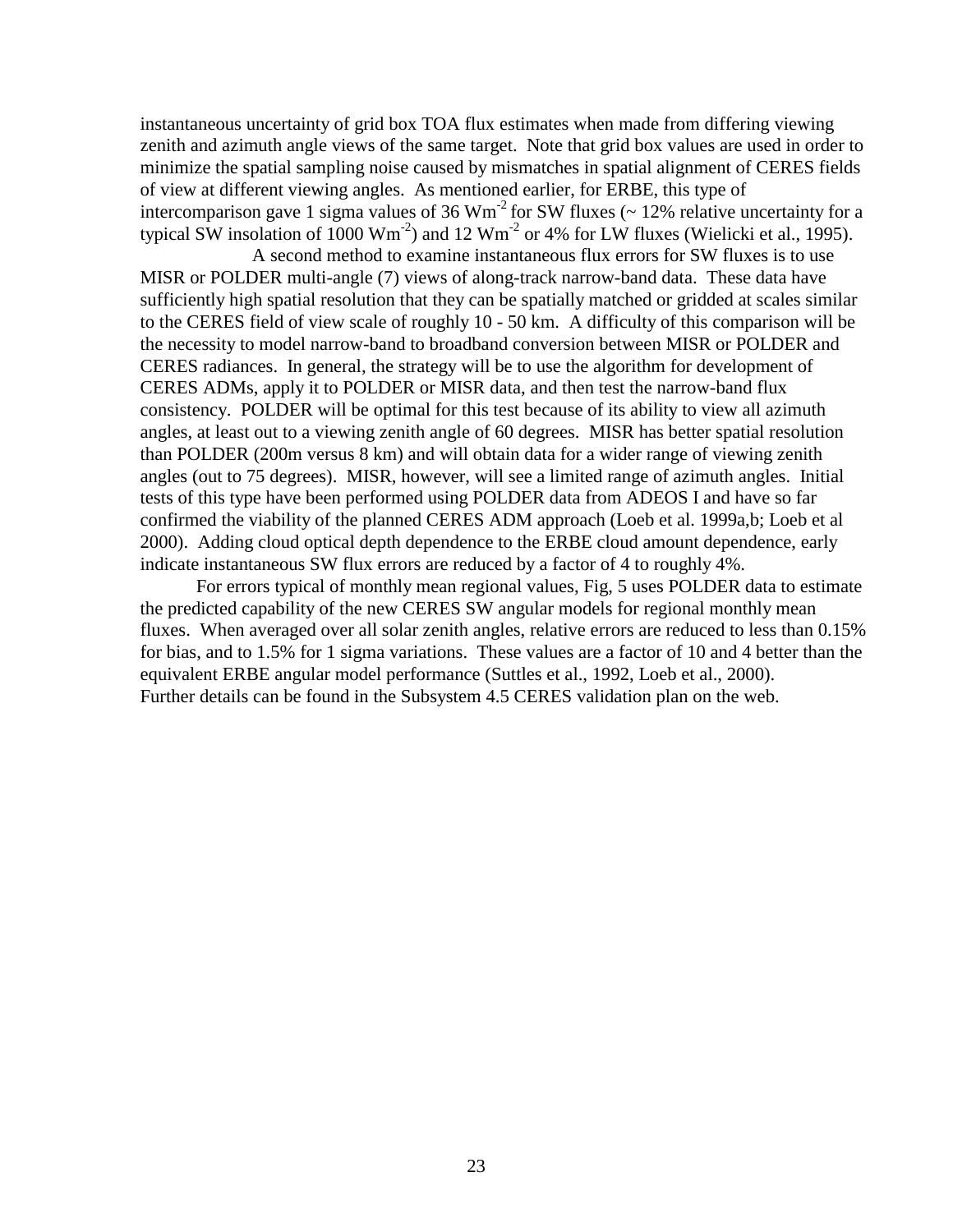

*Figure 5. Angular sampling errors estimated using POLDER data for two months, 60S to 60N. Errors are determined by comparison to the direct integration of hemispheric radiance as the time-averaged reference. Regions are 1000km by 1000km to reduce random noise in the direct integration reference. Largest errors are for 1-D theory. Smallest errors use CERES percentile classes of cloud optical depth to eliminate systematic biases in imager-derived tau.* 

#### 3.3.5 *Consistency with historical ERBE and ScaRaB broadband TOA flux data.*

 Comparisons are also performed of climatological SW and LW fluxes and oceanic nadir radiances between CERES, ERBE, and ScaRaB. For ERBE, these intercomparisons will include not only the ERBE scanner data from 1984 to 1989, but also the non-scanning active cavity radiometer ERBS data which has provided wide-field-of-view SW and LW fluxes continuously from 1984 through 1999. Comparisons of tropical mean (20S to 20N latitude zone) fluxes for ERBS nonscanner data in January through August of 1998 with CERES scanner fluxes showed results very similar (within  $1 \text{ Wm}^2$ ) to results found between the ERBS scanner and ERBS nonscanner instruments in 1984 through 1990. Both CERES and the ERBS WFOV show anomalies relative to the 1985-1990 ERBE baseline period of up to 8  $Wm^{-2}$  at the peak of the 97/98 ENSO event in February 1998, reducing to about 3.5  $Wm<sup>-2</sup>$  in July and August of 1998 when the ENSO index has returned to near zero (Wielicki et al., 1999). Overall, the data appear to show a remarkable increase in tropical mean outgoing longwave radiation between the late 1980s and late 1990s. The ERBS nonscanner data record indicates that this change began in 1990, well before the Pinatubo volcanic eruption. The anomaly has reduced to about  $3.5 \text{ Wm}^{-2}$  in March and April of 2000 as seen by both TRMM and Terra CERES instruments. Note that Terra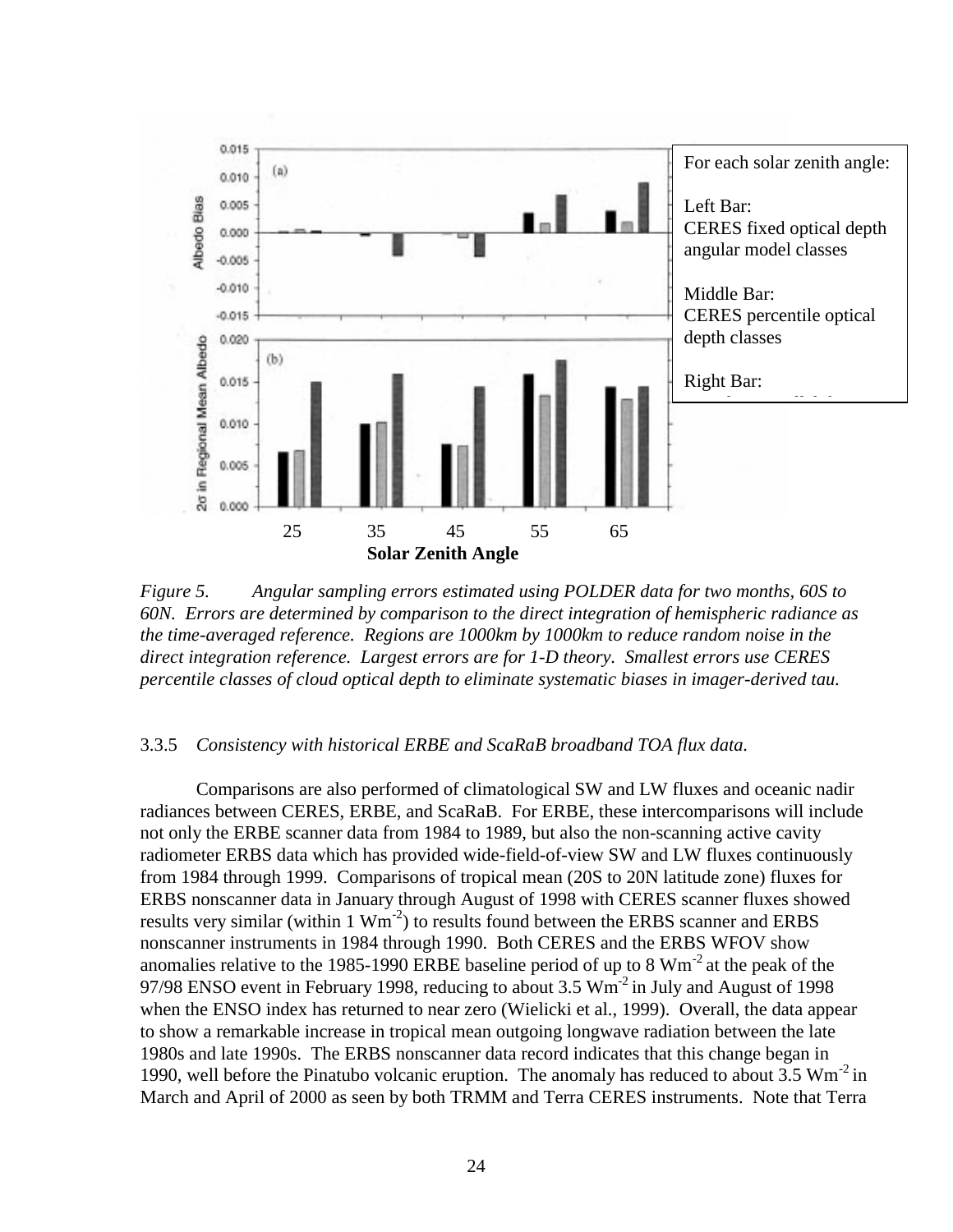CERES ERBE-Like TOA flux data is currently available as a "beta" data product for early use. This is not a validated, publishable data product, but is intended to allow early use of the data by the science community before the first validated Edition 1 is made available after approval by the CERES Science Team expected at the September, 2000 Science Team Meeting.

#### 3.3.6 *Theoretical Simulations of ADM models*

 A very useful complement to the data analysis methods mentioned above is the use of 1 dimensional, 2-dimesional, and 3-dimensional radiative transfer models to test concepts for ADM development and to predict their accuracy theoretically. These studies have been used to set nominal initial cloud classes for the ADMs (e.g. optical depth classes and cloud fraction classes) and to examine the accuracy expected theoretically for different approaches to conversion of radiance to flux. Examples of these studies can be found in Chambers, 1999 and Loeb et al., 1999b. The validation effort strives to obtain consistency in the measurements and theoretical predictions of ADMs for a reasonable number of cloud types. Initial pre-launch results have focused on broken and stratiform water cloud, and deep convective clouds (Hu et al., 1999).

# **3.4** *Surface Radiative Fluxes*

Surface radiative fluxes are an extension beyond the previous ERBE capability. In many cases, we expect a fairly close relationship between TOA and surface fluxes (shortwave, and clear-sky longwave), but for cloudy sky longwave fluxes, we expect little or no relationship between surface and TOA. As a result of the added difficulties, CERES is using two separate approaches to estimation of surface fluxes. These approaches are described in the CERES ATBDs. One method emphasizes an algorithm based on radiative transfer modeling (CRS data product), while the second method emphasizes direct relationships between surface and TOA fluxes wherever possible (SFC data product). Both methods produce estimates of surface SW and LW fluxes separately for both clear-sky and cloudy sky conditions.

#### 3.4.1 *Downward SW and LW broadband fluxes at the surface: ARM, BSRN, and SURFRAD*

While the estimation problem is more difficult, an advantage for surface flux estimates is the availability of direct measurements at the surface which can be used for validation. Like many other geophysical fields, however, the region of the earth viewed by a satellite observation rarely matches exactly that viewed by the surface radiometer. Recourse must be made to statistical intercomparisons in order to reduce the sampling noise induced by the different space and time sampling characteristics of satellite and surface data (e.g. Morrissey and Wang 1995 for an example using precipitation validation). Studies carried out by the WCRP Surface Radiation Budget program have shown that even for 280 km grid box monthly mean, the space/time sampling error dominates comparisons of satellite-derived surface SW downward flux to estimates from a single surface radiometer (Darnell et al., 1992, Bishop and Rossow, 1991). The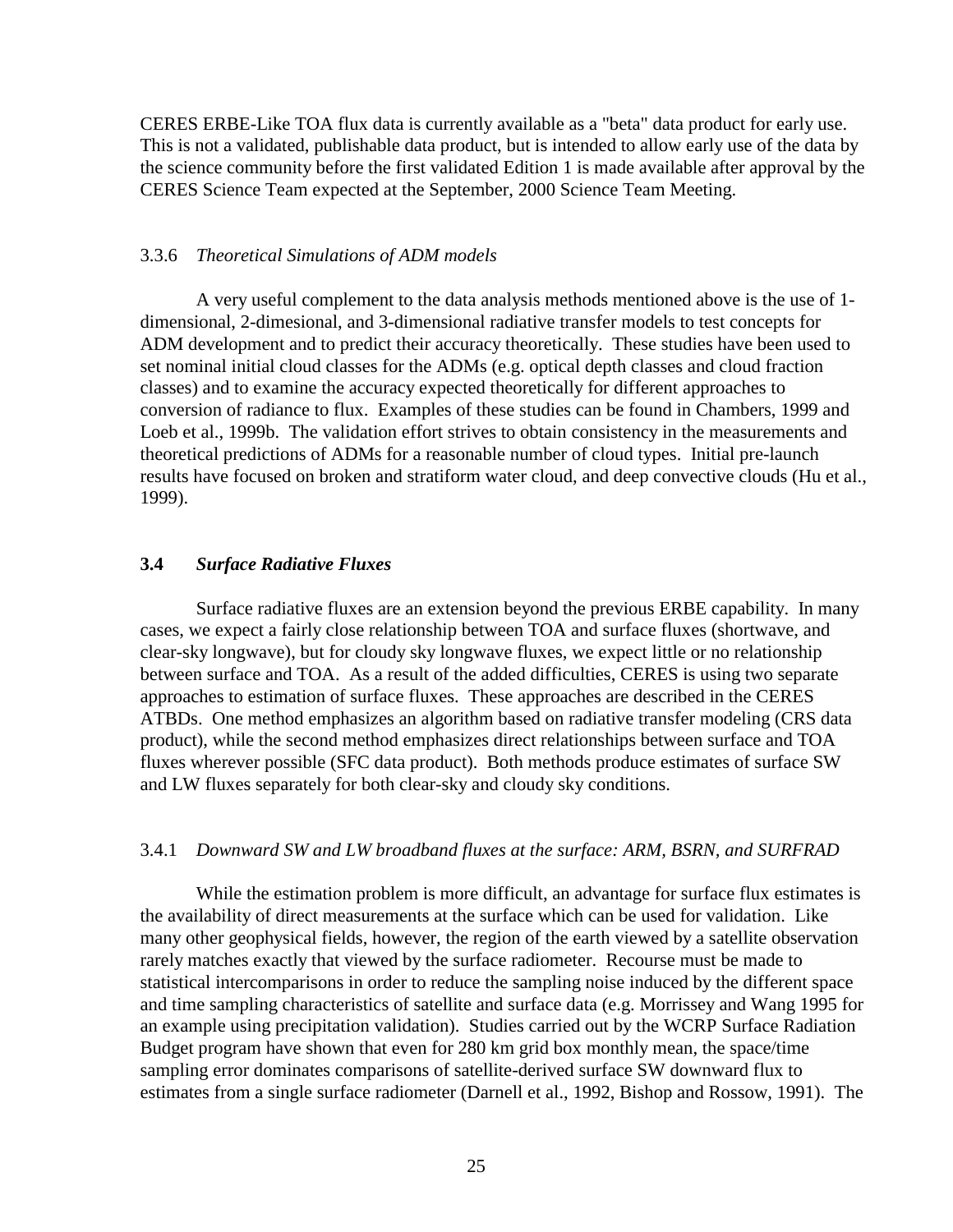error is greatly reduced when an array of surface radiometers is used. The ideal sites in this regard are the DOE ARM sites, where arrays of solar radiometers are used. These will be the most important validation sites for the CERES surface flux estimates. A second strategy is to composite many sites form similar climatological regions: thereby obtaining a regional average with less error than any single grid box or site. Finally, surface radiometers typically view an area of 5-50km in diameter, a scale which depends on cloud base altitude. CERES will test a procedure to match individual CERES fields of view (20 km at nadir) to surface site data locations and thereby reduce the spatial sampling noise caused by attempting to represent a large 280 km region by a single point measurement. In this way the combination of multiple surface sites and smaller CERES fields of view will allow a thorough examination of the spatial sampling issues for validation of solar insolation at the surface.

The DOE ARM sites, however, only cover three climate regimes: tropical ocean, midlatitude land, and polar land. Additional sites are needed to cover other climate regimes including tropical land, subtropical, midlatitude and high latitude ocean, and desert. For surface radiation, these other sites are obtained using the WCRP Baseline Surface Radiation Network (BSRN), supplemented with the U.S. SURFRAD and CMDL sites which include both surface radiation and aerosol data. While there is a much larger GEBA solar surface radiation data set, the BSRN, SURFRAD, and CMDL sites include both SW and LW fluxes, and are quality controlled to higher standards. An example of the status of data in the BSRN archive as of January 1999 is given in Table 2. This table presented two concerns for CERES validation. First, the only oceanic island sites operating are Bermuda (midlatitude) and Kwajalein (tropical). There are several polar sites (Barrow, Ny Alesun in the Arctic, and Neumayer, Syowa, and South Pole in the Antarctic. Florianopolis is a midlatitude land site in S. America. The remaining stations are U.S. and European midlatitude land sites, with the exception of Tateno in Japan.

The CERES team is working with both Els Dutton (science lead for BSRN and CMDL) and De Luisi (science lead for SURFRAD) to optimize CERES validation efforts using these sites and to work to augment these sites where necessary. According to Dutton (personal communication, 9/18/00) there are several sites that in the last 18 months have been certified and are now delivering data to BSRN, including:

Solar Village Saudi Arabia Sede Boger, Israel Alice Springs, Australia Toravere, Estonia De Aar, South Africa Tamanrasset, Algeria

So that desert sites are now reasonably represented. The DOE ARM tropical western pacific island sites (Manus, Nauru) are expected to start delivering data soon. Australia is planning two further sites, one near Darwin and another in the Cocos Islands in the Indian Ocean. For CERES we have also been using Maldives Islands site in the Indian Ocean which has been maintained as part of the recent INDOEX experiment. For most BSRN sites, data archive lags about 1 to 2 years from data acquisition, but this is expected to improve in the near future with improved hardware and software at the BSRN archive site. More information on the BSRN program can be found at http://bsrn.ethz.ch/.

While these are critical sites for future climate studies, funding for such "routine" observations is often lacking internationally, and will be a continuing challenge and fundamental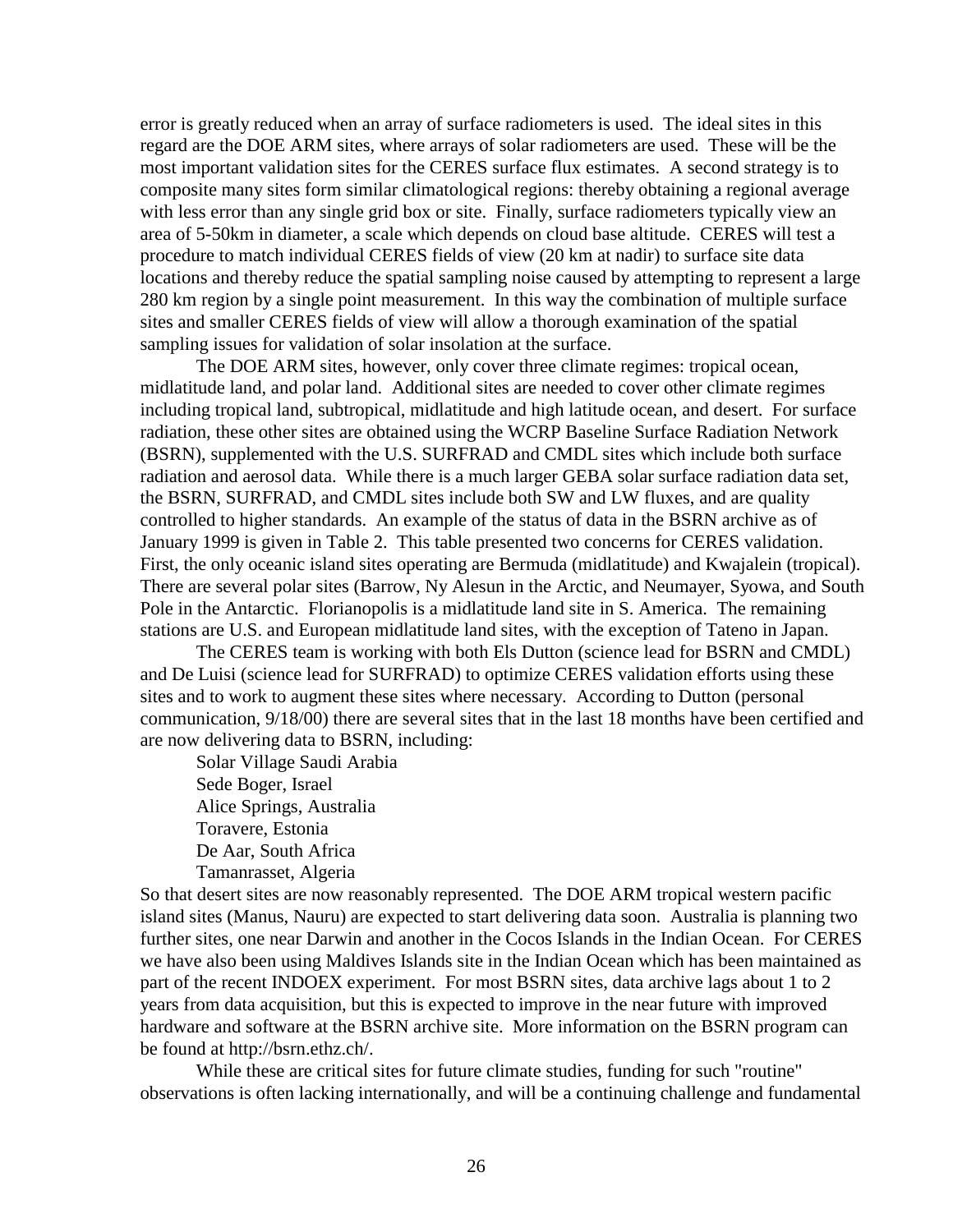limit on our ability to validate CERES surface flux estimates in a complete range of climatological conditions as well as for a statistically robust set of cases. The most critical needs are for tropical sites over land, and for all oceanic observations.

|                    | YEAR           | →    |        |        |                          |      |      |       |
|--------------------|----------------|------|--------|--------|--------------------------|------|------|-------|
| <b>STATION</b>     | 1992           | 1993 | 1994   | 1995   | 1996                     | 1997 | 1998 | Total |
| Ny Alesun          | 5              | 12   | 12     | 12     | 12                       | 12   | 2    | 67    |
| <b>Barrow</b>      | 12             | 12   | 12     | 12     | 12                       | 1    |      | 61    |
| Lindenberg         | $\ast$         | *    | 3      | 12     | 10                       |      |      | 25    |
| Regina             | $\ast$         | *    | ∗      | $\ast$ | 3                        |      |      | 3     |
| Payerne            | 3              | 12   | 12     | 12     | 12                       | 12   | 8    | 71    |
| Carpentras         | *              | *    | $\ast$ | $\ast$ | $\overline{4}$           | 12   | 2    | 18    |
| Boulder            | 12             | 12   | 12     | 12     | 12                       | 1    |      | 61    |
| <b>Billings</b>    | *              | *    | *      | 12     | 12                       | 12   |      | 36    |
| Tateno             | *              | *    | ∗      | $\ast$ | 12                       | 12   | 12   | 36    |
| Bermuda            | 12             | 12   | 12     | 12     | 12                       |      |      | 61    |
| Kwajalein          | 9              | 12   | 12     | 12     | 12                       |      |      | 58    |
| <b>Ilorin</b>      | $\overline{4}$ | 12   | 9      |        | $\overline{\phantom{a}}$ |      |      | 25    |
| Florianopolis      | ∗              | *    | 6      | 12     | 12                       | 12   | 11   | 53    |
| Syowa              | *              | ∗    | 12     | 12     |                          |      |      | 24    |
| Georg von Neumayer | 9              | 12   | 12     | 12     | 12                       | 12   |      | 70    |
| South Pole         | 12             | 12   | 12     | 12     | 12                       | 1    |      | 61    |
| Total              | 78             | 108  | 126    | 144    | 149                      | 89   | 36   | 730   |

Table 2. BSRN Sites and Data Status as of January, 1999.

============================================================================== Number of monthly files sent to the WRMC and inserted into the BSRN/WRMC database as of January, 1999

BSRN archive status courtesy Dr. Hermann Hegner, BSRN data manager, Swiss Federal Institute of Technology, Department of Geography, Winterthurerstr.

It should be noted that recent experience in the ARM Southern Great Plains site indicates that further work is needed to define the absolute calibration accuracy of surface flux measurements, especially the SW diffuse. This is needed not only for specific experiment periods, but especially to produce consistent long-term data sets which can provide the statistical sampling necessary to validation CERES surface flux estimates for a complete range of clear and cloudy conditions. Currently there are two types of SW broadband measurements that appear to be capable of high accuracy (better than 1-2%: BSRN and the Valero flux radiometers. BSRN bases its solar calibration on active cavity direct beam measurements to calibrate direct-beam measuring phyrheliometers, and separately measures the diffuse field using a shaded pyranometer. All instruments are on a solar tracker table. The Valero radiometers characterize in the laboratory the solar zenith and azimuth dependence of the direct beam response for each individual radiometer, and then account for non-cosine response during data analysis. Ideally, both radiometers (BSRN and Valero) are desired and should be available at the 3 ARM sites. A blind intercomparison of the BSRN and Valero radiometers in tests in Boulder, Colorado and San Diego, California showed good agreement overall between the two sets of SW radiometers. LW fluxes are measured using pyrgeometers for BSRN and Valero LW flux radiometers. Given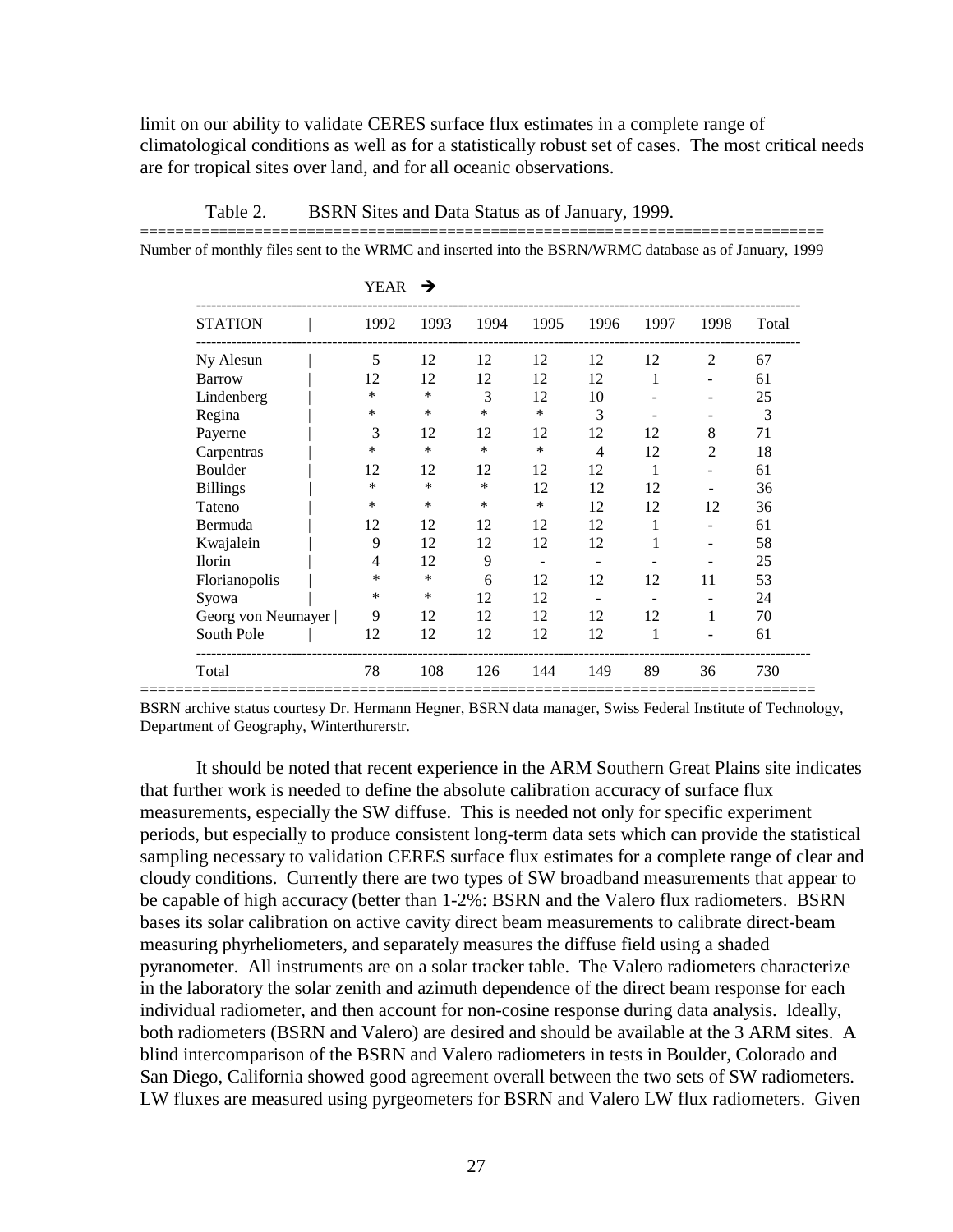the importance of surface radiative fluxes to the climate system, further development of robust highly accurate SW and LW radiometers is desired.

Studies of the effect of changing thermal emission from the filter domes of Epply SW pyranometers by adding thermistors to monitor dome temperature have shown that fluxes can be underestimated by 2 to 10  $Wm<sup>-2</sup>$  depending on the thermal conditions and the radiometer (Haeffelin, 2000). Efforts are underway to reduce these errors at BSRN and other surface sites. Note that this effect reduces, but does not totally eliminate some of the observed discrepancies between observed and calculated atmospheric solar absorption.

CAGEX (CERES/ARM/GEWEX) is the prototype for CERES validation efforts using the ARM CART sites. Examples of initial tests can be found on the web at (http://snowdog.larc.nasa.gov:8081/cagex.html). As mentioned in the introduction, it is expected that the error bounds will tighten as longer time series of validation data are analyzed and algorithms improve. A key improvement will come about 3 years after Terra launch when CERES has gathered sufficient data to construct new anisotropic models for correction of radiance to flux. This is expected to greatly reduce instantaneous field of view TOA flux errors, and therefore surface flux errors which use the TOA fluxes as an instantaneous constraint.

 While CAGEX focuses on specific ARM Intensive Observation Periods or IOPs, these short periods of time are insufficient to statistically test the algorithms in a complete range of climatological conditions even at the ARM sites. Therefore CAVE (CERES/ARM Validation Experiment) will extend the model of CAGEX to continuous time series validation of CERES surface fluxes. CAVE will not have as complete a set of measurements as CAGEX, but will offer greatly improved statistical sampling for validation. Following the ARM sites, the CAVE validation approach will be extended to key BSRN and SURFRAD sites. The selection of additional sites will depend on when data is available in the archive, and on obtaining data from climate regimes not covered by the initial three ARM sites. Examples of early results for comparisons of CERES and BSRN surface fluxes can be found in the validation documents on the web for subsystems 4.6 and 5.0. These early results, however, are not representative of final results because they are forced to constrain surface radiative flux estimates against the ERBE-Like TOA fluxes. The improved CERES angular models (section 3.3) are required to improve the SW TOA flux accuracy and thereby more accurately constrain estimates of SW downward fluxes at the surface. For TRMM, the new CERES angular models are expected to be developed and validated by late spring/early summer of 2001.

 Since downward LW fluxes depend critically on cloud base altitude, it is also critical to improve cloud base altitude measurements in conjunction with BSRN class surface LW radiation measurements for climatological regions not covered by the three ARM sites. As an initial step in this direction, CERES has acquired 3 Micropulse Lidars for extended deployment at BSRN sites. NASA is now starting an international network of near-continuous surface based lidar sites (J. Spinhirne, GSFC, 2000, personal communication). This network is being modeled on the AERONET network for aerosol measurements. CERES will contribute its 3 lidars to this effort. The first deployment is expected at the Saudi Solar Village BSRN site. Additional deployments are expected at the Bermuda BSRN site, and at a tropical land site in Africa, South America, or Australia. These lidar will allow accurate cloud base measurements to augment BSRN sites in midlatitude ocean, desert, and tropical land climate regions.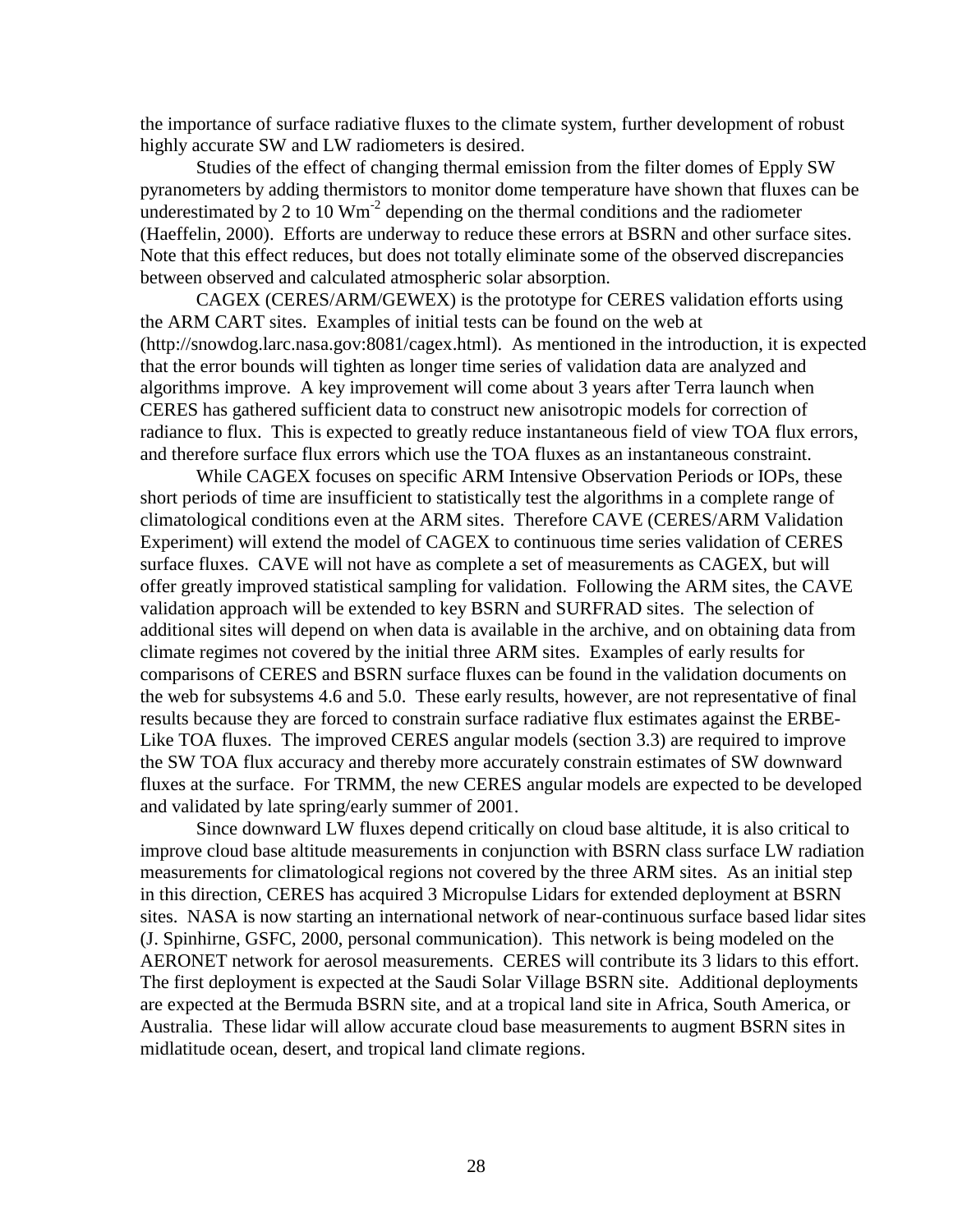# 3.4.2 *CERES Chesapeake Lighthouse Ocean Platform: an Ocean Background BSRN Site.*

 While BSRN includes a few island based tropical and midlatitude ocean sites, there are no BSRN quality sites available on platforms which would allow surface fluxes to be measured directly over an ocean background for satellite algorithm validation. In order to provide such a site, CERES has obtained permission from the U.S. Coast Guard to place a BSRN quality station on the Chesapeake Light ocean platform. This platform is located roughly 25km off the coast of Virginia, east of Norfolk. The platform is far enough from land that entire CERES fields of view can be located without land within the field of view.



*Figure 6. Chesapeake Light platform 25km off the coast of Virginia. CERES has developed and supported this as an ocean background BSRN and AERONET site.* 

The Chesapeake Light platform has both uplooking and downlooking BSRN quality direct and diffuse SW flux measurements (downlooking at the two southern corners of the platform to minimize shading effects), LW flux measurements (pyrgeometer), along with both Cimel and MFRSR aerosol measurements. Routine data collection began in August, 1999. The data is routinely archived as part of the BSRN surface radiation archive as well as the AERONET aerosol archive. The platform also has NOAA instruments that routinely measure surface meteorology, wave height, and water temperature. The CERES instruments are solar powered, so that there are no sources of anthropogenic aerosol on the platform. This site will provide the most uniform background for satellite detection of aerosols and thin clouds and will be used to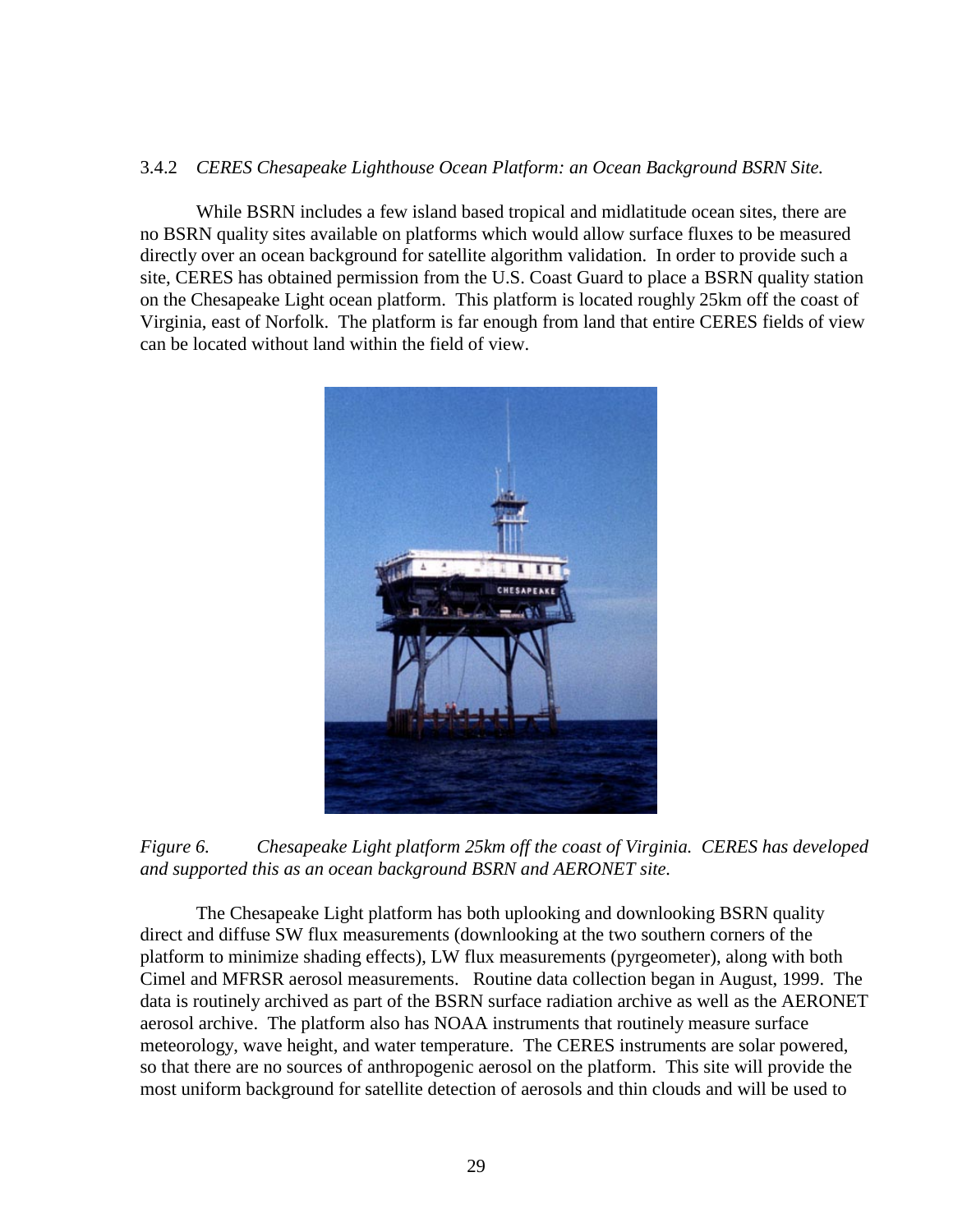test in particular the optically thin atmospheric cases. This site is formally called COVE (Chesapeake Light Ocean Validation Experiment) and will also be used in a field experiment jointly carried out by the CERES, MODIS, and MISR teams to perform a shortwave flux closure experiment, including verification of satellite aerosol retrieval. This experiment is described later in this plan.

#### 3.4.3 *Upward SW and LW fluxes at the surface*

 In order to understand the net radiative energy flux at the surface of the earth, not only downward, but upward SW and LW fluxes are also required. For oceanic regions, the thermal emission of the ocean surface is well understood, including the dependence of ocean surface emissivity on direction and wind speed. For ocean albedo, the situation is somewhat less clear, but is still fairly well understood. For land, the spectral albedo, broadband albedo, spectral infrared emissivity, and broadband emissivity are much less well known, and are highly variable in space as a function of soil type, land cover, and snow/ice cover. POLDER and MISR will provide improved observations of the anisotropy and spectral albedo of land surfaces from about  $0.4$  to  $1.0 \mu$ m, once atmospheric corrections have been made, but only for limited solar zenith angles (limited by a 10:30am sunsynchronous orbit). MODIS will add information at wavelengths beyond 1 µm, but only for limited viewing and solar angles. Modeling will be required to extrapolate these results to other wavelengths, solar zenith angles, and viewing angles to obtain the final results required for time and space integrated surface reflected and emitted fluxes. Note that recent results show that even the thermal infrared shows viewing zenith and viewing azimuth dependences in thermal emission which are analogous to the patterns seen for solar reflectance. The similarity is not thought to be accidental: sunlit and shaded sides of standing vegetation exhibit higher/lower temperatures, and therefore an angle dependent thermal emission. This effect can reach levels of 5 to 10 K in brightness temperature (Smith et al., 1999).

Accurate estimation of surface broadband reflectance and thermal emission will require not only accurate satellite measurements at the top of the atmosphere from POLDER, MISR, MODIS, and CERES, but also surface and aircraft measured data to validate these global satellite approaches. Unfortunately, the spatial scale at which we can typically measure spectral surface properties tends to be much closer in scale to Landsat 30m data than to CERES 20 km data. In addition, there is a severe problem of extrapolating results from small "fields" to global inhomogeneous land conditions. The MISR, POLDER, and MODIS land teams are concentrating on deriving global spectral albedo and anisotropy maps at high spatial resolution for the spectral region from  $0.4$  to  $1.0 \mu m$ . CERES is planning to extend these validation efforts beyond 1 µm for both spectral albedo as a function of solar zenith angle and spectral anisotropy. The strategy for this validation effort is similar to what the CERES instruments will do at the top of the atmosphere. A spectral radiometer (covering continuously  $0.4$  to  $2.5 \mu m$ ) will be scanned in elevation and azimuth much like the CERES RAP scan, while a second spectral radiometer will obtain a hemispheric upward flux measurement, and a third spectral radiometer will obtain a downward spectral flux measurement. The instruments will be mounted on a small low altitude OV-10 twin engine aircraft, and flown over long flight legs near the surface to minimize atmospheric correction. The flights will be used to statistically characterize IGBP surface types and will be used to check the ability to predict the narrowband and broadband surface albedo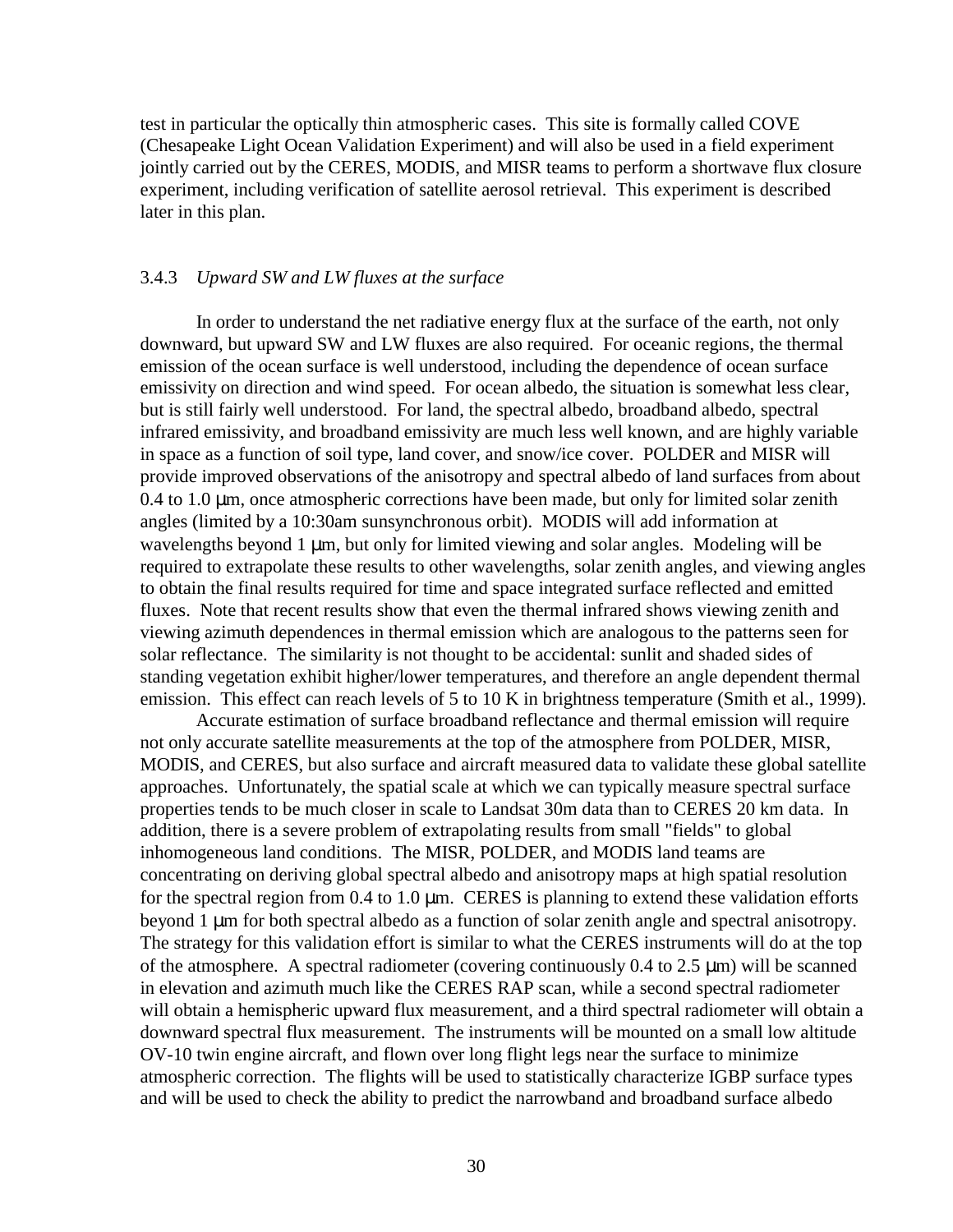from the global satellite observations. This strategy was demonstrated first in August, 1998 during an ARM/CERES shortwave IOP at the Oklahoma ARM site. Instead of the OV-10, a helicopter was used, and the spectrometer only scanned in elevation, while the helicopter flew rosette patterns to sample solar azimuth angles. While these flights established the basic measurement strategy, and tested the basic instrumentation, it could not provide large statistical sampling as is possible with the OV-10 and a bidirectionally scanning spectrometer.

By spring, 2000 the instrumentation was converted from the helicopter to the OV-10 platform, and engineering flights began. The initial OV-10 instrument payload includes up and downlooking broadband SW and LW fluxes, as well as up and down-looking spectral SW fluxes from 0.4 to 2.5um. GPS navigation is included for all data collection. Because of funding cuts in FY99 and FY00, the bidirectional scanning spectrometer will be delayed until Fall, 2001.

Flight schedule for the OV-10 will begin with flights over the Chesapeake Light site to simplify logistics and obtain rapid experience with the platform. Note that the OV-10 aircraft is owned by NASA Langley and was selected for use in these missions because of its low cost, low altitude capability (50 to 100m minimum altitude) and easy availability and accessability at NASA Langley. Since this is a relatively modest budget activity, effort will focus in the first year of flights (Fall 2000 through Fall 2001) on Ches Light ocean spectral albedo in conjunction with the Ches Light BSRN/Aeronet measurements. Ocean spectral albedo will be characterized as a function of solar zenith angle and wind speed. This will require flights in both summer and winter clear-sky cases. The following year, flights will switch to cover other IGBP surface types. The intent is to cover seasonal an solar zenith angle dependence for each IGBP type with a statistical sample over long flight legs, as opposed to characterization of individual "postage stamp" crop or grassland surfaces as traditionally done. Forest, grassland, and shrub desert would be three of the highest priority surface types to characterize. Current schedule of flights includes:

# **OV-10 Spectral Albedo/Emissivity flights begin in Fall, 2000.**

- Spring/Summer 2000: Engineering Flights *Engineering flights to measure ocean spectral albedo near the Chesapeake Light station. These flights began during March, 2000. Electronic noise problems were found in the amplifiers for the broadband instruments and were resolved by August, 2000. Spectral up and down looking fluxes did not have the electronic noise problem.* 

Fall 2000 through Spring 2001: Ocean near Chesapeake Light *20 flights for a wide range of solar zenith angle, wind speed, and aerosol. Because this data would be useful to other teams, flights will be coordinated with Terra overpasses on clear days where possible.*

Summer/Fall 2001: Flights in support of the CLAMS field experiment *CLAMS is a clear-sky shortwave "closure" experiment with an ocean background and will be carried out near the Ches Light site. CLAMS will also be used to verify satellite aerosol retrieval methods.* 

Spring 2002 through Winter 2002: **IGBP** forest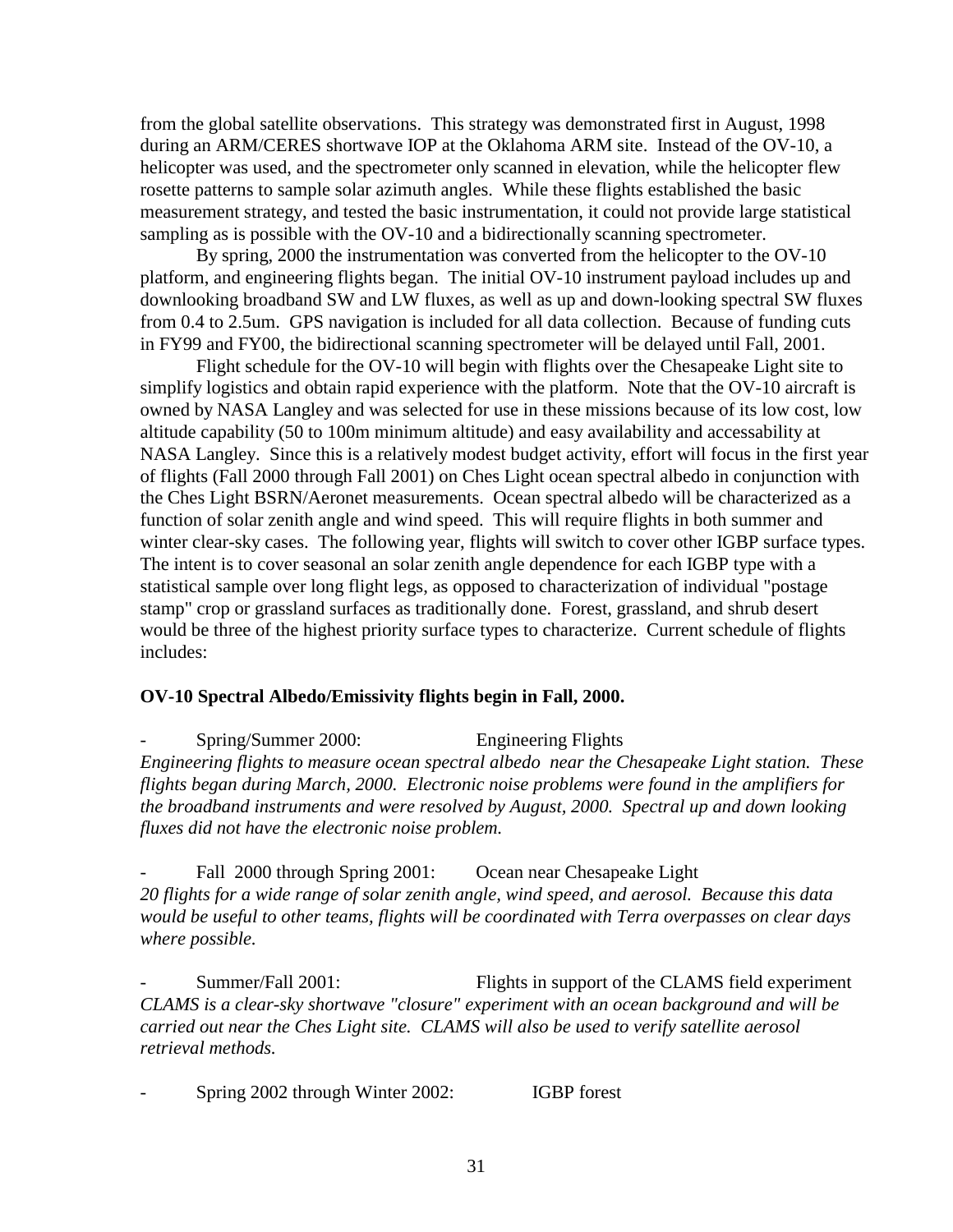*flights over mixed forest of eastern Virginia: IGBP mixed forest class. Obtain seasonal and solar zenith angle dependence of spectral albedo, 0.4 to 2.5* µ*m.* 

2003 Shrubland and Desert Spring 2003: DOE ARM site in Oklahoma during the "green season" Summer 2003: Shrubland EOS validation site, and desert. Winter 2003: Fort Peck Montana snow measurements.

Flights beyond 2003 will depend on experience in the first two years of flights. CERES is interested in working as closely as practical with the EOS land community in organizing these surface characterization flights. The list of flights above is nominal and can be modified to help other parts of the EOS program. The sampling strategy for these flights will emphasize long flight legs to obtain stable statistics on characteristic IGBP land types. The OV-10 flights near BSRN or ARM sites will also be used to horizontally "map" spectral albedo near the surface site in order to help with SW "closure" experiments carried out at the scale of CERES fields of few (10-30 km) such as the SW IOP in August, 1998.

# **3.5** *Atmospheric Radiative Fluxes*

There are three different ways to approach atmospheric fluxes:

- i) atmospheric column average: Net fluxes at TOA Net fluxes at the surface
- ii) atmospheric layer/level average: e.g. net fluxes for a 2 km layer containing stratus cloud
- iii) atmospheric fluxes at a single level, location, and time.

These are listed roughly by priority to understanding the impact of changes in radiation on climate. Fortunately, the list is also ordered from easiest to most difficult to validate. CERES will begin with validation of column average (e.g. early CAGEX and CAVE results: see section 3.4.1). Levels ii and iii will take longer, and will depend critically on future success of NASA and DOE field experiments such as an ARESE II, CRYSTAL, etc.

We note that there are three critical unresolved scientific issues that the CERES validation effort will be involved in that are basically related to atmospheric radiative fluxes:

*i) How much solar radiation does the clear-sky atmosphere absorb?* 

*ii) How much solar radiation does the cloudy-sky atmosphere absorb?* 

*iii) How does the often complex vertical layering of clouds affect LW atmospheric heating rates? Can we determine this layering sufficiently accurately from space with passive instruments (optical plus microwave) or must we have active lidar and radar instruments to understand this heating globally?*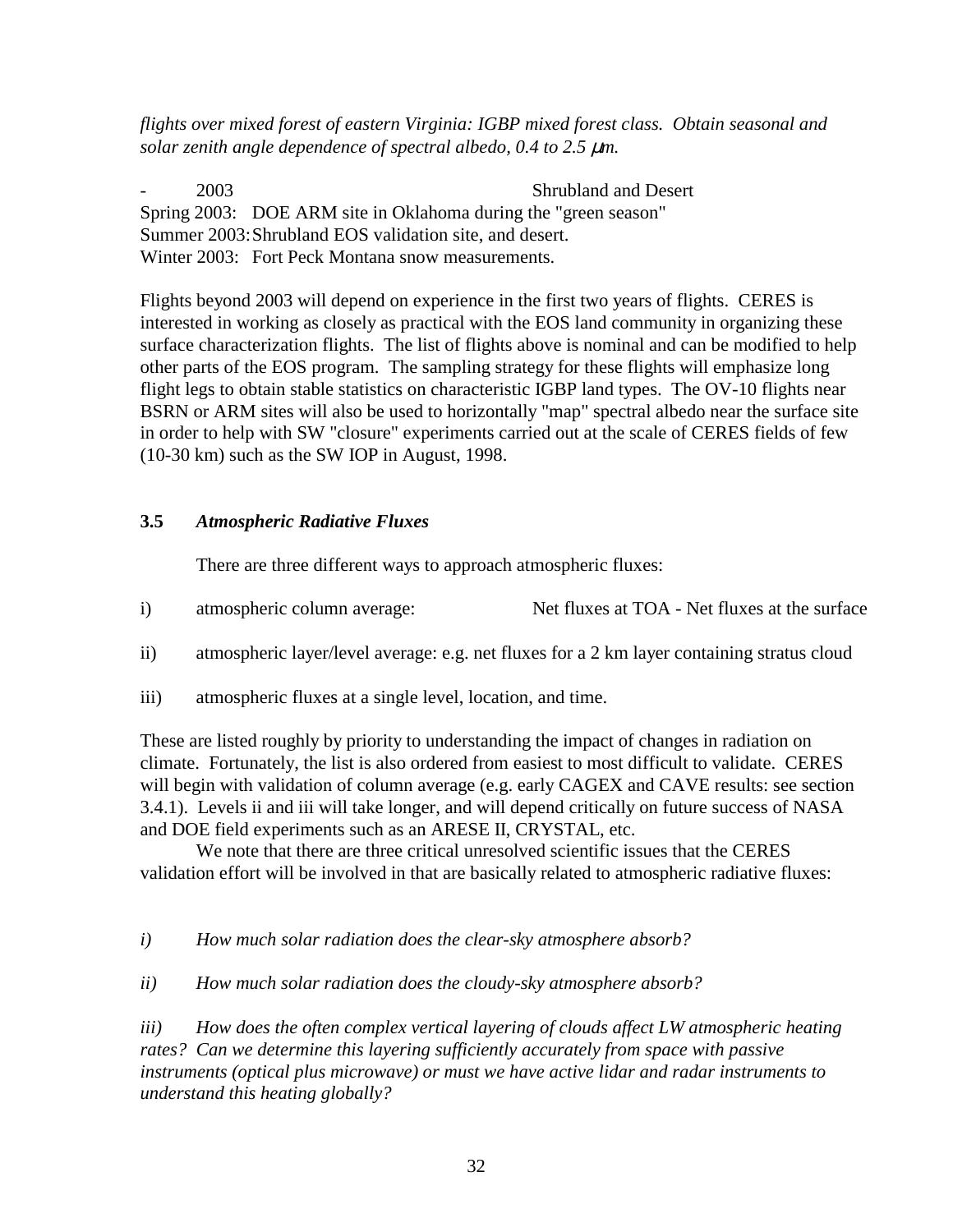In the sections below it will become clear that these scientific questions will be critical to guiding the validation of CERES atmospheric radiative flux estimates.

#### 3.5.1 *Atmospheric Column average net radiative flux*

Validation of column average radiative divergence (i.e. SW and LW heating/cooling rates) will be studied by matching in time and space the CERES TOA fluxes with surface based fluxes using long time series. The CAVE data mentioned in section 3.4.1 will be ideal for this study and will allow separate study of both clear and cloudy conditions. Cloudy conditions can be further subdivided into single layer water cloud and ice cloud, as well as broken versus stratiform cloud. However, subdivision into these important physical classes will only occur as longer time series of matched CERES TOA and surface ARM, BSRN, and SURFRAD data become available. In particular, the new CERES angular dependence models will be required to greatly increase the accuracy of TOA fluxes as a function of cloud conditions, and to more rigorously constrain the estimates of column radiative fluxes. In a sense, this validation is a fairly straightforward combination of the separate validation efforts for TOA fluxes and Surface fluxes. Accuracy in the net atmospheric fluxes will be linked directly to accuracy in TOA and surface fluxes. It is expected that the spatial variability of radiative fluxes at the TOA and surface will cause instantaneous uncertainties in column average SW fluxes of between 20 and 50 Wm<sup>-2</sup>. To average out this spatial sampling noise to a level of 2 Wm<sup>-2</sup> will require averaging a single surface radiation site over 100 - 600 satellite overpasses. For the combination of Terra and TRMM, or Terra and Aqua, this averaging would require between 2 and 6 months of data. As a result, we expect the results of this study will require analyzing at least 10 different surface sites for at least 2 to 3 year periods. Verification of the spatial sampling errors will be accomplished by using the arrays of surface radiometers available at the ARM sites. These sites will be especially important for validation of results as a function of cloud type. These long time series should provide the best data for verification of total column atmospheric absorption of solar radiation in clear-sky and cloudy-sky conditions. Note that one of the limits on accuracy of net SW fluxes at the surface (even in cloudy conditions) is knowledge of the spectral surface albedo near the surface radiometer site. This concern is behind both the development of the Chesapeake Light ocean platform site for BSRN radiative flux data, as well as the use of the OV-10 aircraft data to characterize surface albedos near several surface sites (see sections 3.4.2 and 3.4.3).

 Column heating for longwave fluxes presents a somewhat different problem. The emphasis shifts from horizontal inhomogeneity to vertical inhomogeneity. Here the primary uncertainty is in the definition of cloud layering boundaries, and in the optical thickness of each cloud layer. While passive optical satellite radiometers at visible through infrared wavelengths are very effective at determination of optically thin cloud and the uppermost optically thick cloud layer, multiple cloud layers often confound such approaches. There is some hope, however for two multiple cloud layer cases: optically thin cirrus over lower level stratus (Baum et al., 1995) and stratiform oceanic water cloud beneath optically thin or thick ice cloud. (Lin et al., 1998a,b). It is unknown what fraction of multi-layered cloud these passive methods can effectively treat, or which what accuracy. From surface observers, roughly half of all cloud systems are multilayered, mostly two-layered systems. Fortunately, in addition to the ARM, BSRN, and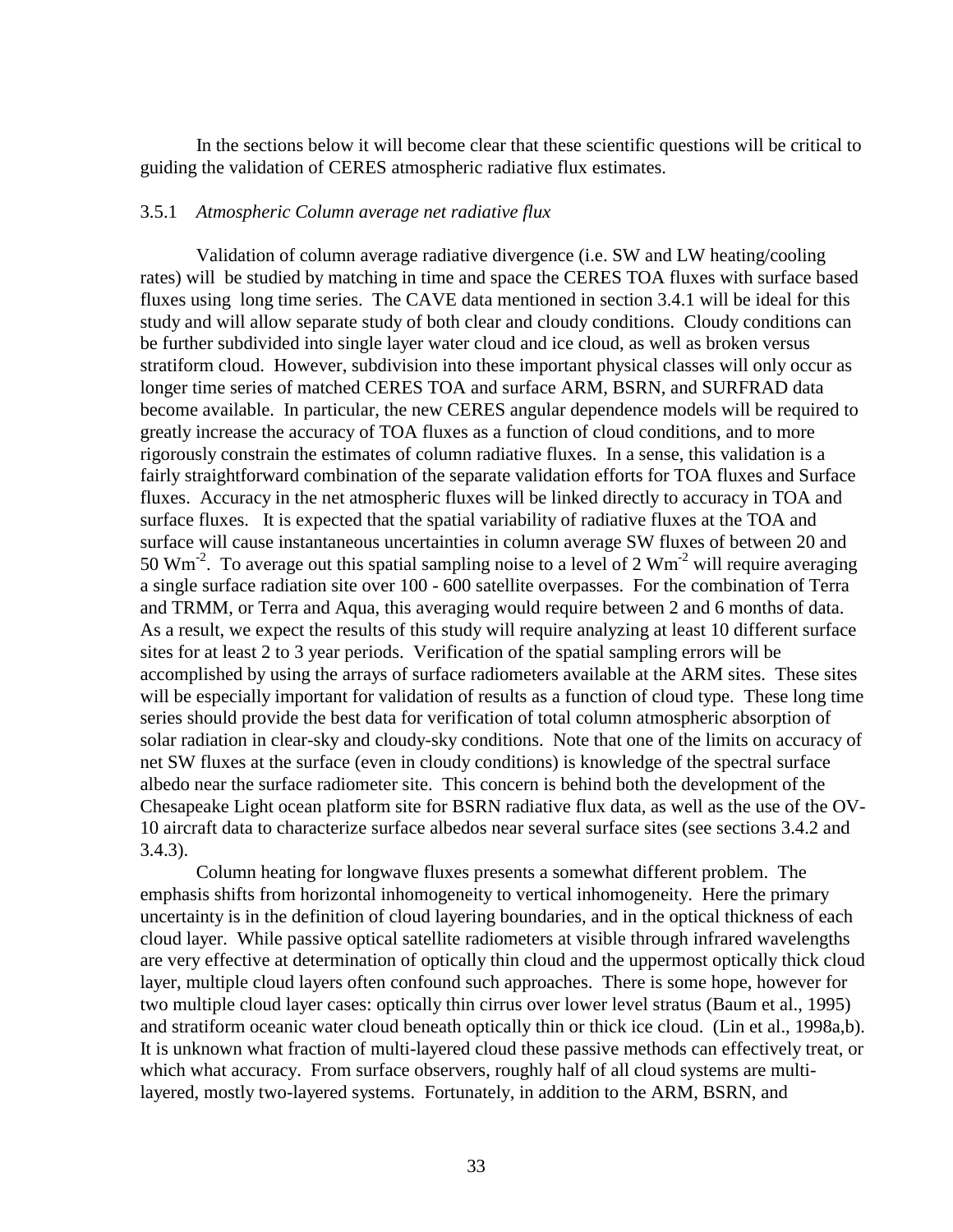SURFRAD LW fluxes at the surface, the NASA ESSP program has recently selected the PICASSO-CENA and Cloudsat missions to carry spaceborne cloud/aerosol lidar and cloud radar to fly in formation with Aqua starting in Spring 2003. From the Lidar In space Technology Experiment (LITE) lidar flown on the space shuttle, it is estimated that 80% of the time, the PICASSO-CENA lidar will observe all cloud layers down to the top of any boundary layer clouds (or the surface if no cloud). The active sensors on Cloudsat and PICASSO will greatly assist in extending the understanding of LW fluxes at the surface and in the atmosphere beyond the limited surface site locations. This is especially important since very few of these surface radiometric sites are oceanic, where boundary layer clouds are almost always present, unlike conditions over land. Since low cloud can greatly alter downward longwave flux at the surface, the combination of the Cloudsat/PICASSO-CENA profiles of cloud layers in combination with the CERES TOA fluxes will provide the most accurate test of CERES LW atmospheric fluxes at the surface and within the atmosphere. Note that the lidar will not, however observe all multilayer clouds: about 20% of the time (40% of multi-layered cases) will be too thick for the lidar to penetrate. Most of these thicker cases will be identified using the Cloudsat 94 GHz radar. The radar is optimal for all clouds with large particles, and for moderate to thick clouds with small particles (e.g. 5 to 10 micron radius water droplets). The need for a complement of lidar and radar is typical of all cloud physical property measurements: the thinnest clouds are better studied with optical systems, while the thickest clouds are best studied with microwave or farinfrared. Note that the nominal orbit of PICASSO-CENA will be to fly within +/- 6 minutes of Aqua at all times (this requires an orbit adjust roughly twice per year, and once in orbit it may be relatively straightforward to tighten this to  $+/- 1$  or 2 minutes with monthly or bi-monthly orbit adjusts by PICASSO-CENA). Cloudsat will then track within less than 1 minute of PICASSO. The orbit inclinations for PICASSO and Cloudsat have been selected so that they will slowly precess across the Aqua scan swath of MODIS, AIRS, CERES, and AMSR so that cloud and aerosol layering validation results will be achieved for all viewing angle conditions typical of a sun-synchronous satellite mission. These results will therefore also be applicable to future NPOESS morning and afternoon orbits. Another advantage of the combination of lidar and radar is the ability to probe the cloud microphysics structure by using the different scattering moments of cloud particles ( $r^2$  Mie scattering for the lidar, and  $r^6$  Ralyleigh scattering for the 94 Ghz cloud radar).

# 3.5.2 *Atmospheric Layer average net radiative flux*

Shortwave atmospheric layer and atmospheric level radiative fluxes are by far the most difficult to validate, at least for cloudy sky conditions. At the scale of aircraft radiative flux measurements, the large horizontal variability in cloud optical properties causes large local variations in radiative fluxes, especially for downward fluxes. This problem is most simply visualized by considering a hole in a status deck: for the 500m of aircraft track in the clear area (only 5 seconds of data) solar insolation will exceed the clear-sky value (full direct sun plus diffuse radiation from the surrounding cloud), and then upon entering the cloud, the solar radiation will drop to levels below that predicted for a uniform stratus deck with even accurately known cloud optical depth (radiation leakage out the cloud side). So only long averages of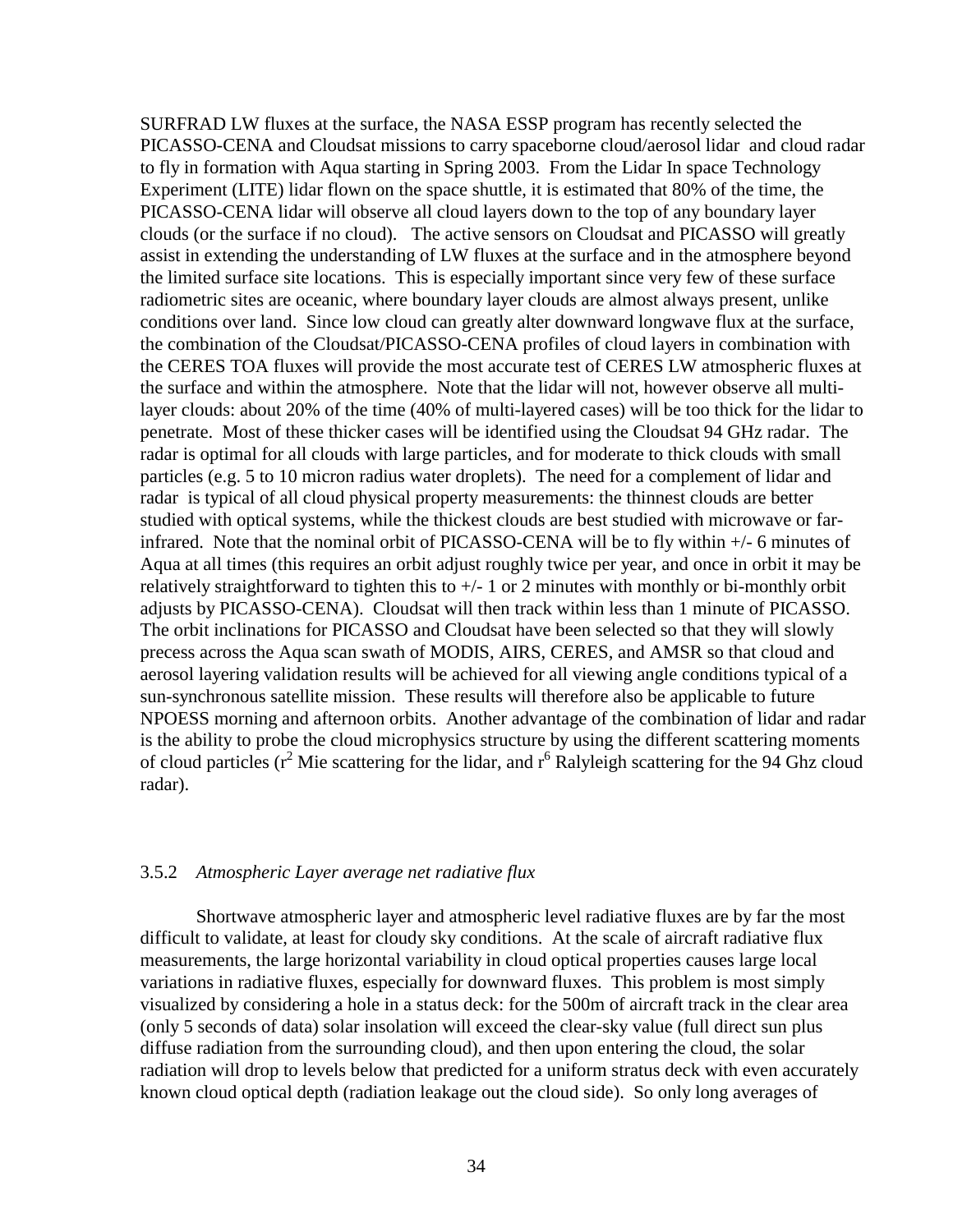aircraft track data (typically 100km or more) can hope to average this variability to levels adequate to test modeling. Very few such studies have been done to date, and the best recent example is the DOE ARM ARESE experiment in Oklahoma (e.g. Cess et al., 1999). The ARESE experiment used aircraft above and below the cloud, and uplooking/downlooking broadband and narrowband flux radiometers to verify that sufficient horizontal sampling had been achieved on 3 different days: one with stratiform water cloud and two with varying amounts of broken low cloud. The amount of absorption inferred depended critically on the solar radiation instruments used: large absorption was inferred using current state of the art broadband radiometers (Valero et al., 1997), but a flux spectrometer gave very different results. From first principles, the absolute calibration of broadband solar radiometers is expected to be more accurate than calibration of a solar spectrometer , but in the ARESE case, these more accurate data give a more surprising scientific result. Since scientific scrutiny is proportional to surprise, the ARESE data are suggestive of problems in modeling absorption of solar radiation in clouds but also suggests the need for further measurements. A follow-on experiment, ARESE-II was carried out in Spring, 2000 at the Oklahoma ARM CART site. One of the limitations of ARESE was the lack of cloud microphysics and liquid water path data along the aircraft tracks. ARESE-II concentrated on flights over the ARM CART site with uplooking surface based microwave radiometer and cloud radar for LWP and microphysics measurements. CERES will participate in analyses of these cases to assist in validation of the CERES atmospheric fluxes.

Layer average net LW fluxes are more straightforward, and primarily rely on multiple level aircraft flux measurements, combined with accurate temperature, humidity, and cloud profiles. The major issue is again cloud layering, and this is dealt with most straightforwardly at the ARM sites (lidar/radar/radiometer cloud vertical profiles) and then extended to global conditions using the PICASSO-CENA and CloudSat ESSP data flying in formation with Aqua. Since the nominal launch of PICASSO-CENA/Cloudsat is in Spring 2003, initial validation of cloud layering will rely on the ARM site vertical cloud profiles.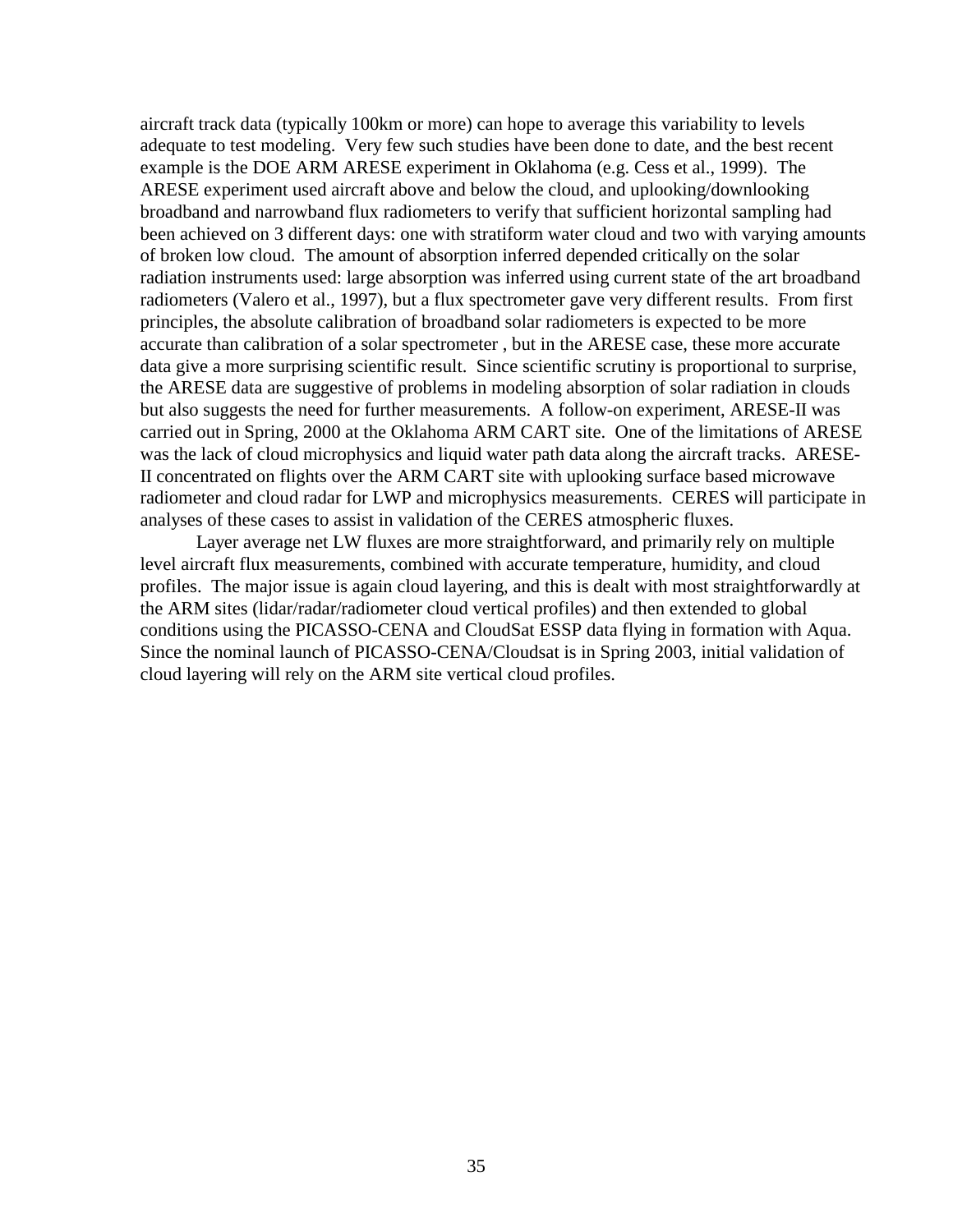#### 3.5.3 *Atmospheric fluxes at a single level, location, and time.*

This is basically the instantaneous vertical level flux profile for a single CERES field of view. The ensemble mean behavior of these fluxes can be validated as in section 3.5.2. Validation of instantaneous values is much more difficult and requires validation of aircraft radiative flux measurements at short time and space scales. For SW fluxes, this will be the worst case to attempt to deal with horizontal inhomogeneity in the cloud field. Testing the accuracy of such fluxes in principle requires a full 3-dimensional distribution of cloud macrophysics and microphysics. Such data will not be available for validation until ARM radar/lidar/radiometer cloud data are extended to scan either perpendicular to the local wind, and thereby map out a three-dimensional cloud structure as the cloud field advects past the site, or to scan cloud volumes. While such scanning capabilities are in the early phase of demonstration with individual lidars and radars, the entire complement of lidar, cloud radar, and radiometer volume or area scans is not currently available. In the long run, however, validation of radiative models at the smallest time and space scales will require such observations. The strategy then would be to first use these 3-D ARM cloud profiles to validate radiative transfer models (monte carlo or other multi-dimensional radiative transfer). Then the combination of the ARM volume cloud profile data with these validated detailed radiative transfer models would be used to validate the CERES radiative flux profiles at the scale of CERES fields of view for a large statistical sample of cases, analogous to the boot strapping approach planned to validate CERES cloud physical properties discussed in section 3.6. This type of validation will not be practical for 3-5 years, and fortunately, for climate research it is not as critical as the understanding of the large ensemble fluxes as validated in 3.5.1 and 3.5.2 above.

# **3.6** *Cloud Properties*

To date, there has been no satisfactory source of cloud validation data for global satellite remote sensing. There are primarily four reasons for this difficulty.

First, the climatological sources of data such as surface observer cloud fraction (subjective, with day/night biases) and celiometer cloud base height (only clouds below 4 km altitude) do not adequately constrain the satellite cloud retrievals to accuracies needed for climate research, nor do they include critical cloud parameters like cloud optical depth, emissivity, or particle size/phase.

Second, the cases of highly accurate validation data (e.g. ER-2 aircraft lidar cloud top/base during FIRE field experiments) suffer from an inadequate number of samples for robust validation statistics. Further complicating the number of samples is that the typical horizontal distance between independent cloud samples is measured not in tens of km but rather in 100's of km.

Third, the accuracy of microphysical properties derived using aircraft probes has been inadequate (somewhat for water droplets, but especially for ice crystals). This situation has improved greatly over the last decade, as FIRE and other field program studies have clearly demonstrated the existing problems. As a result new instrumentation (especially for small ice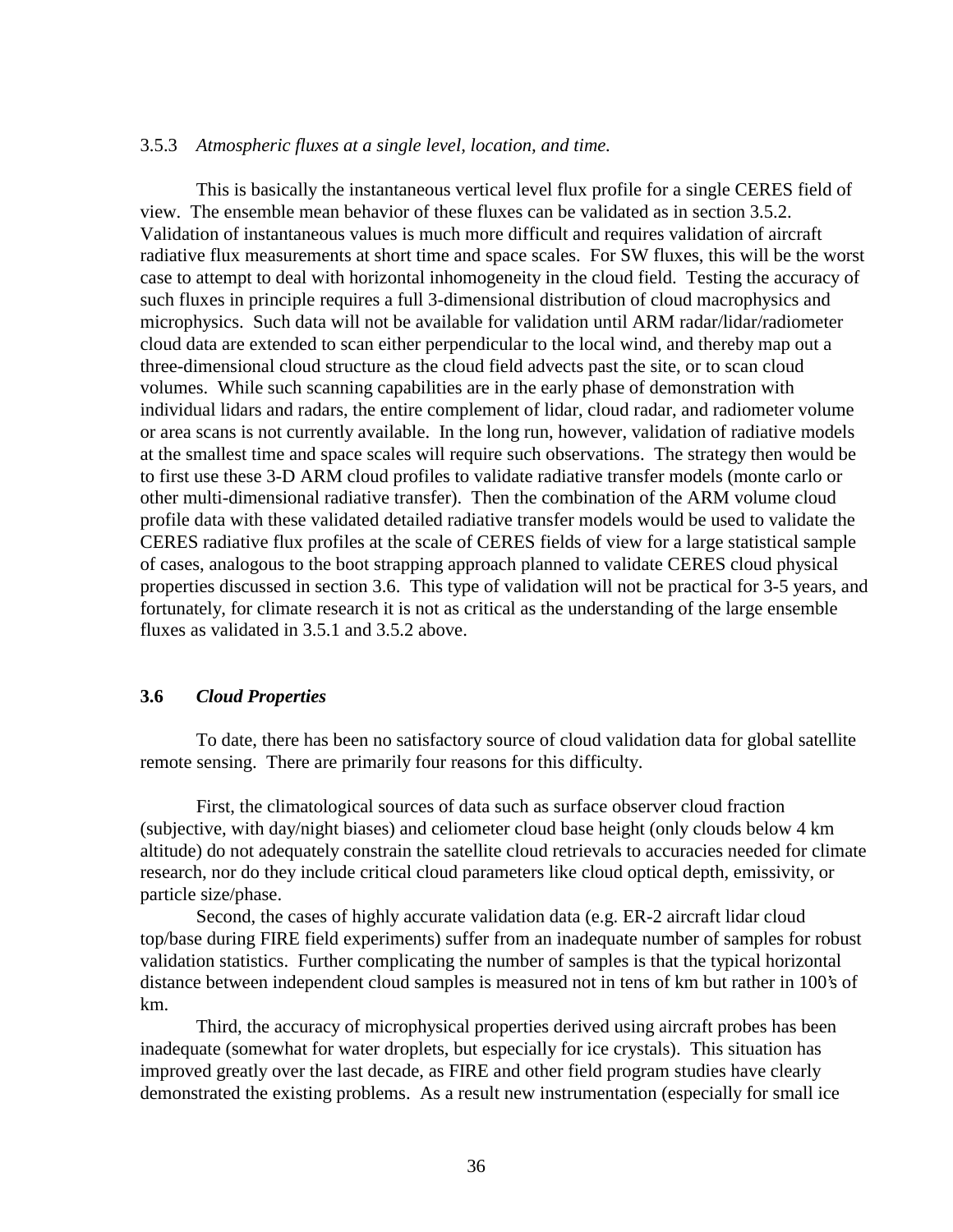particles) has been developed and recently deployed in field experiments such as the joint FIRE/SHEBA arctic cloud experiment (ACE). Initial ACE data, however, indicates that there still may be a factor of 2 difference in some of the probes, suggesting that further intercomparisons in controlled laboratory environments and similar mounting positions on the aircraft will be necessary to rigorously understand the results.

Fourth, any attempt to validate the remote sensing of cloud particle size has been greatly complicated by the large and systematic vertical variation of particle size in both water and ice clouds. Particle size commonly varies by a factor of 2 to 3 in water cloud and a factor of 5 or more in ice clouds. Therefore, any rigorous validation of microphysical remote sensing retrievals requires vertical profiles of particle size and number, not just an aircraft penetration at a single level in the cloud.

A new strategy is required to finally obtain objective "cloud truth" of both sufficient accuracy, and sufficient sampling. Such a strategy is possible for the first time by using long time series of cloud observations from the DOE ARM sites. This strategy is basically a bootstrapping effort to use aircraft in-situ data to validate point estimates of remotely sensed (lidar/radar/radiometer) vertical profiles of cloud properties derived over the ARM sites, followed by long time series of these vertical cloud profiles available at 1000's of satellite overpasses to obtain statistical robustness. Even in this case it must be admitted that a significant risk remains: the new methods to use lidar/radar/radiometer data to derive vertical profiles of cloud boundaries and microphysics are very promising but still under development. Therefore, the first step must be validation of this new surface remote sensing capability, before it will be useful to validate satellite remote sensing.

#### 3.6.1 *Aircraft => ARM Cloud => Satellite Cloud*

The new cloud validation strategy can be summarized as

#### *Aircraft In-situ => ARM Vertical Cloud Profiles => Satellite Cloud Properties.*

This new strategy starts with aircraft in-situ microphysical data used to validate ARM or other lidar/radar/radiometer remote sensing vertical profiles of cloud microphysics and cloud boundaries. In this case, the aircraft flight track is typically spiraled around or stepped vertically through the ARM vertical cloud profile information. Validation of the ARM vertical cloud profile data is done for data matched horizontally, vertically, and in time.

Next, the long continuous time series of this ARM cloud profile data is used during thousands of satellite overpasses. For example, 3 ARM sites with 4 satellite overpasses/day for 365 days/yr for 3 yrs = roughly 13,000 validation cases.

*Such a validation will represent the first objective test of satellite-based cloud retrieval methods sufficient to unambiguously test the accuracy of these methods as a function of cloud type (water, ice, single/multi-layer, thin/thick, large/small cloud particles) and satellite viewing condition (view angle, sun angle), with sufficient statistical sampling to provide a robust analysis for both random and bias errors in cloud properties.* 

As the time series of matched ARM/satellite cloud validation data grows longer, the knowledge of the remote sensing accuracy as a function of cloud/atmosphere/satellite viewing states increases, and the constraints on global or regional cloud modeling tighten.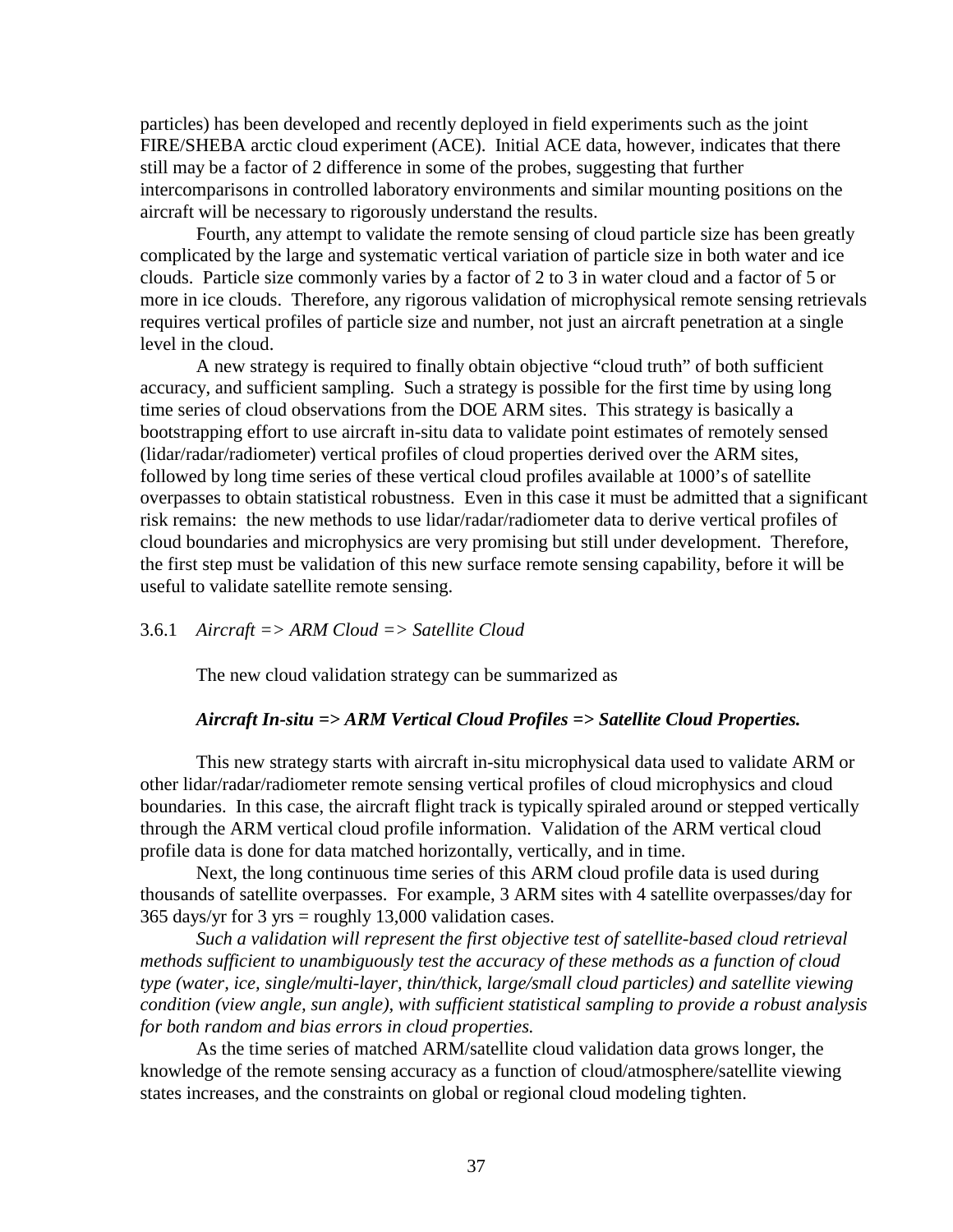A careful analysis of long time series of cloud properties will also allow rigorous determination of the degrees of freedom in the validation data set, a critical part of the rigorous error analysis needed. Studies of auto-correlation time series or spatial series of cloud data for cloud fraction, cloud height, and cloud optical depth all suggest that independence scales for clouds vary from 100 to 500km, depending on cloud type and cloud physical property. It is thought that the shortest independence scale is for cloud optical depth or cloud liquid/ice water path, and the longest independence scale is for cloud layering. Note that any rigorous analysis of satellite retrieval errors must address the issue of degrees of freedom and therefore this independence scale in the cloud systems.

Considering a distance of 200km between independent cloud samples, and a typical cloud system motion of 10m/s, we conclude that independent cloud measurements at an ARM site will occur roughly every 5 hours. So each ARM site is capable in a year of taking  $\sim 1000$ independent cloud observations. Given that typical instantaneous uncertainties in satellite cloud property retrievals are likely to be of order 20%, then obtaining sufficient cases to validate systematic biases in retrievals to an accuracy of 2% will require 100 independent cases. Consider further that there is a desire to validate results as a function of critical cloud and observational variables:

- cloud thickness
- water/ice cloud phase
- cloud particle size
- satellite viewing zenith angle
- solar zenith angle

If we require validation of 3 distinct ranges for each of these parameters (e.g. low, moderate, and large solar zenith angles), we require validation of  $3^5 = 240$  observing cases, with 100 independent samples per case, or roughly 24,000 independent validation measurements! This would take 8 years of data at 3 ARM sites if all cases were evenly distributed. Clearly, we cannot wait 8 years to validate our satellite cloud observations. Instead, we will have to initially be satisfied with much less accuracy and less discrimination of cloud/viewing condition. With 2 years of data we can roughly achieve 4% accuracy in retrieval bias tests. As longer time series of matched ARM/satellite observations become available, and if other research groups add sites similar to the ARM capability for cloud profiling, then the knowledge of retrieval accuracy can be improved with time. Note that this large number of degrees of freedom in the validation data also serves a second purpose: it eliminates the ability to "tune" 10 or 20 retrieval parameters as might be done with a few case studies from traditional field experiments.

 In addition to the bootstrapping approach for *aircraft => ARM => CERES* mentioned above, there are a range of internal consistency checks required for validating cloud remote sensing algorithms. These internal consistency checks are important because even this new strategy to advance the state of the art in validation of satellite remote sensing of cloud properties will have limitations. Only a few climate regions will initially be tested. Cloud remote sensing instrumentation similar to ARM will be required for 3-5 year measurements at desert, midlatitude ocean, tropical land, high-latitude ocean, and mountain sites, just as for the surface radiation data discussed earlier. Currently there are no such sites available. One possibility to help in this regard for the future would be to provide a "roving ARM site". There is discussion of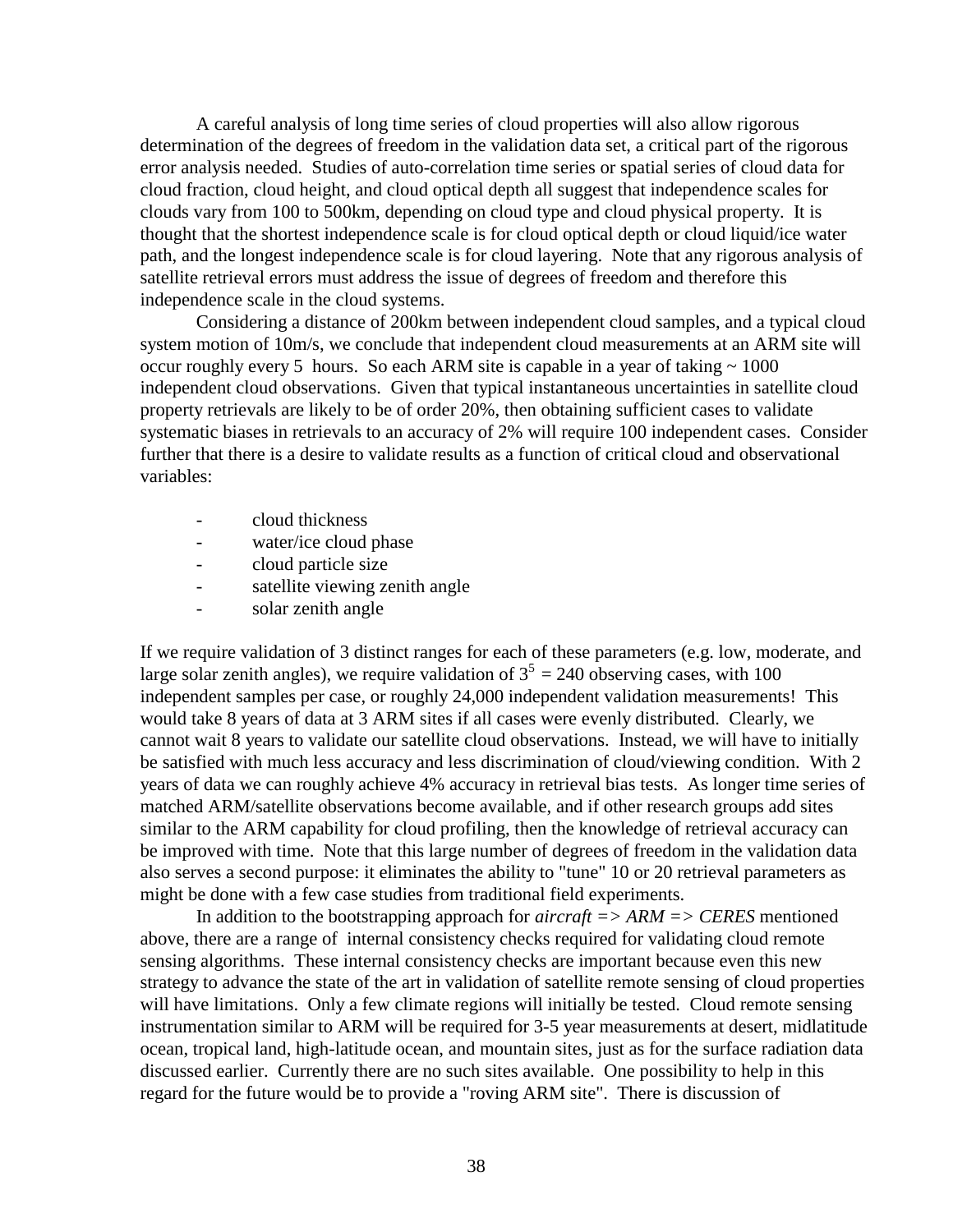instrumenting the NOAA Ron Brown oceanographic research vessel in this regard. This would be a major step forward for oceanic regions. The CERES team strongly endorses the need for such oceanic measurements of cloud profiles and will use this data to extend the ARM validation if it is made available.

 Figure 7 gives results for comparisons of the CERES cloud property validation using the TRMM VIRS imager data compared to the Oklahoma ARM site. Results are shown for nearly simultaneous measurements from VIRS and ARM for particle size, optical depth, and LWP.



*Figure 7. CERES cloud properties derived using the VIRS imager on TRMM compared to the DOE ARM CART site observations for single level water cloud in Oklahoma during January through August 1998.* 

The comparisons are encouraging, but many more such matches are needed for final validation. Note that the 20 cases shown are all the cases that satisfied both the ARM radar/radiometer algorithm requirement for single level water cloud, and nearly simultaneous daytime observations by TRMM. This confirms the conclusions earlier that years of such intercomparisons will be required to cover a complete range of cloud types and conditions. For this reason, the additional VIRS data on TRMM will be processed through the CERES cloud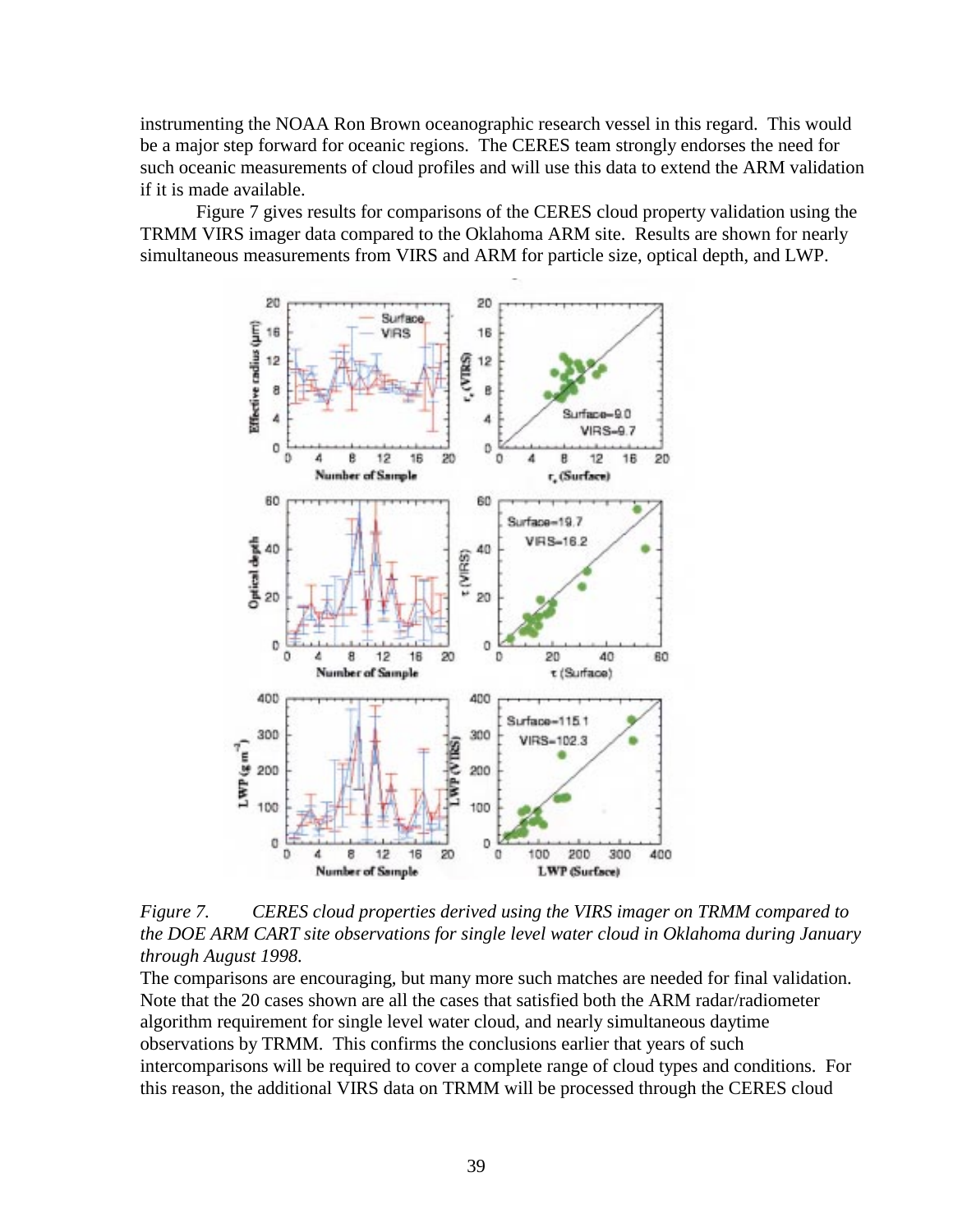algorithm over the entire TRMM data set, not just the 10 months of CERES broadband data. This will allow at least a factor of 4 increase in sampling over the results shown in Figs 7 and 8.

 One of the more difficult aspects of cloud retrieval using the VIRS data is the lack of any CO2 sounding channels to more accurately estimate cloud altitude of non-black high cloud at night. The ISCCP analysis, for example, must assume clouds are black in the infrared at night. The availability of 3.7, 11, and 12 micron window channels on VIRS, however, allows for a better estimate of cloud altitude at night, even for thin cirrus. Figure 8 shows early validation results of the CERES night-time algorithm analysis clouds during overpasses of the ARM CART site. The cases include thin cirrus as well as thick high and low clouds. Comparisons are again to the time- and space-matched ARM lidar/radar cloud altitude data. Further details can be found in the CERES cloud subsystem validation chapters on the web (Subsystems 4.1 through 4.3).



*Figure 8. CERES night-time cloud altitude determination for the ARM Southern Great Planes (SGP) site in Oklahoma. VIRS is the effective radiating altitude or temperature of the cloud layer: this is near cloud top for thick clouds, and near cloud center for optically thin clouds.* 

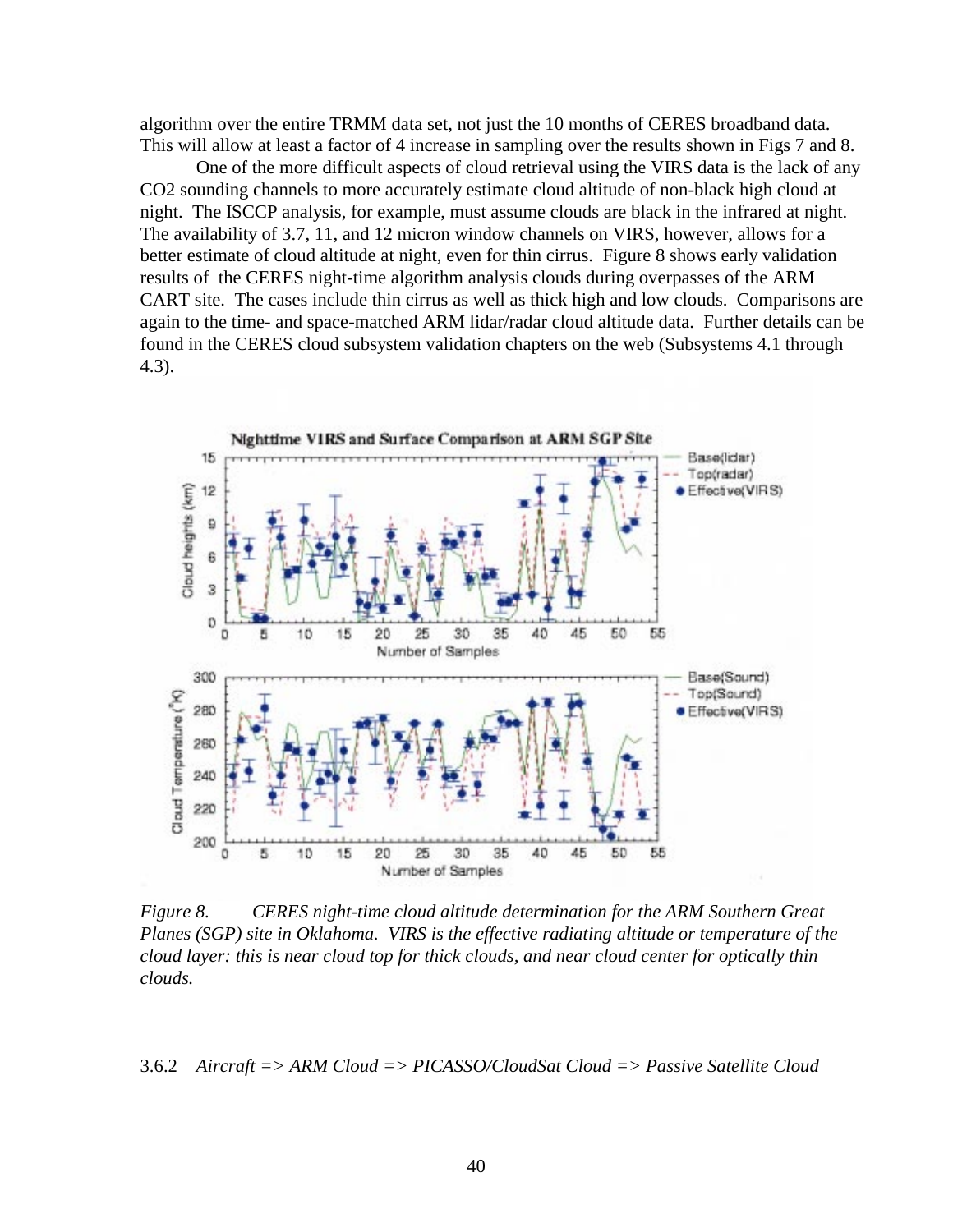For cloud fraction and cloud layering, the selection of the PICASSO-CENA lidar and Cloudsat radar missions will help greatly with validation of CERES cloud properties. This mission will provide global validation of these properties for all MODIS viewing zenith angles, from forward to back scatter, and over all climatological regions, equator to pole. Unfortunately, the high spectral resolution A-band spectrometer planned for PICASSO-CENA and Cloudsat has recently been descoped from these missions. The A-band was planned for use in studies of ice crystal scattering asymmetry parameter, and for 3-D cloud effects on radiation. The French space agency, however, is planning to add a small spacecraft with a POLDER-2 multi-angle polarization imager flying in formation with PICASSO/Cloudsat/Aqua. This multi-angle polarization measurement may allow recovery of some of the information planned for the A-band spectrometer. In addition, the CloudSat team plans to combine the 94GHz cloud radar with the PICASSO-CENA lidar to estimate vertical profiles of cloud microphysics using the difference in backscattering dependence on particle size:  $r^2$  for lidar versus the  $r^6$  for radar. This method has the potential to work for clouds with optical depths up to about 3 to 5 after which the space-based lidar signal is too strongly attenuated. For thicker clouds, Cloudsat will be testing the use of passive optical or microwave instruments on Aqua to combine with the active radar data. This would provide a very exciting first global view of all cloud layers, especially in the polar regions where little is known about cloud properties or our ability to estimate them from space.

The addition of active lidar and radar in space brings a global dimension to the validation activity which becomes:

# *Aircraft =>ARM Cloud Profiles => PICASSO/CloudSat Cloud Profiles => Aqua Cloud*

The PICASSO-CENA and Cloudsat missions are slated for launch in spring of 2003, and will fly in formation with Aqua as discussed earlier. The Aqua and PICASSO data will also be used to provide a more accurate SW and LW vertical profile of atmospheric radiative fluxes along the PICASSO-CENA ground track. This will supplement the global observations provided using CERES and Aqua. Validation of this enhanced data will be done as part of the PICASSO mission.

 Even before the launch of PICASSO-CENA and Cloudsat, there will be an opportunity in 2002 to use the IceSat lidar to get an early sample of some of the capabilities available with the matched Aqua/PICASSO-CENA data. In particular IceSat will be in formation (within +/- 6 minutes) roughly 10% of the time for 40 days each year, or roughly 4 days worth of matched orbits per year. This data will provide an early sample of the capability available with Aqua//PICASSO, and will allow some examination of clouds at other local times of day because of the precessing orbit (i.e. changing local time of day) of the IceSat mission: Icesat will also be in formation with Terra and ADEOS-II for a 40 day period very similar to that for Aqua, but shifted by 3 months. Because the ice sheet orbit restricts the orbit precession repeat to almost exactly 2 years, the same month of the year will be matched between the IceSat lidar and Aqua or Terra each year. Unfortunately, for long-term cloud measurements this orbit aliases the cloud diurnal cycle into the seasonal cycle. Nevertheless, this mission will be useful to assist in cloud validation prior to the launch of PICASSO and Cloudsat. Icesat will also observe clouds at times of day not seen by the sunsynchronous PICASSO/Cloudsat/Aqua 1:30pm orbit.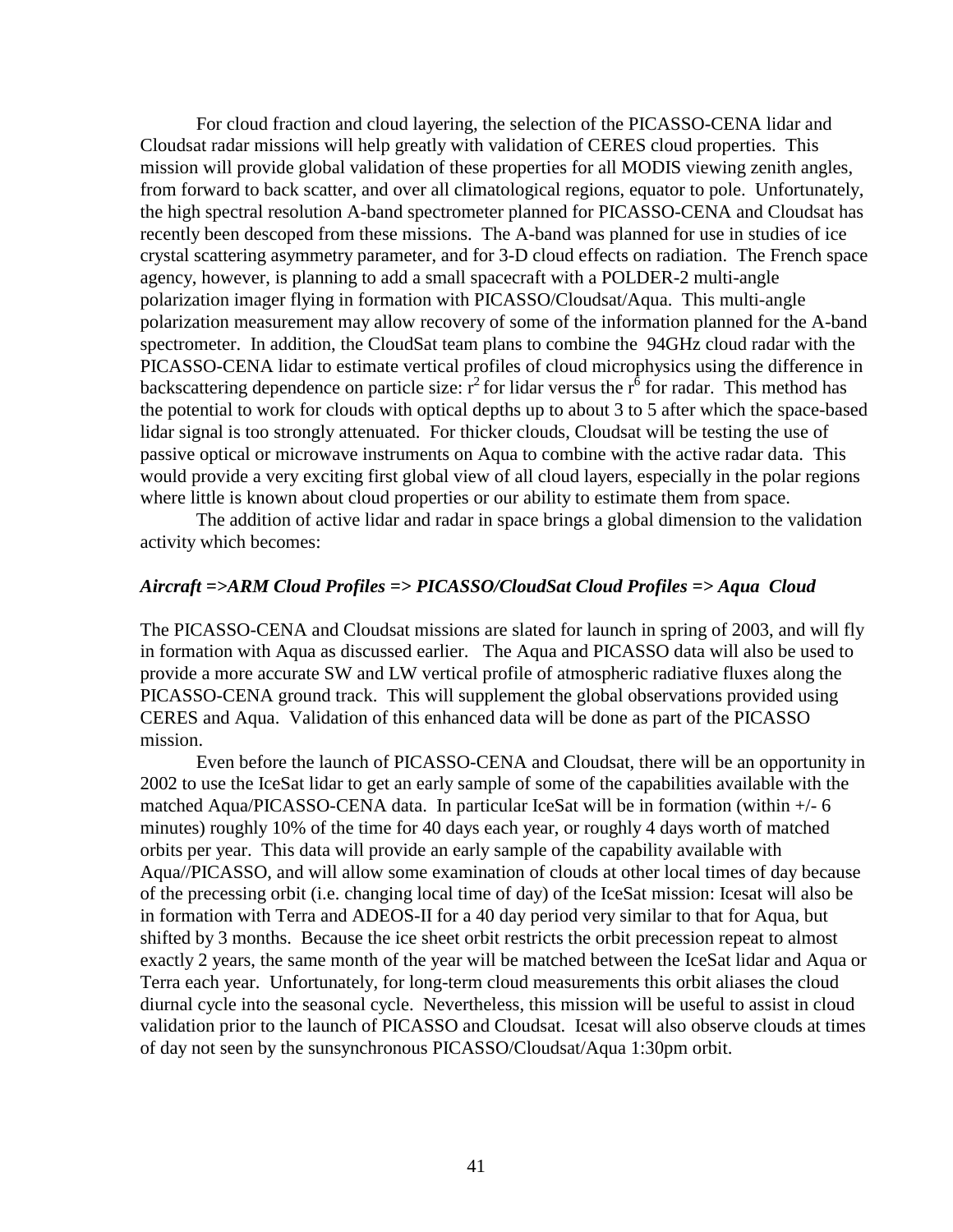#### 3.6.3 *Consistency Studies: Theory, and Related Satellite Sensors such as ASTER*

 For our understanding of cloud remote sensing to be accurate and well based, there are some necessary conditions that have to be met which go beyond the Aircraft  $\Rightarrow$  Surface  $\Rightarrow$ Satellite paradigm discussed in sections 3.6.2 and 3.6.3.

 In particular, theoretical sensitivity studies are used to test and understand the sensitivity of the satellite passive radiometer retrievals of cloud properties. For example: what is the effect on cloud optical depth of calibration errors in the visible channel of VIRS or MODIS? In early CERES results on TRMM this was a major issue, and the calibration knowledge of the visible channel on TRMM has been examined extensively. One method that has helped greatly was to use the convolution of imager satellite radiances into the CERES broadband field of view for all CERES data. This matched VIRS narrowband and CERES broadband data was analyzed over the entire globe for all VIRS and CERES channels. The analysis clearly showed when artifacts in the VIRS calibration occurred, and these have since been resolved, in particular for the visible channel.

 The ASTER satellite will be used to verify the sensitivity of the CERES cloud algorithms to spatial resolution. This satellite has most of the MODIS and VIRS cloud remote sensing channels: the major omission being a 3.7 µm channel. Microphysics effects can be studied, however, using the 1.6 and 2.1 µm channels in place of 3.7 µm. ASTER will allow a much more thorough analysis of these effects with more statistical rigor than was possible with pre-launch Landsat data (e.g. Wielicki and Parker, 1992 and subsystem 4.0 of the CERES ATBDs.). CERES has worked with the ASTER team on Terra to select key climatological regimes which will be used to collect scenes over ocean and land backgrounds for these validation studies. These studies will also be useful in setting spatial resolution requirements for future cloud/radiation satellite missions. A list of the selection of ASTER "star" validation sites is given in Appendix A.

 Studies will also be made of the consistency of the cloud property retreivals as a function of viewing zenith angle as well as azimuth angle. The VIRS and MODIS data sets will be used directly for viewing zenith and two azimuths, while studies at a more complete range of angles for cloud optical depth will be examined using POLDER and/or MISR data (Loeb et al., 1999a)

 For cloud liquid water path, independent estimates of this quantity from space are available using TMI and VIRS on TRMM, as well as AMSR and MODIS on Aqua. These differences will be examined to verify the performance of the cloud remote sensing algorithms.

#### 3.6.4 *Summary of key remote sensing challenges for cloud properties*

 Key problems to be addressed for cloud remote sensing when compared to this new validation data are expected to include (roughly in order of expected importance):

- Multi-layer cloud (expected 50% of the time)
- Polar cloud (snow/ice background)
- Horizontal inhomogeneity (e.g. non-plane parallel effects)
- Vertical inhomogeneity (especially particle microphysics)
- Beam filling for sensors with spatial resolution coarser than 250m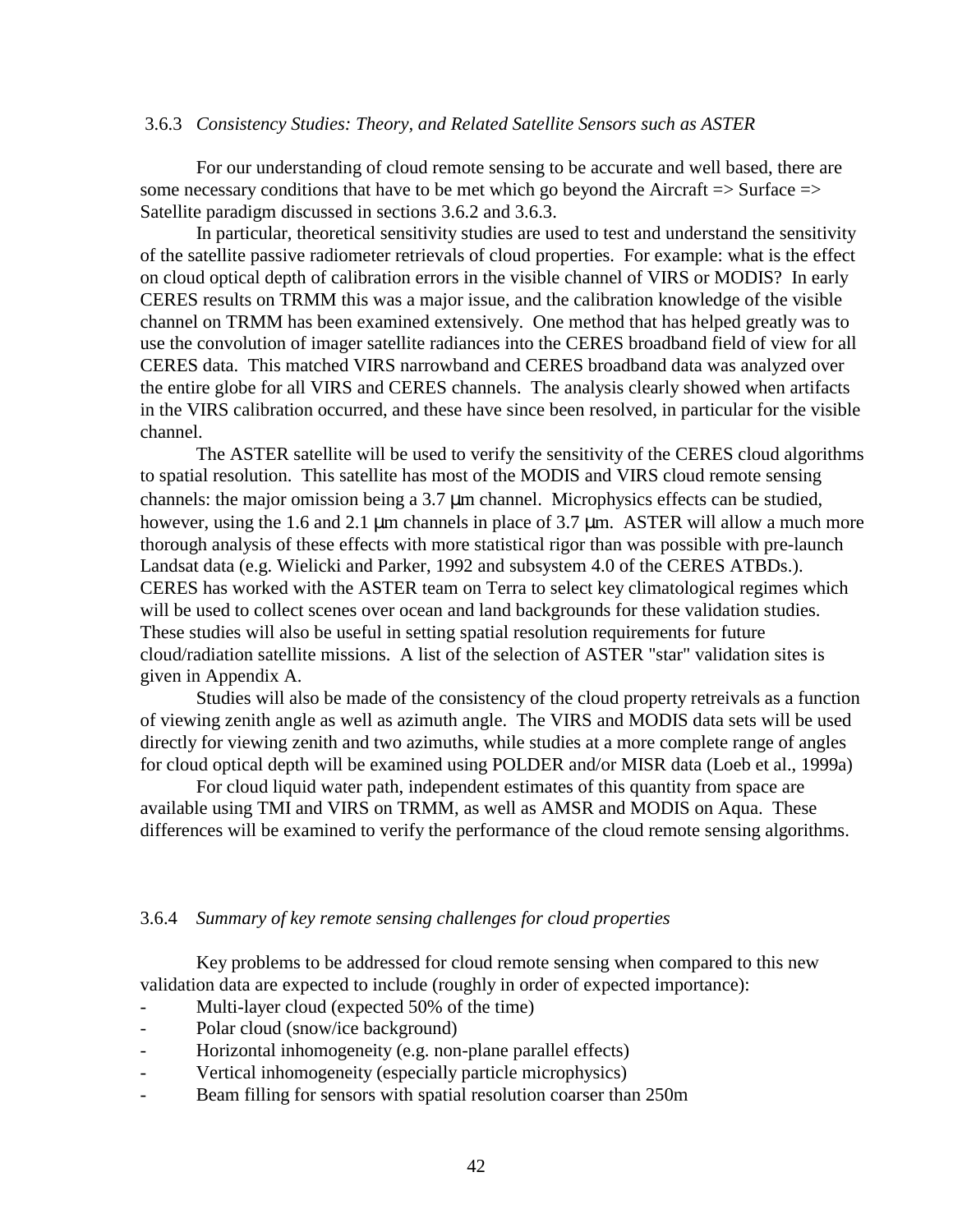- Cloud masking for highly variable backgrounds
- Distinction of aerosol form cloud at very low optical depth (less than 0.5)

#### 3.6.5 *S'COOL: Education Outreach and Cloud Validation*

One of the more exciting new initiatives started by Lin Chambers and Dave Young of the CERES team is to involve elementary and high school children in the CERES cloud validation program. The basic concept is that schools sign on to the program, obtain basic training in performing surface cloud observations (sky cover, type, altitude), they log onto the CERES web site to get predicted satellite overpass times, the class conducts cloud observations at the time of the TRMM, Terra or Aqua satellite overpass, and then they either fax or use the web to submit their observations to the CERES S'COOL program (Students Cloud Observations OnLine). This program already has over 600 schools participating in 45 different countries, on all continents. This effort will continue to expand in the future, and provide not only educational outreach, but also surface observations that CERES will compare to our satellite based retrievals. These are expected to be particularily useful for clear-sky determination.

# *3.7 Time Interpolation and Spatial Averaging*

Time interpolation and spatial gridding is used to achieve the final climate data sets on the 1 degree equal-angle grid (larger steps in longitude are taken at higher latitudes: changes take place in steps of two as explained in the spatial gridding ATBD, Subsystem 6). The most difficult part of this task is the time interpolation: handling the time dependent diurnal cycles of surface temperature, solar zenith angle albedo dependence, and cloud property diurnal cycles. For cloud and surface fluxes, the ARM and BSRN sites are used as high time-resolution validation data sets. For TOA fluxes, 3-hourly geostationary radiance data is used to augment the CERES low earth orbit observations. Extensive pre-launch studies have been done by simulating the broadband radiation fields using hourly GOES narrowband data, and then subsampling appropriate to the satellite orbital sampling of TRMM and/or Terra and/or Aqua spacecraft (Young et al., 1998). In general, CERES uses the low-earth orbit broadband data to define the basic radiation field, and then treats the diurnal cycle of these fields as a second order correction to the mean field. In this case, the calibration of the geostationary narrowband data is not a major issue (it is tied regularily to CERES) and the dependence of narrowband/broadband relationships are allowed to change with region of the earth and scene condition (clear or cloud).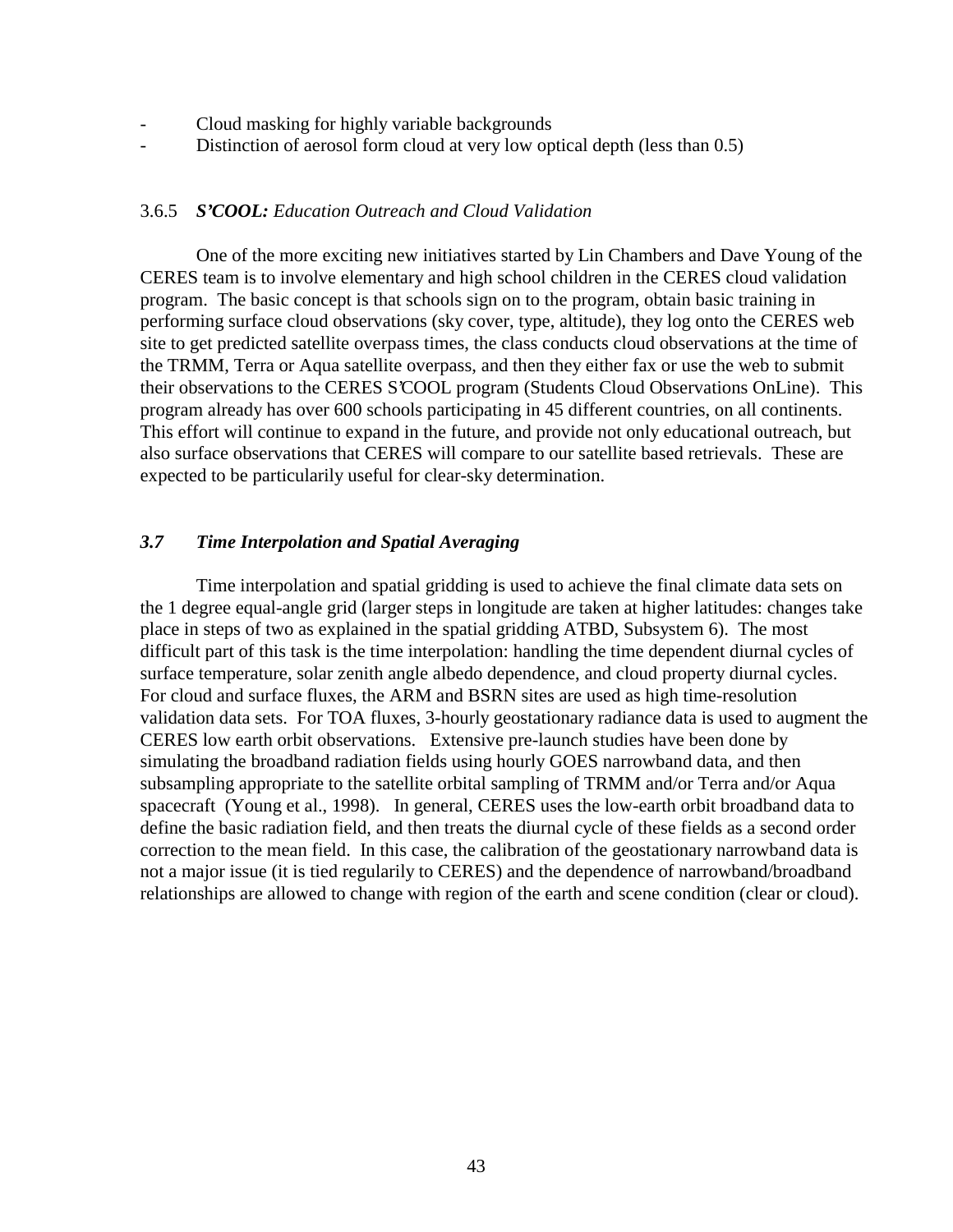Figure 9 shows an example of the combination of broadband and geostationary data using NOAA-9 and ERBS spacecraft ERBE data. NOAA-9 afternoon sunsynchronous broadband data plus 3-hourly geostationary narrowband data (ISCCP-B1 radiance data) were used as inputs. The precessing ERBS orbit (varying local times of day) was then used to test the accuracy of predicted broadband fluxes at other times of day using the proposed CERES Time/Space Averaging algorithm (TSA) as shown in blue. The line in red shows the ERBE-Like TSA algorithm without the GOES data to aid in time interpolation. Even these early tests show a *Figure 9. Example of a 1-month regional time series comparing CERES and ERBE time* 



# **CERES Time Interpolation Incorporates Geostationary Data to Reduce Instantaneous Errors**

*interpolation approaches. These results have been run for the entire GOES disk view in July, 1985 and show a factor of 2 improvement for the new approach.* 

factor of 2 reduction in time sampling error. Studies are underway to evaluate the contributions of separate error sources in the monthly mean using this approach. For example: given the broadband measurement constraint, what is the sensitivity to variability or drift in the geostationary sensor gains.

Future validation studies will examine the utility of converting geostationary radiances to cloud properties for use in time interpolation of cloud, surface, and atmosphere radiative fluxes. The key issues here will be the dependence of these properties on differing calibration between VIRS, MODIS, and the geostationary instruments. For this reason, a routine monitoring of matched time/space/view angle geostationary/VIRS and geostationary/MODIS data will be performed. The input geostationary data is obtained from the ISCCP B1 archive. If successful, the ability to merge highly calibrated broadband data with high time resolution geostationary data will allow future radiation budget measurements (e.g. NPOESS starting in 2009) to be made with a single broadband instrument. NPOESS is planning to implement this strategy by flying a CERES-like broadband instrument on its 1:30pm sunsynchronous platform (same orbit as Aqua).

#### *3.8 Meteorology Ozone and Aerosols (MOA) Testing*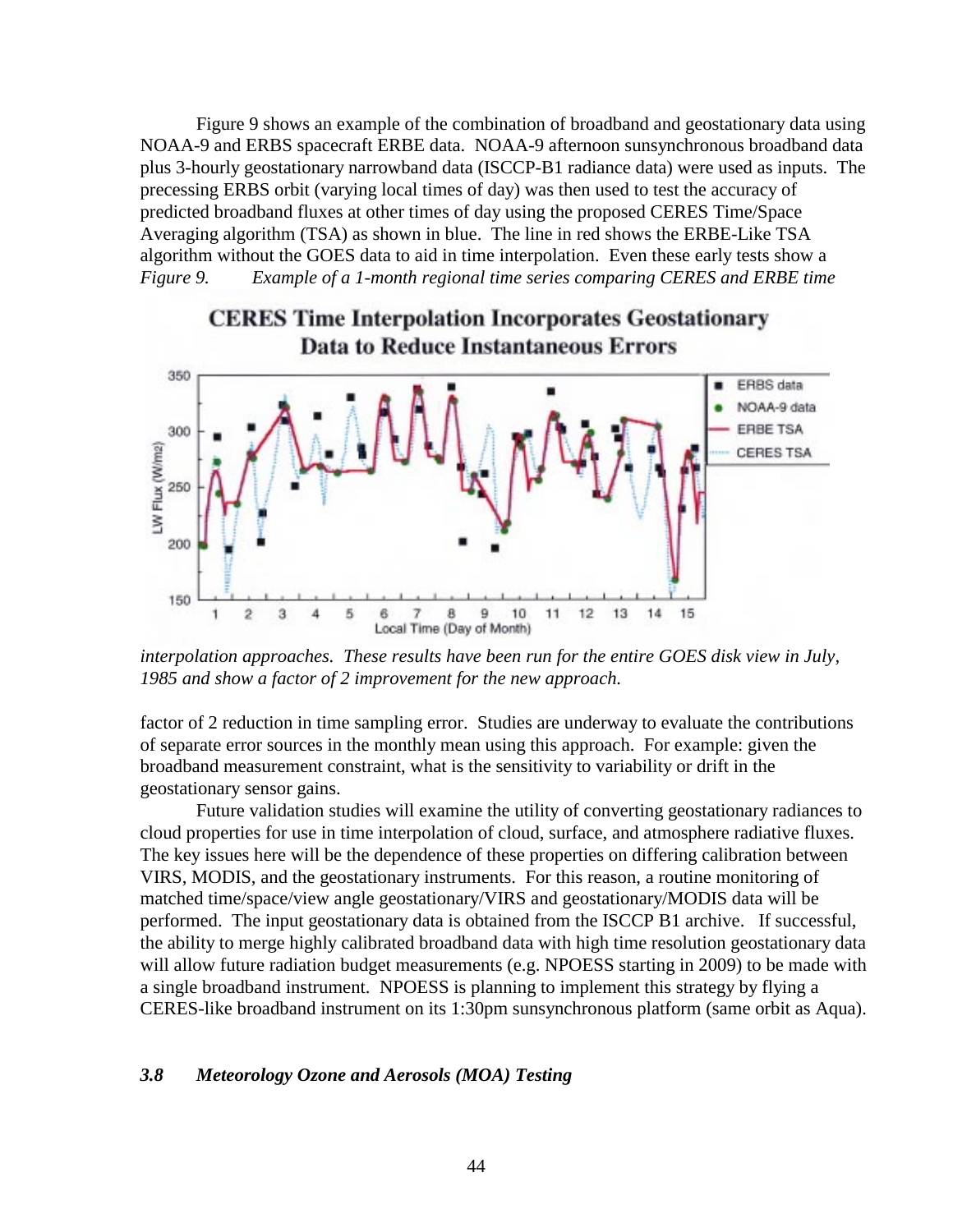CERES inputs meteorology fields including temperature profile, water vapor profile, winds, ozone, and aerosols for a variety of uses in CERES processing. Current sources of these products include:

- ECMWF for temperature, humidity, winds at 0.5 deg resolution and 50 vertical levels with 6 hourly time resolution in the atmosphere and 3-hourly at the surface.
- NOAA satellite based ozone data from their SMOBA data product

Aerosols for TRMM are currently retrieved in the CERES algorithm using the VIRS imager data and an advanced 2-channel (0.6µm and 1.6µm) version of the AVHRR Pathfinder algorithm (Larry Stowe). Aerosols for Terra and Aqua will be taken from the standard MODIS aerosol data product.

 Since these products are primarily provided from non-CERES sources, the CERES validation plan only tests these products for accuracy in ways specific to CERES use of the data. Below we list each of the major uses of these inputs in the CERES algorithms and the CERES validation tests on these input data.

# *3.8.1 Land Surface Skin Temperature*

 The CERES cloud algorithm uses cloud imager derived land skin temperature for cloud retrieval where it is available, but uses the ECWMF skin temperature when it is not available. Extensive testing was done shortly after the launch of TRMM (spring and summer 1998) to determine the effect of skin temperature accuracy on the cloud retrieval algorithm for NCEP, DAO GEOS-2, and ECMWF. Hourly GOES retrievals and ARM site data were used to test the products, and ECMWF was shown to be the most accurate, and to meet the CERES cloud retrieval needs. Diurnal cycles of skin temperature as well as seasonal biases were considered.

# *3.8.2 Temperature/Humidity Profiles*

 The major concern for CERES is to verify the performance of the humidity profiles for LW flux calculations within the atmosphere, and of temperature inversions for conversion of satellite determined cloud temperature into cloud height. Clear-sky CERES measured broadband longwave and window (8-12µm) channel radiances were compared to calculations using ECMWF, DAO, and NCEP temperature and humidity profiles over land and ocean along with the MODTRAN radiative transfer model . The CERES window channel responds primarily to surface skin temperature and column water vapor (dominated by the boundary layer water vapor). The CERES broadband channel, however, responds strongly to the upper tropospheric water vapor which controls about half of the broadband emitted energy for clear-sky longwave radiance: that coming from wavelengths longer than 15  $\mu$ m. These comparisons also confirmed that in early 1998, that ECMWF gave the best performance for skin temperature, column water vapor, and upper tropospheric humidity. Tests were also made of the boundary layer temperature inversions. Unfortunately none of the models performed well here (errors in cloud height of 1km or more), and so CERES decided that for marine boundary layer clouds, a constant lapse rate from surface to cloud top would be assumed for any clouds with cloud temperatures warmer than the ECMWF profile temperature at 750 hPa. The lapse rate assumed is 7.1K/km based on field experiment radiosonde profiles.

# *3.8.3 Aerosols and Ozone*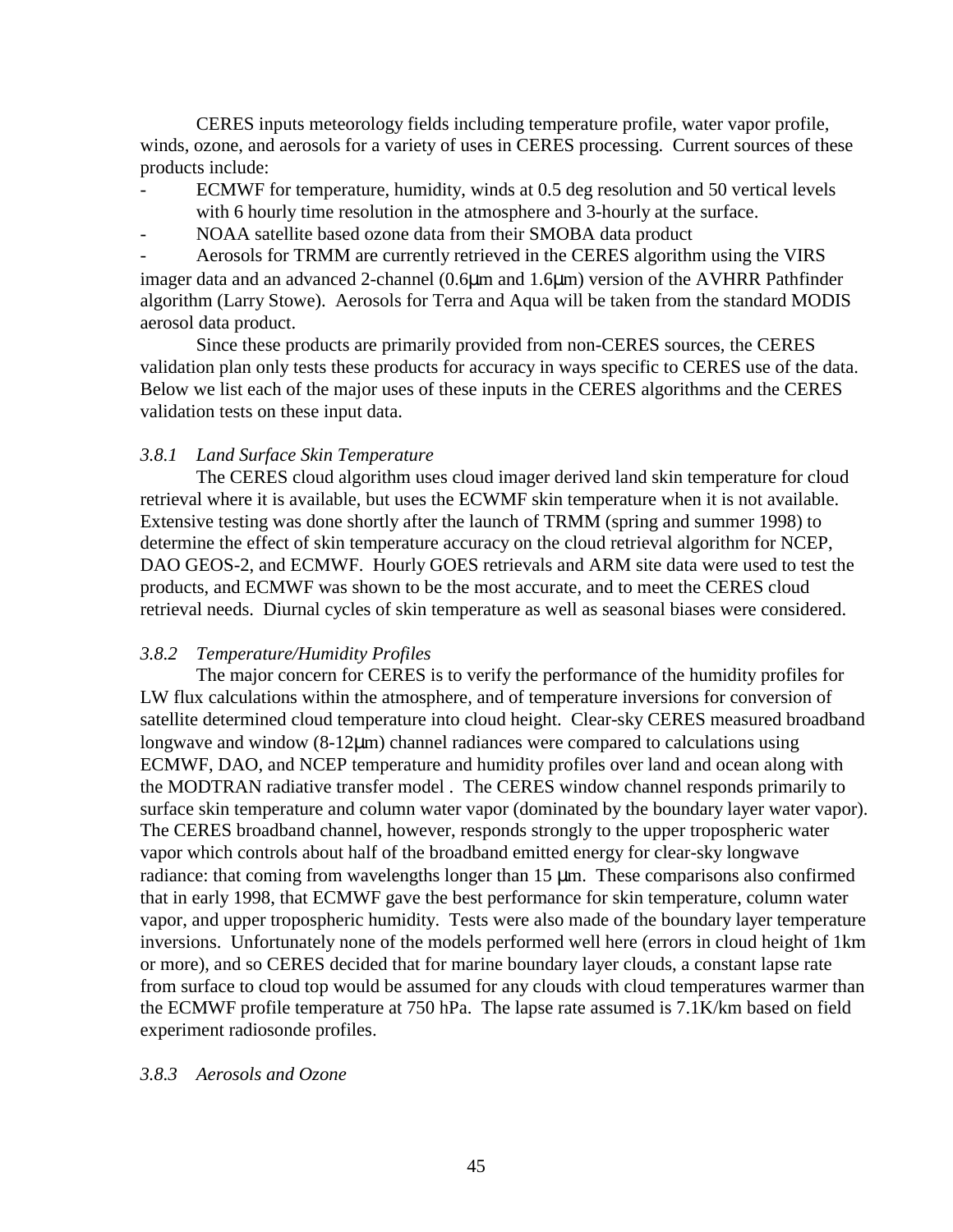For aerosols on Terra and Aqua spacecraft, the CERES algorithms will input the MODIS and MISR data products, and rely on the MODIS and MISR team validations. For TRMM, there was no available aerosol product, and so Larry Stowe on the CERES Science Team modified the AVHRR pathfinder algorithm to take advantage of the VIRS 0.6 and 1.6µm channel imager data whenever the CERES cloud mask algorithm indicated "strong clear". This algorithms performance is tested using TRMM overpasses of the AERONET aerosol sites to verify aerosol optical depth. Dependence of the aerosol properties on viewing angle and solar zenith angle were also examined. Performance in the Edition 1 SSF data product is similar in accuracy to the AVHRR Pathfinder algorithm. CERES relies on NOAA for validation of the ozone profiles. The ozone profiles are used in the SARB atmospheric flux calculations. They are also used to make a relatively small correction for ozone absorption in the visible wavelength imager channels for the cloud retrieval algorithms.

#### *3.8.4 Future 4-D Assimilation Data Sourc*es: *ECMWF, DAO GEOS 3.3, and NCEP*

 The final objective for CERES is to obtain a source of 4-D assimilation data for temperature, humidity, and winds that will be processes consistently from the beginning of the TRMM mission in January 1998, through the end of the CERES data. During the early validation phase, ECMWF data has been used, and some changes in this 4-D analysis system have occurred, and will continue to occur. The GSFC DAO group is nearing completion of the GEOS 3.3 system, which we anticipate will achieve similar accuracy to the ECWMF results but at 1 degree resolution instead of 0.5 degree. We have continued to coordinate this activity with the DAO staff. Man-Li Wu at NASA GSFC is the DAO representative to the CERES team and attends the CERES science team meetings. The DAO has agreed to provide a fixed 4-D analysis system starting in December 1997, for use in CERES climate data sets and feels they can meet our requirements with GEOS 3.3. CERES testing of GEOS 3.3 products will begin in Jan/Feb of 2001 and will include the tests mentioned above for skin temperature (3.8.1) and temp/humidity profiles (3.8.2). Analysis will use two complete months of January 1998 and July 1998 for skin temperature testing to allow tests of seasonal and diurnal cycles using the same data in the earlier testing. One of the considerations in the skin temperature test will be whether the 0.5 deg ECWMF spatial resolution is a significant improvement over the 1 degree resolution of GEOS 3.3. In addition, several days in the early Terra data for spring 2000 will be used in the 3.8.2 temperature/humidity test and will be examined globally. A decision will then be made for future use of GOES 3.3 and ECMWF. Beyond this time frame, it may also be feasible to consider the ERA-40 re-analysis product, which is also planned for use in a fixed continuity analysis of past and future data. It is unclear at this time, however, when ERA-40 will be available, although late 2001 looks likely.

# *3.9 CLAMS: Chesapeake Lighthouse and Aircraft Measurements for Satellites: Summer/Fall of 2001.*

CLAMS is an aircraft field campaign that is planned for summer 2001 at the CERES Ocean Validation Experiment (COVE) site – a rigid sea platform 20 km east of Virginia Beach. CLAMS is a clear-sky, shortwave (SW) radiation closure campaign sponsored by CERES, MISR, MODIS-Atmospheres, and GACP. It seeks more accurate: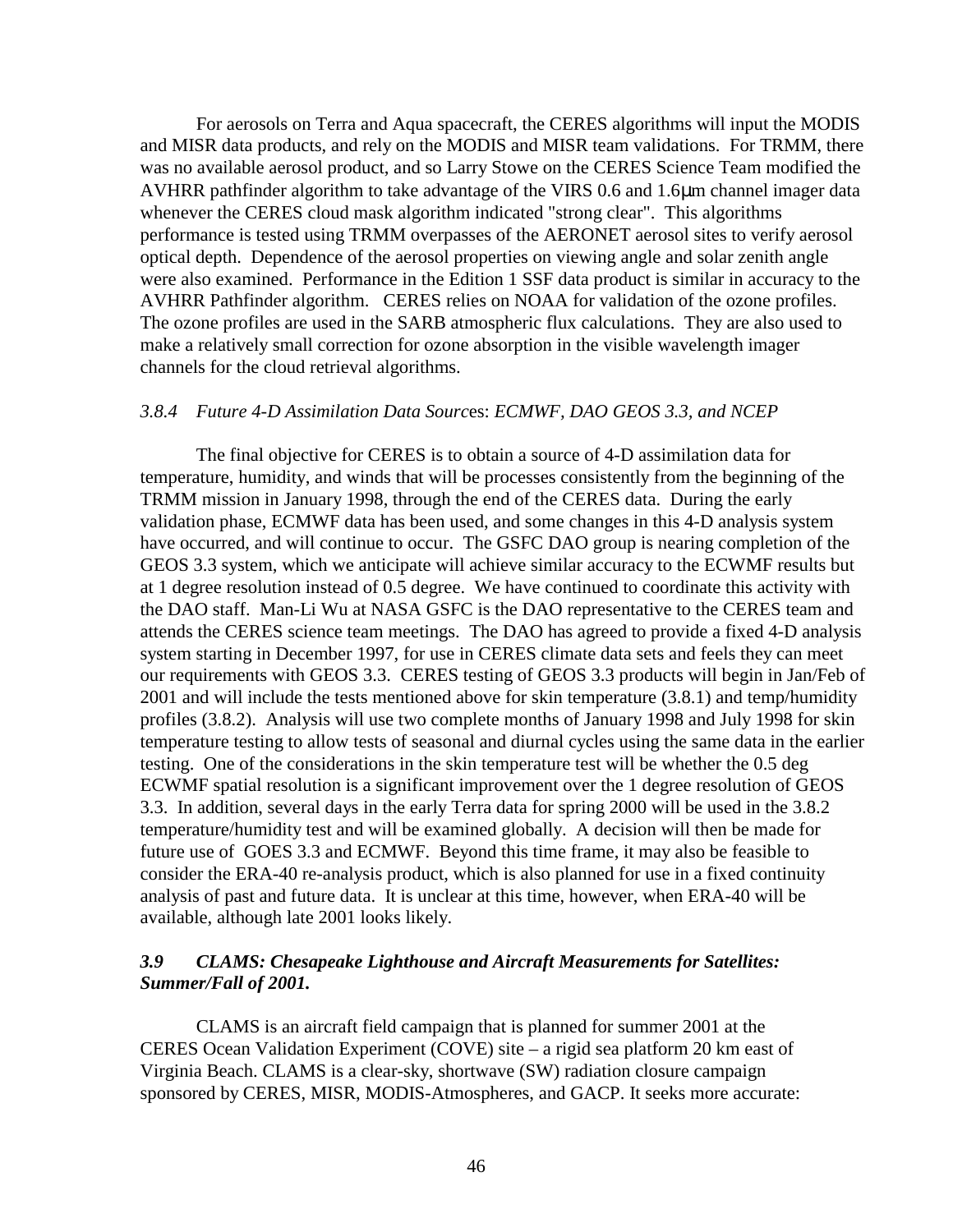- *i) Broadband and spectral fluxes at the sea surface and within atmosphere;*
- *ii) Space-time variability of spectral BRDF of the sea surface;*
- *iii) Retrievals of aerosols and radiative impacts with satellites.*

CLAMS flights seek clear conditions (cloud-free but not aerosol-free). CERES, MISR (Terra), MODIS-Atmospheres, and GACP sponsor CLAMS. Besides the continuous, long-term COVE measurements, CLAMS is planning for flights by

NASA ER-2 carrying the Air MISR multi-angle spectral radiometer, the MODIS Airborne Simulator (MAS), and a Cloud Lidar (CPL).

Langley low-level OV-10 carrying broadband and spectral flux measurements (0.4 to 2.5um) both up and downlooking.

- CV-580 from the University of Washington CV-580 is probable and would provide measurements of in situ aerosols and chemistry, along with the CAR radiometer for surface BDRF.

The French are considering deployment of the M-20 aircraft with an airborne version of POLDER and the LEANDRE Lidar.

CLAMS is needed to fill gaps in CERES surface and atmospheric radiative flux validation using COVE. There are two main limitations to the observations of broadband upwelling radiation at COVE. First, the platform obstructs some of the view of the ocean surface. Second, there are uncertainties in how well the ocean directly beneath the platform represents the sea in general. On the larger 20 km scale of a broadband CERES footprint, there are certainly systematic variations in spectral albedo at COVE, which is 20 km off Virginia Beach. MODIS pixels will be used to scale the COVE sea optics to the larger CERES footprint. Does the sea bottom directly under the platform permit COVE measurements to adequately represent the sea within 1 km (the scale of an imager pixel like MODIS)?

The two issues can be resolved by a survey of broadband flux (up and down for SW and LW), downwelling spectral irradiance, and upwelling spectral irradiance and directional radiance with the CERES Fixed wing Airborne Radiometer (C-FAR) on the low-level OV-10 aircraft. In the months leading up to CLAMS, COVE will measure the broadband upwelling fluxes (BSRN) and selected SW spectral radiances (SP1-A spectralphotometer) to establish the variations of albedo and BRDF for a wide range of conditions. CLAMS will provide the needed offsets (due to platform obstruction) of those relationships. And by exhaustively covering a few MODIS pixels, CLAMS will permit us to securely "scale-up" MODIS-based sea optics to the larger CERES footprint. MISR Validation has similar concerns about scene variability within its instrument's FOVs (i.e., Kahn et al., 2000) and plans to use AirMISR spectral radiances on the ER-2, as well as C-FAR spectral fluxes on the OV-10.

The variation the spectral SW radiance between imager pixels (MODIS, MISR, or AVHRR) nearby COVE under clear conditions is influenced by the spatial variability of both the sea and the aerosols above it; CLAMS will target both in order to allow separation of these two effects. A particular imager pixel centered on 1 km\*\*2 may be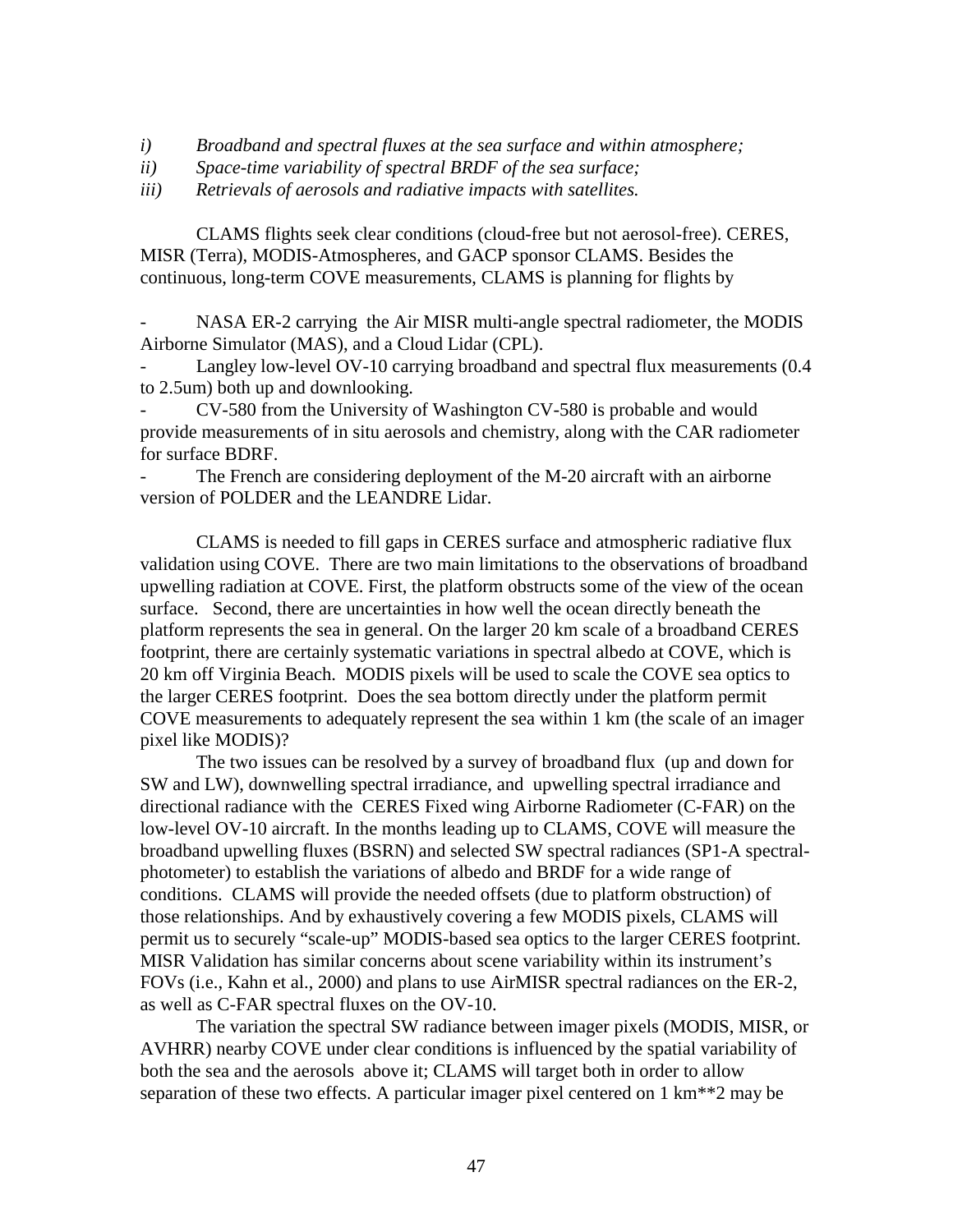adequately surveyed near the sea surface by the OV-10, but because the imager views at an angle, aerosols at horizontal distances much greater than 1 km will affect the radiance to the satellite. An accurate "atmospheric correction" to a SeaWifs retrieval, for example, depends on aerosols spread over a larger area than just a single pixel projected to the sea surface. A separation of the spatial variation of aerosol loading from that due to ocean optics is needed to validate accurate retrievals of both quantities. This is especially the case if one seeks to retrieve the low "backround" loading of aerosols that force global climate. The CPL on the ER-2 will be the principal tool in CLAMS for determining the vertical and horizontal variation of aerosols. Thin vertical "pencil" slices by CPL will be interpreted by MAS and AirMISR images from the ER-2. They will also serve as a testbed for developing algorithms of the PICASSO-CENA satellite lidar mission planned for 2003.

In-situ aerosol and chemistry measurements by the CV-580 would provide CLAMS with an even higher level of closure for aerosol optical properties. When combined with the CPL on ER-2 and the COVE surface-based instruments, there would be thorough description of the aerosol; sufficient for rigorous testing of the physical assumptions on aerosols behind the retrievals of MODIS, MISR, GACP and CERES (including the broadband angular dependence model ). The vertical profiles of SW flux retrieved by CERES-SARB are strongly influenced by the profiles of aerosol absorption, which can be measured by the CV-580. Aerosol absorption is the principle source of decoupling between aerosol forcing at TOA and at the surface. INDOEX found that surface and TOA forcing differed by roughly a factor of three; as hypothetical aerosol forcing may be vanishing at TOA but even exceed the forcing of greenhouse gases to the atmosphere itself, this has enormous implications for the global hydrological cycle. CLAMS should be an excellent database for studies of aerosol assimilation (i.e., Collins and Rasch).

A second CLAMS campaign in fall 2001 may be needed to meet special needs of CERES and MISR, and to extend the application of COVE data to AIRS (on the Aqua spacecraft planned for launch in summer, 2000). MISR requires especially stringent cloud free conditions (which may not coincide with the MISR week-long viewing cycle) and prefers low aerosol loadings for validation. The mean aerosol optical depth at COVE in July is about 0.3, which is suitable for MODIS validation. But the conditions required by MISR for coincidence of ER-2 (with AirMISR) and Terra may not be obtained in a single month (i.e., July 2001).

Table 3 gives the expected aerosol optical depth from COVE AERONET measurements, the frequency of totally clear-sky conditions from the Hahn et al surface observer seasonal cloud climatology, and the frequency of contrails from surface observers at nearby Langley Air Force Base.

#### **Table 3. Selected atmospheric properties at the COVE site.**

| <b>Month</b> | <b>Aerosol Optical Depth</b> | Freq. Of Clear-Sky Contrail Freq. |     |
|--------------|------------------------------|-----------------------------------|-----|
| May          | 0.19                         | 15%                               | 27% |
| June         | 0.27                         | 13%                               | 16% |
| July         | 0.35                         | 13%                               | 9%  |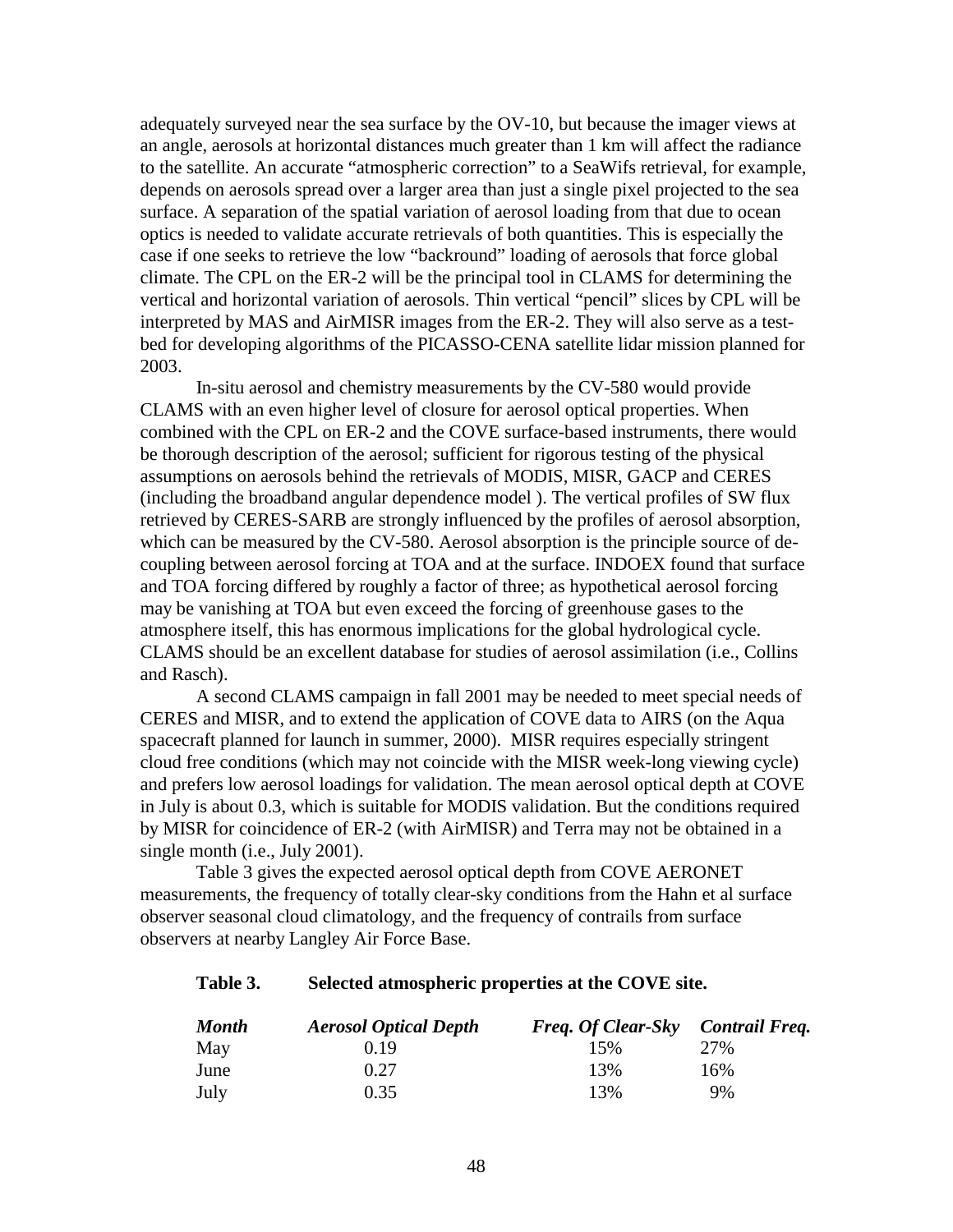| Aug       | 0.30 | 13% | 11% |
|-----------|------|-----|-----|
| September | 0.17 | 18% | 11% |
| October   | 0.12 | 18% | 22% |

A second component of CLAMS in fall 2001 would permit CERES to validate the retrieval of the vertical profile of LW surface/atmosphere fluxes by collaborating with AIRS in checking the vertical profile of water vapor (especially UTH) with an M-AERI spectrometer at the COVE platform, NAST-I and NAST-MTS on Proteus, and possibly an airborne LASE DIAL water vapor profile measurement. The LASE DIAL is probably the most accurate instrument for the measurement of UTH, which is the critical variable in the computation of the LW SARB profile. NAST-I radiances on Proteus, which can operate efficiently at a wide range of altitude, would allow a spectral validation of the broadband LW SARB vertical profiles. In a second CLAMS, CERES OV-10 flights would measure the spatial variations SW sea optics for MISR and spatial variations of ocean skin temperature for AIRS. Such observations of ocean skin temperature and the humidity profiles would provide an ideal input for a theoretical simulation of CERES LW TOA radiances and fluxes under clear conditions. Comparably accurate input data would be much more difficult to obtain over land, where surface LW emission varies greatly in space due to canopy orientation, soil moiture and type, and viewing angle relative to the sun (Minnis et al, 2000 and Lin et al. 2000). A CLAMS web-site can be found at http://www-cave.larc.nasa.gov/cave/cave2.0/CLAMS.dir/index.html. Further information on CLAMS objectives relative to CERES can also be found in the subsystem 5.0 CERES SARB validation plan on the web.

#### **4. Key CERES Validation Issues**

The CERES validation strategy for clouds and radiation was to save resources by bootstrapping results from existing programs: ARM, BSRN, FIRE, SURFRAD, etc. This strategy is highly cost effective, but does entail risks if these programs are not successful. In particular, both ARM and FIRE programs have taken roughly factor of 2 funding cuts since the CERES program plan assumed their data availability. It has taken longer than anticipated to validate the ARM vertical cloud profiles using aircraft data, and longer than anticipated to bring the 3 climatological ARM sites on line. The Barrow and Western Pacific sites have only routinely started providing data in the last year. Further, we are just arriving at the point of getting routine daily ARM retrievals of radar/lidar/radiometer cloud data. It does appear, however, that at least for several cloud types, these data will be routinely produced at the ARM sites starting this year. This delay affects primarily the schedule for TRMM cloud validation, although EOS-AM might be affected if there are additional delays and budget cuts. CERES has also taken annual budget cuts, and as a result the current validation plan for TRMM is roughly 6 months behind schedule. Note that to help in this regard, the EOS Validation program has been funding a few key efforts to improve the ARM data analysis: especially those investigations by Mace, Intieri, and Heymsfield. CERES is working with these individuals to maximize the benefit to CERES validation efforts. The key problem is obtaining sufficient cases of aircraft insitu data validating the ARM vertical profiling cloud data*. Field experiments like ACE (arctic)*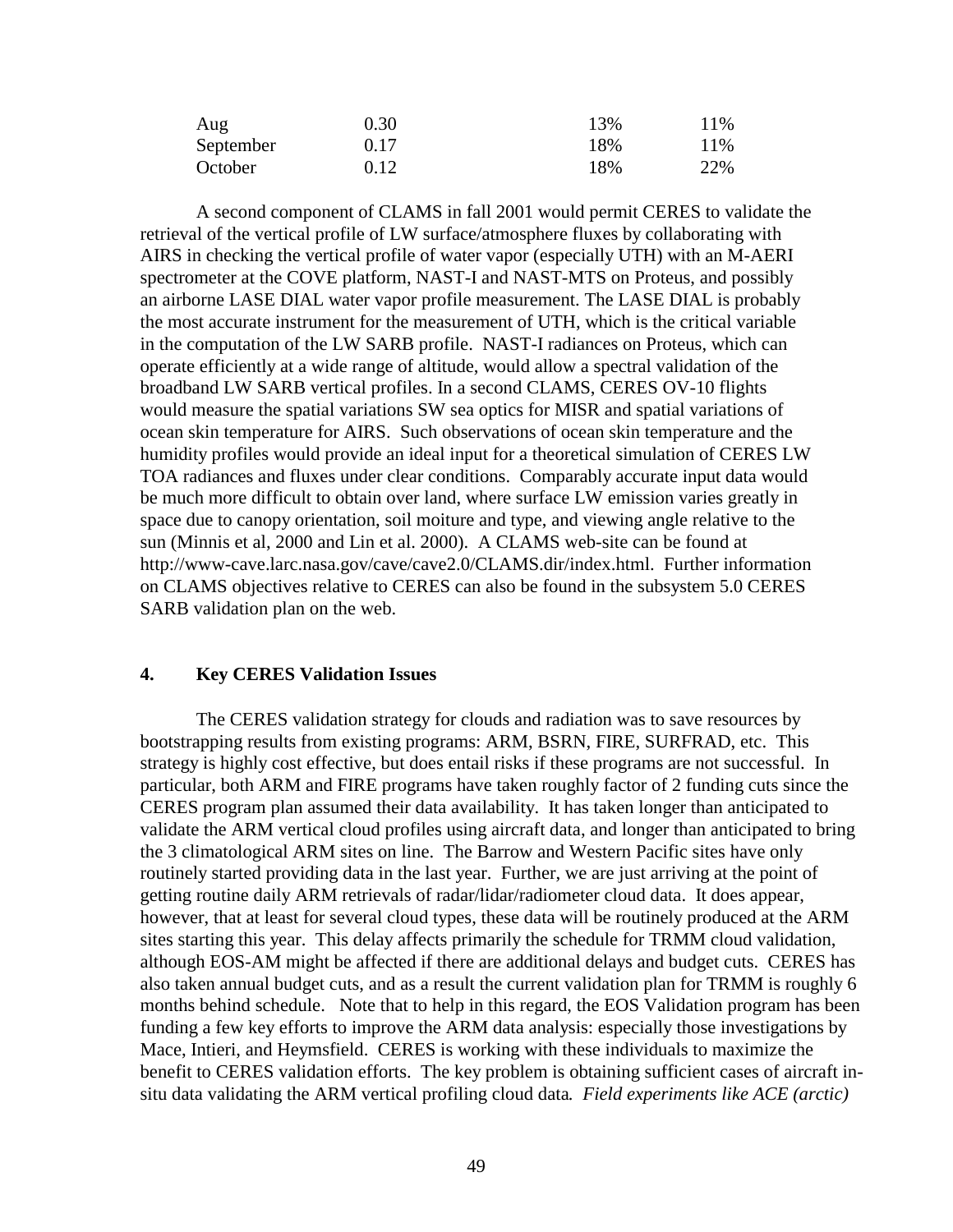*and CRYSTAL (tropical ocean) will help greatly but must focus aircraft data increasingly on validation of the surface remote sensing data. FACE and CRYSTAL tropical cirrus experiments in particular will be critical in light of the almost total lack of microphysical observation at altitudes above 12 km in the tropics. Fortunately early drafts of the CRYSTAL program included efforts to focus on support of the Aircraft => ARM => Satellite strategy.* 

BSRN has not received the level of funding and support from the international community that was envisioned in the early 1990s. The leaders of this program have put tremendous individual effort into it, but with little financial support. Again, the EOS validation program has tried to help with funding for Dutton, Deluisi, and NREL to assure some basic level of data is available to validate EOS. CERES is also contributing directly to these efforts by supporting the BSRN/AERONET site at Chesapeake Light, as well as purchase and deployment of micropulse lidars at 3 BSRN sites in climate regions not covered by ARM.

As is evident from the discussions of the individual sections, it is still not clear how we obtain ARM-like validation data in climate regions not currently covered by ARM: desert, tropical land, subtropical ocean, midlatitude ocean, high latitude ocean, and antarctica, One promising possibility is that NOAA will outfit the Ron Brown oceanographic research vessel to routinely take BSRN and lidar/radar/radiometer cloud and aerosol data during ship cruises. This type of "roving" oceanic ARM site would be a major step forward. It will not, however, solve the problem of the tropical land and desert climate regions. ARM is considering deployment of a mobile ARM site for 1 to 2 year deployments, but plans are still under development (T. Ackerman, personal communication 7/00)

Finally, while the focus of the CERES validation effort is on a long time series of observations to achieve statistical robustness, we must not forget that the most complete set of parameter measurements will always be from field experiments such as ACE, SAFARI-2000, and CRYSTAL/FACE. FACE and CRYSTAL will be the only short term programs to measure in-situ tropical cloud microphysics, and SAFARI-2000 may be the only opportunity to measure IGBP tropical land spectral albedos, ADMs, and emissivities. These are critical especially for tropical forest and savannah. CERES will work with these programs to assist in the validation effort, especially for the use of aircraft in-situ data to validate the ARM vertical cloud profiling data.

#### **5. Validation Organization, Management, and Co-ordination**

It is clear from the discussion in the earlier sections, that carrying out the CERES validation involves a wide range of activities. Coordination of these activities is handled through the organizational structure of the CERES science team. B. Wielicki is the scientific lead for the overall validation activity, while the CERES Working Group Chairs lead the specific validation efforts. The CERES Science Team serves as a review team representing the user community and reviews the validation results for each data product before it is approved to move from a developmental "beta" quality to final validated "Edition 1" data products. Note that the validation plans, like the ATBDs are put through a formal written review process by the EOS Project. So for any given data product, the process is:

*Working Group Validation => Science Team Review => Data Quality Summary => Production, Distribution and Archive => Research/Publication*. Notice that early "beta" versions of data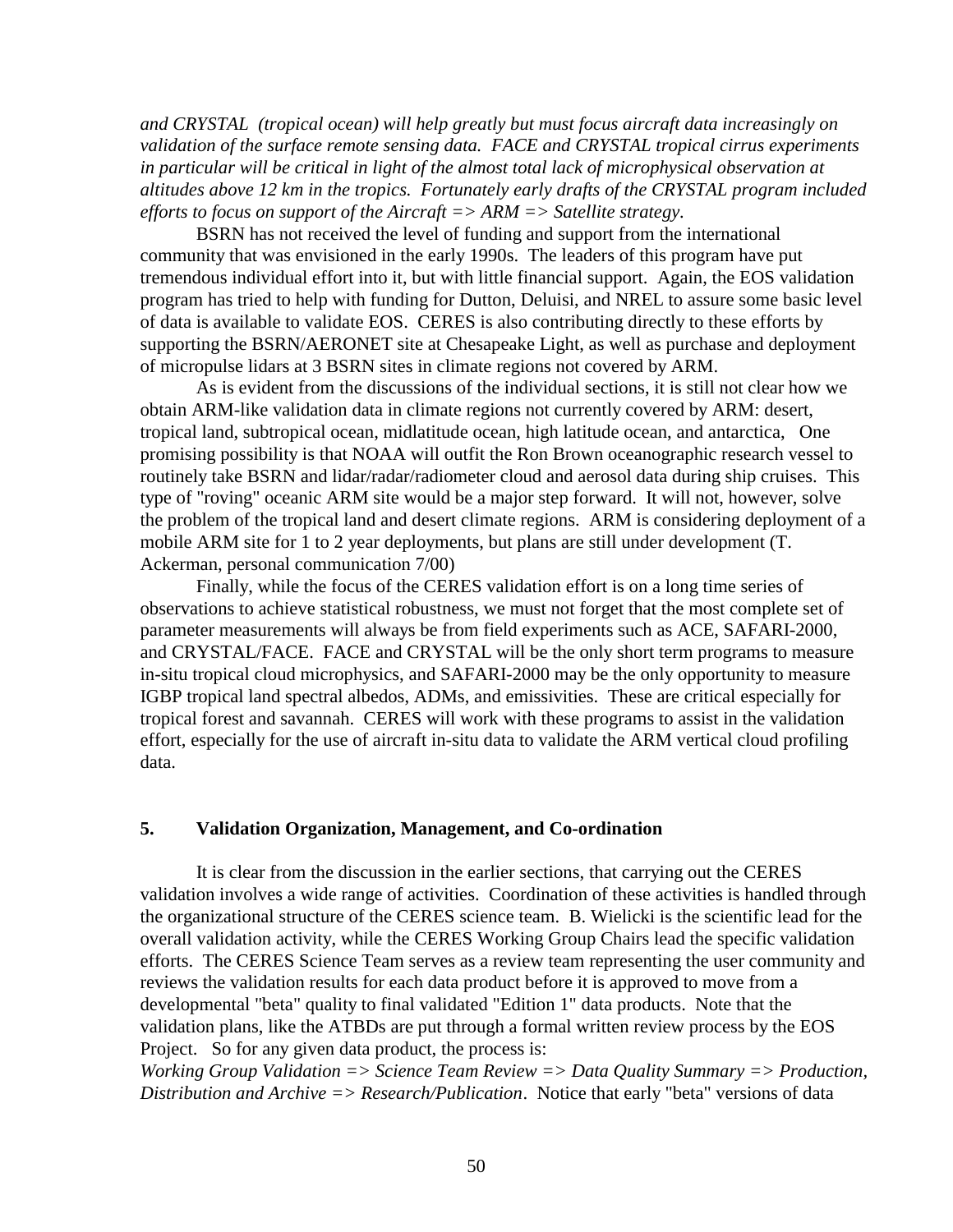products are usually available prior to final validation in order to encourage early access by the science community. But these early "beta" data products have been given very minimal validation and are NOT to be used in scientific publications. For example, the CERES instruments on the Terra spacecraft began taking data in March, 2000. The initial "beta" quality global data products (level 1 radiances through level 3 gridded TOA fluxes) were made available starting in May, 2000. The CERES Science Team approved Edition 1 of the Terra ERBE-Like BDS, ES-8, ES-4 and ES-9 data products in September, 2000. Data Quality Sumaries were completed in October, 2000, and production of Edition 1 data products is planned to begin near the end of October, 2000.

 The CERES Working Groups are organized to be as consistent as possible with the data products in the data flow diagram (Fig. 1). The chairs of each working group are in charge of leading the validation activities for their data product(s). For example the working groups and chairs are:

| <b>Working Group</b>             | <b>Chair</b>              | <b>Data Products</b>               |
|----------------------------------|---------------------------|------------------------------------|
| Instrument                       | <b>Kory Priestley BDS</b> | (radiances)                        |
| Cloud Working Group              | Pat Minnis                | (cloud properties)<br><b>SSF</b>   |
| <b>TOA Fluxes/Angular Models</b> | Norman Loeb               | ES-8 (ERBE-Like TOA fluxes)        |
|                                  |                           | New angular models for SSF product |
|                                  |                           | SSF (TOA Fluxes only)              |
| <b>Surface Products</b>          | Dave Kratz                | <b>SFC</b>                         |
| Surface and Atmosphere           |                           |                                    |
| <b>Radiation Fluxes (SARB)</b>   | <b>Tom Charlock</b>       | <b>CRS</b>                         |
| Time Interpolation and           |                           |                                    |
| Spatal Averaging (TISA)          | Dave Young                | FSW, SYN, AVG, ZAVG,               |
| <b>SRBAVG</b>                    |                           |                                    |

 In this way, the validation activity is organized along the same lines of communication as the development of the algorithms and production analysis software. Many of the CERES science team members are also active within the working groups in supporting validation activities.

 Finally, because of the strong dependence of CERES validation on activities by ARM and BSRN, there is a need to coordinate with these other science activities. This coordination is handled through telecons, email, and participation at CERES science teams, including invited presentations to the CERES team. Key contacts that CERES coordinates with are:

| <b>Validation Data Source</b>     | Contacts                             |
|-----------------------------------|--------------------------------------|
| <b>ARM</b>                        | Tom Ackerman (ARM Project Scientist) |
|                                   | Jay Mace and X. Dong at Univ of Utah |
|                                   | Taneil Uttal at NOAA ETL             |
| <b>BSRN</b>                       | Els Dutton at NOAA CMDL              |
| <b>SURFRAD</b>                    | Deluisi at NOAA CMDL                 |
| <b>AERONET</b>                    | Brent Holben, NASA GSFC              |
| Future ground lidar network       | Jim Spinhirne, NASA GSFC             |
| <b>Validation Schedules</b><br>6. |                                      |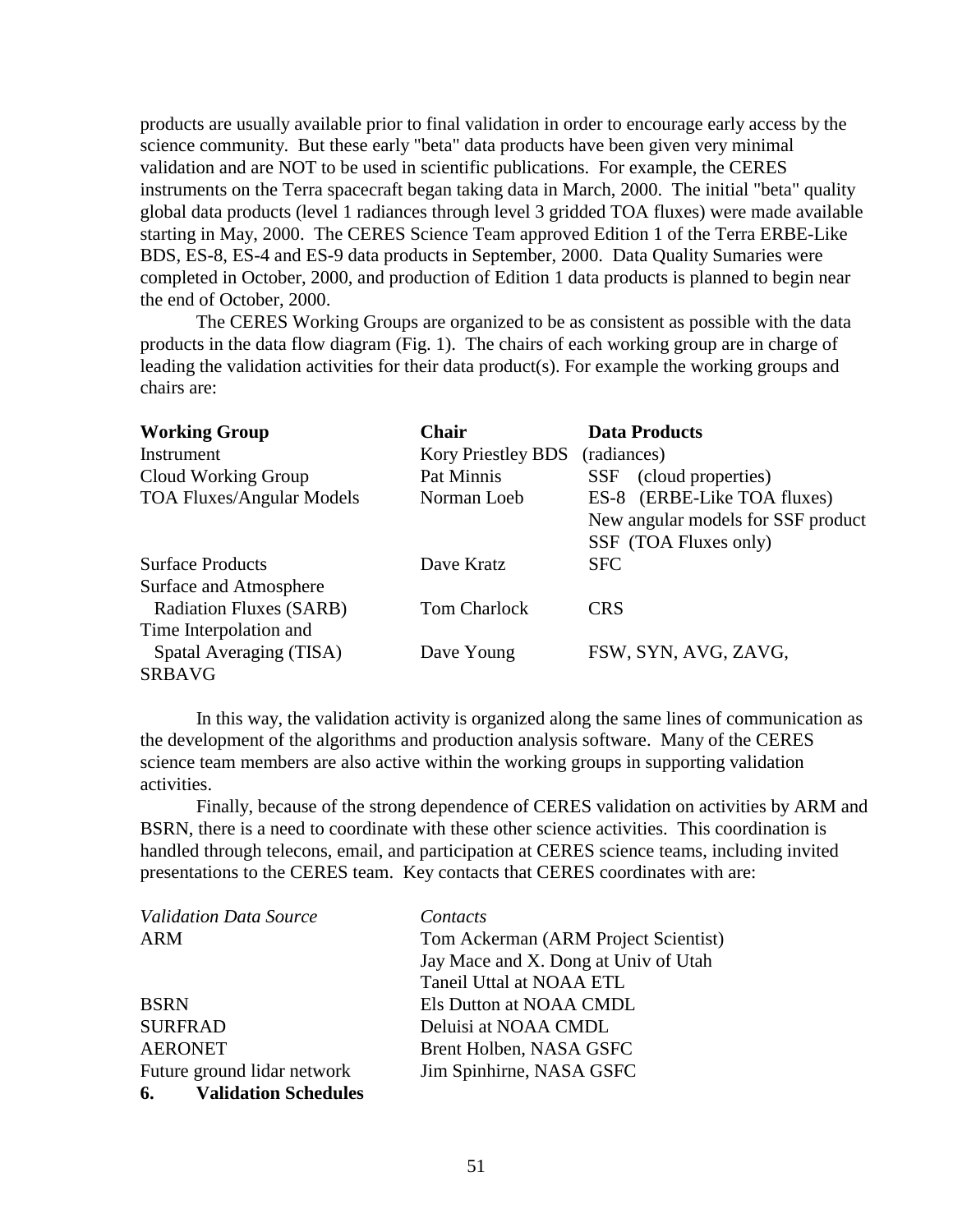More detailed validation plans are given in each of the subsystem validation plans (see http://asd-www.larc.nasa.gov/ceres/docs.html), while the current document is an overview of the entire plan. Below is the overall schedule for validation of each CERES major level 1, 2, and 3 data products. The "validation date" gives the predicted time that a data product would complete validation and pass review by the CERES science team. At this point the CERES Data Quality Summary for the data product would be ready, and the data product would start production of Edition 1 data, including reprocessing of earlier versions such as the "beta" quality data.

| <b>Product</b>                                 | <b>Name</b> | <b>Validation Date</b> |
|------------------------------------------------|-------------|------------------------|
| <b>Level 1 Radiance Calibrate/Navigate</b>     | <b>BDS</b>  | Launch $+6$ months     |
| <b>Level 2 ERBE-Like TOA Fluxes</b>            | ES-8/4/9    | Launch $+9$ months     |
| <b>Level 2 Cloud Properties: validate</b>      | <b>SSF</b>  | Launch $+18$ months    |
| <b>Level 2 Cloud: Reprocess/archive</b>        | <b>SSF</b>  | Launch $+24$ months    |
| Level 2 New angular models (ADMS)              |             | Launch $+30$ months    |
| (based on reprocessed cloud archive+radiances) |             |                        |
| <b>Level 2 Surface/Atmosphere Fluxes</b>       | <b>CRS</b>  | Launch $+36$ months    |
| Level 3 Gridded/Time Avged Cloud/Flux Several  |             | Launch $+42$ months    |

#### **Nominal CERES Validation Schedule**

To date, this schedule has been met successfully for validation of the level 1 instrument radiance (BDS) and levels 2/3 ERBE-Like TOA Fluxes (ES-8, ES-4, and ES-9) on both TRMM and Terra missions with CERES instruments. Aqua is currently expected to launch in summer, 2000. The combination of Terra and Aqua CERES data will be used to provide more accurate diurnal cycles of the radiation fields. The CERES instrument on TRMM operated from Jan 98 to August 98, for selected field experiments such as INDOEX in March/April of 1999, and for an overlap period with Terra of March/April of 2000. Unfortunately, a faulty voltage converter degraded over time, and has precluded an useful data from CERES/TRMM after June, 2000. The fault was traced to a design problem in the voltage converters, and these components were replaced on all of the Terra and Aqua CERES instruments. The TRMM SSF Edition 1 data product was approved by the science team September, 2000 and will enter production near the end of October, 2000. This early version of SSF will be used to generate the new CERES angular models for TRMM, so that it contains cloud and aerosol physical properties for each CERES field of view, but TOA fluxes only for clear-sky fields of view. After the new angular models are produced, then the Edition 2 SSF with TOA fluxes for all fields of view will be available. The delays in TRMM SSF validation were caused by delays in getting calibrated VIRS data, delays in getting ARM cloud profile data, and validation budget cuts.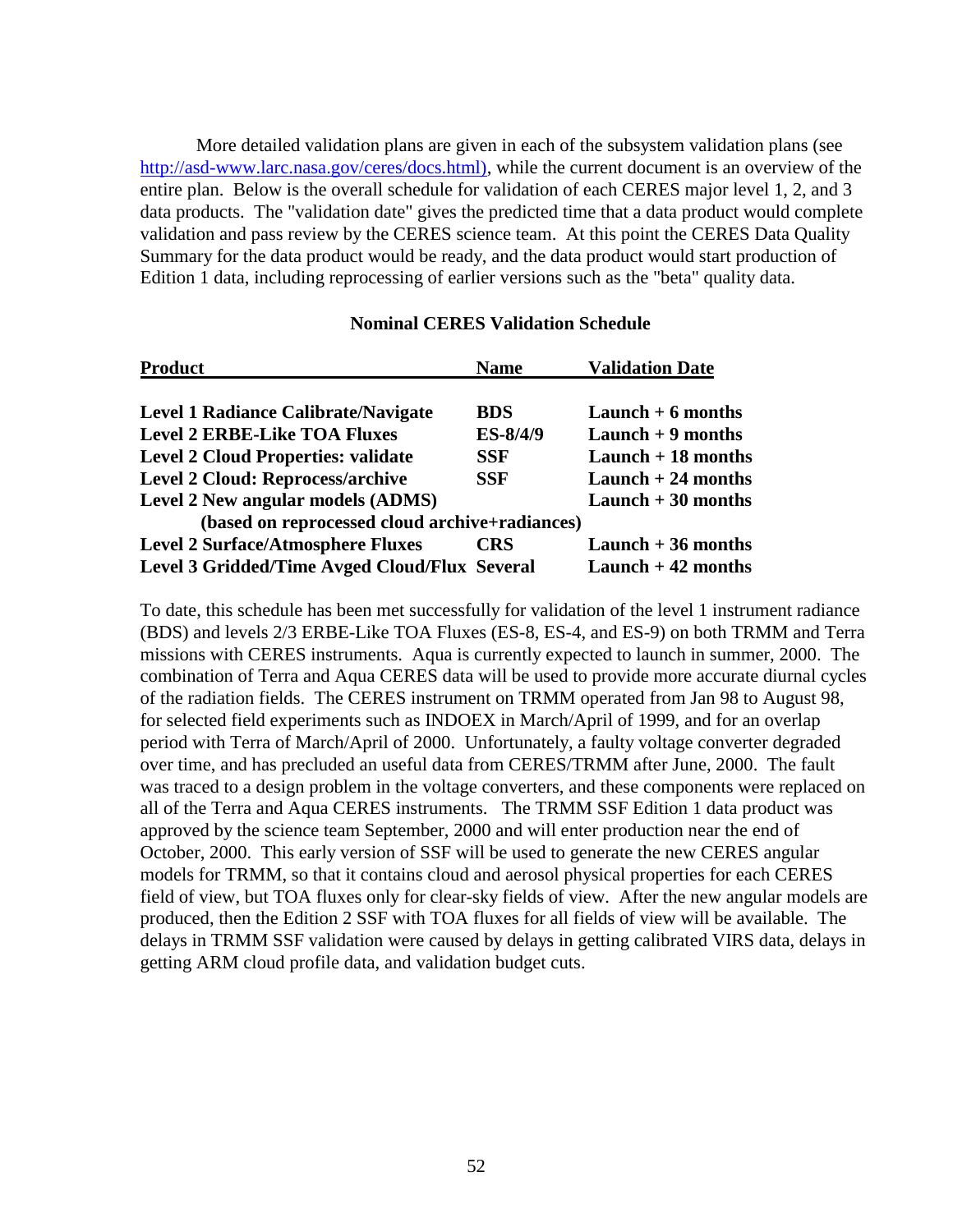# **7. References**

- Baum, B. A., et al., 1995: Satellite remote sensing of multiple cloud layers. Jour. Atmos. Sci., 52, 4210-4230.
- Bishop, J. K. and W. B. Rossow, 1991: Spatial and temporal variability of global surface solar irradiance. Jour. Geophys. Res., 96, 16,839-16,858.
- Cess, R. D., et al., 1999: Absorption of solar radiation by the cloudy atmosphere: Further interpretations of collocated aircraft measurements. Submitted to J. Geophys. Res.
- Chambers, 1999: Effect of orbital and instrument sampling pattern on error in flux retrievals. ALPS99, Meribel, France, Jan18-22, 1999, 4pp.
- Darnell, W. L., et al., 1992: Seasonal variation of surface radiation budget derived from ISCCP C1 data. Jour. Geophys. Res., 97, 15,741-15,760.
- Haeffelin, Martial P. A., J. R. Mahan, and K. J. Priestley, Predicted dynamic electrothermal performance of thermistor bolometer radiometers for Earth radiation budget applications, Applied Optics, Vol. 36, No. 28, 1 October 1997, pp. 7129-7142.
- Heck, P. W. et al., 1999: Multi-spectral retrieval of night-time cloud properties from CERES, ARM, and FIRE. ALPS99, Meribel, France, Jan18-22, 1999, 4pp.
- Hansen, J., W. Rossow, and I. Fung: Long-term climate monitoring of global climate forcings and feedbacks, NASA GISS Conference Publication, N.Y., N.Y., 89pp.
- Hu et al., 1999: Deep convective cloud albedo from TRMM/CERES. ALPS99, Meribel, France, Jan18-22, 1999, 4pp.
- Lee, R. B., et al., 1998: Prelaunch calibrations of the CERES Tropical Rainfall Measuring Mission and Earth Observing System morning (EOS-AM1) spacecraft thermistor bolometer sensors. IEEE Trans. Geo. and Rem. Sens., 36, 1173-1185.
- Lin et al., 1998a: Estimation of water cloud properties from satellite microwave, infrared, and visible measurements in oceanic environments, I Microwave brightness temperature simulations. J. Geophys. Res. 98, 3873-3886.
- Lin et al., 1998b: Estimation of water cloud properties from satellite microwave, infrared, and visible measurements in oceanic environments. J. Geophys. Res., 103, 3887-3905.
- Loeb, N. et al., 1999a: Influence of biases in 1D cloud optical depth retrievals on albedo estimation from angular distribution models. ALPS99, Meribel, France, Jan18-22, 1999, 4pp.
- Loeb, N. et al., 1999b: Comparison between two techniques for constructing angular distribution models: theory and CERES measurements. ALPS99, Meribel, France, Jan18-22, 1999, 5pp.
- Loeb, N. G., F. Parol, J.-C. Buriez, and C. Vanbauce, 2000. Top-of-atmosphere albedo estimation from angular distribution models using scene identification from satellite cloud property retrievals. J. Climate, 13, 1269-1285.
- Minnis et al., 1999: Daytime cloud properties for CERES from VIRS on the TRMM satellite. ALPS99, Meribel, France, Jan18-22, 1999, 4pp.
- Minnis et al., 1999: Cloud mask for CERES from VIRS on the TRMM satellite. ALPS99, Meribel, France, Jan18-22, 1999, 4pp.
- Mossavati et al., 1999: Geostationary Earth Radiation Budget (GERB) instrument. ALPS99, Meribel, France, Jan18-22, 1999, 4pp.
- Smith, W. L. Jr., et al., 1999: The anisotropy of surface-emitted infrared radiation characterized with satellite data. ALPS99, Meribel, France, Jan18-22, 1999, 4pp.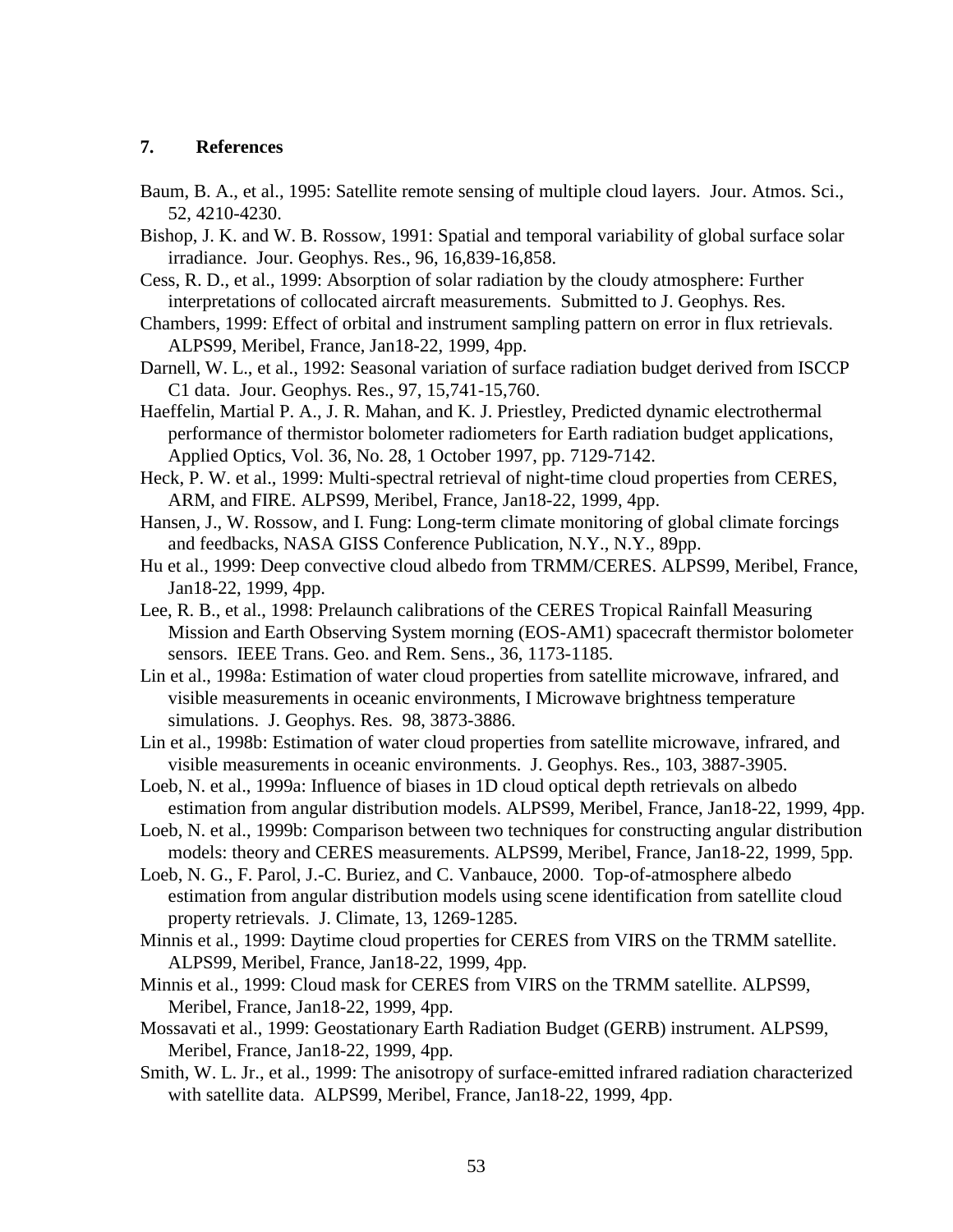- Priestley, Kory J., L. P. Kopia, R. B. Lee III, J. R. Mahan, M. P. Haeffelin, G. L. Smith, and J. Paden, Use of first-principle numerical models to enhance the understanding of the CERES point spread function, Sensors, Systems and Next Generation Satellites III, SPIE Proceedings, Volume 3221, London, United Kingdom, September 22-25, 1997, pp. 191-200.
- Priestley, K. J., B. R. Barkstrom, R. B. Lee, R. N. Green, S. Thomas, R. S. Wilson, P. L. Spence, J. Paden, D. K. Pandey, and A. Al-hajjah, 2000: Post launch radiometric validation of the Clouds and the Earth's Radiant Energy System (CERES) protoflight model on the Tropical Rainfall Measuring Mission (TRMM) Spacecraft through 1999, J. of Appl. Meteor. (In Press).
- Wielicki, B. A., et al., Clouds and the Earth's Radiant Energy System (CERES): Algorithm Overview, *IEEE Transactions on Geoscience and Remote Sensing*, 36, 1127-1141, 1998.
- Wielicki, B. A., B. R. Barkstrom, E. F. Harrison, R. B. Lee III, G. L. Smith, and J. E. Cooper, 1995b: Clouds and the Earth's Radiant Energy System (CERES): An Earth Observing System Experiment. *Bull. Amer. Met. Soc*., 77, 853-868, May, 1996.
- Wielicki, B. A., R. D. Cess, M. D. King, D. A. Randall, and E. F. Harrison, 1995: Mission to Planet Earth: Role of Clouds and Radiation in Climate. *Bull. Amer. Met. Soc*, 76, 2125-2153, November, 1995.
- Wielicki, B. A., T. Wong, D. F. Young, B. R. Barkstrom, R. B. Lee III, M. Haeffelin, 1999: Differences between ERBE and CERES Tropical Mean Fluxes: ENSO, Climate Change, or Calibration? AMS  $10^{th}$  Conf. Atmos. Rad., June 28 - July 2, 1999, Madison, WI, 48-51.
- Young, D. F. et al., 1998: Temporal interpolation methods for the Clouds and the Earth's Radiant Energy System (CERES) Experiment. Jour. Appl. Met., 37, 572-590.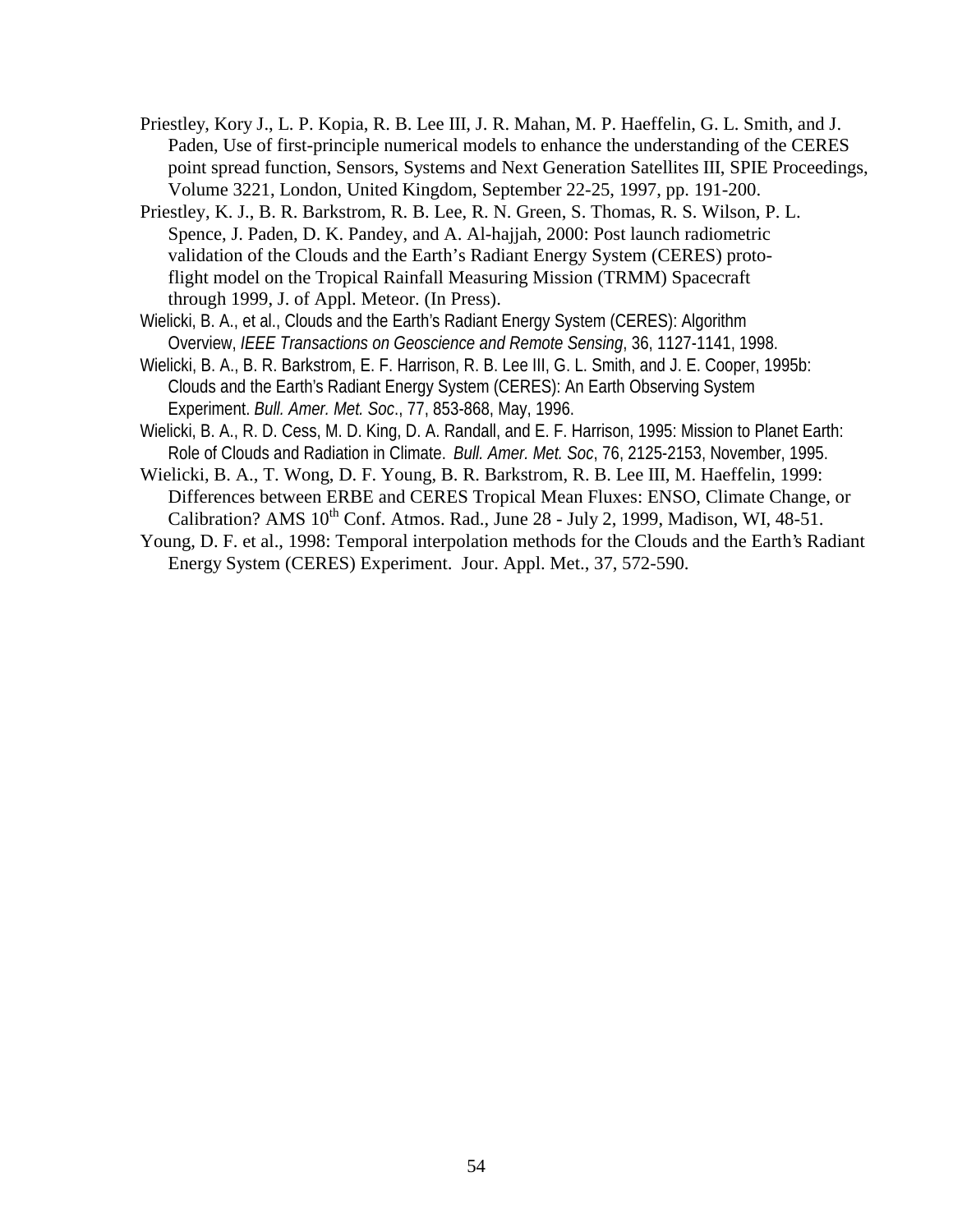## **Appendix A: ASTER STAR Sites for CERES and MODIS**

Note: Daytime acquisitions include all 14 VNIR, SWIR and TIR channels Nighttime acquisitions include all 5 TIR channels

In Priority Order:

I. *ARM sites*: 5 sites, **1200 total scenes** over 5 years, (58% during daytime) Purpose is to help validate retrievals of cloud properties, radiative fluxes and aerosol properties. The sampling strategy is dependent upon how rapidly the surface properties and clouds change. The Oklahoma ARM site is the most variable for land and cloud both in terms of season and day-to-day. ARM sites have the best characterization of the atmosphere anywhere in the world, and these are the highest priority CERES and MODIS acquisitions. The tropical ocean and polar ARM sites experience slower and fewer changes in cloud type and surface conditions with season; therefore, they require fewer acquisitions.

| <b>Site</b><br>ARM, Oklahoma                       | Lat/Long<br>40.03/-105.27 | Requirement<br>4 daytime/mo $*$ 60 mo = 240<br>$2 \text{ night/mol}$ * 60 mo = 120 |
|----------------------------------------------------|---------------------------|------------------------------------------------------------------------------------|
| ARM, Manus Island -2.06/147.43                     |                           | 2 daytime/mo $*$ 60 mo = 120<br>$2 \text{ night/mol}$ * 60 mo = 120                |
| ARM, Nauru Island -0.53/166.92                     |                           | 2 daytime/mo $*$ 60 mo = 120<br>$2 \text{ night/mol}$ * 60 mo = 120                |
| ARM, Kiritimati Is. 1.87/-157.33<br>(Christmas Is) |                           | 2 daytime/mo $*$ 60 mo = 120<br>$2 \text{ night/mol}$ * 60 mo = 120                |
| ARM, Barrow*                                       | 71.27/-156.83             | 1 daytime/mo $*$ 60 mo = 60<br>$1 \text{ night/mo}$ * 60 mo = 60                   |

\*Note that the polar scenes will be 2 daytime per month (polar day) plus 2 nighttime per month (polar night).

I. *BSRN sites* (Baseline Surface Radiation Network): Purpose is to obtain verification of surface radiation and cloud properties in climatic regimes not covered by the ARM sites. These sites have the world's most accurate surface radiation measurements. Each site requires 1 daytime and 1 nighttime acquisition per month for each of the 60 months of the mission, or 120 acquisitions per site. 14 sites \* 120 acquisitions/site = **1680 total scenes**.

| <b>BSRN Site</b>         | Lat/Long        |
|--------------------------|-----------------|
| Alice Springs, Australia | $-23.70/133.87$ |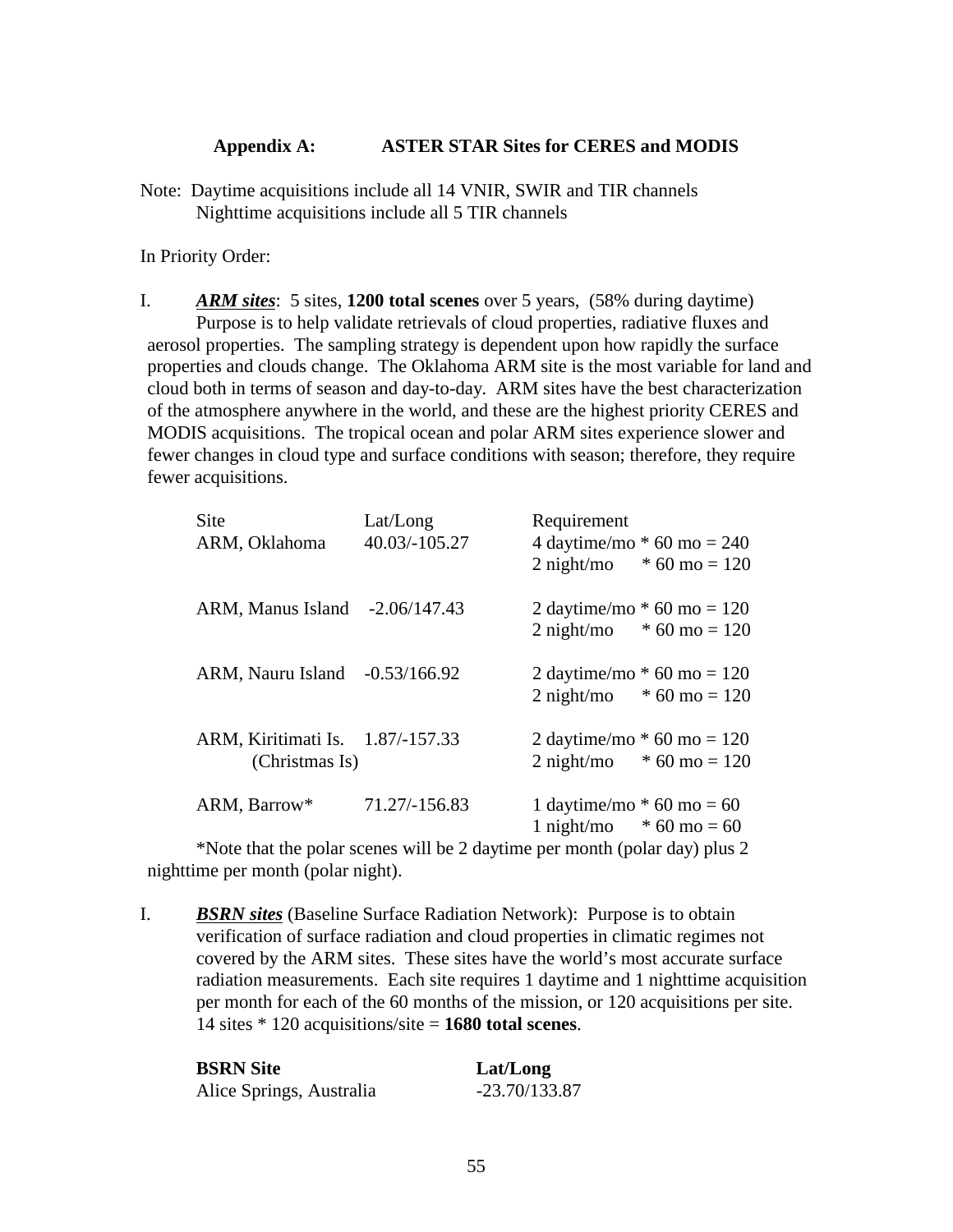| Aswan, Egypt                     | 24.00/33.00     |
|----------------------------------|-----------------|
| Bermuda                          | 32.37/-64.70    |
| Bondville, Illinois              | 40.05/-88.37    |
| Boulder, Colorado                | 40.03/-105.30   |
| Carpentras, France               | 44.05/5.05      |
| Florianopolis, Brazil            | $-27.58/-48.52$ |
| Fort Peck, Montana               | 48.00/-105.00   |
| Georg von Neumayer, Antarctica*  | $-70.65/-8.25$  |
| Goodwin Creek, Mississippi       | 34.00/-90.00    |
| Ny Alesund, Spitsbergen, Norway* | 78.93/11.93     |
| Ping Chuan, China                | 28.00/102.00    |
| Syowa base, Japan, Antarctica*   | $-69.00/39.35$  |
| Toravere Obs/Estonia             | 58.33/26.73     |
|                                  |                 |

II. *SURFRAD and AERONET sites*: These sites are primarily to characterize different aerosol types around the world. Daytime sampling only. 1 daytime acquistion per month for each of the 60 months, or 60 acquisitions per site. 20 sites \* 60 acquistions/site = **1200 total scenes.** 

| <b>Site</b>                   | Lat/Long        |                              |
|-------------------------------|-----------------|------------------------------|
| Sable Island, Nova Scotia     | 43.93/-60.01    | <b>Perturbed Marine</b>      |
| K' puszta, Keszcemet, Hungary | 46.97/19.55     | <b>Perturbed Continental</b> |
| Cheeka Peak, Washington       | 48.30/-124.62   | Clean Marine                 |
| Tucson, Arizona               | 32.23/-110.95   | Desert                       |
| GSFC, Maryland                | 39.03/-76.88    | Urban                        |
| Bondoukoui                    | 11.85/-3.75     | West Africa                  |
| Ouagadougou                   | $12.20/-1.40$   | West Africa                  |
| Catalina Island, California   | 34.00/-119.00   | Urban                        |
| Cuiaba                        | $-15.50/-56.00$ | <b>Biomass Burning</b>       |
| Dry Tortugas                  | 24.60/-82.80    | Florida                      |
| Bermuda                       | 32.37/-64.70    | Atlantic                     |
| Capo Verde                    | 16.73/-22.94    | W. Coast Africa              |
| <b>Ascension Island</b>       | $-7.98/-14.41$  | Atlantic                     |
| <b>Barbados</b>               | 13.00/-60.00    | Caribbean                    |
| La Reunion                    | $-20.00/55.50$  | S. Indian Ocean              |
| Mongu                         | $-15.50/23.00$  | S. Central Africa            |
| Male                          | 5.00/74.00      | S. India, ocean              |
| Tromelin                      | $-16.00/54.50$  | <b>Biomass Burning</b>       |
| Okinawa                       | 25.50/128.00    | S. China Sea                 |
| Crete                         | 35.00/25.00     | Mediterranean                |

**III.** *Polar sites*: These sites are in addition to the ARM and BSRN sites listed above. They are to cover major types of snow/ice/cloud conditions in the polar regions. Note that the polar scenes will be 2 daytime per month (during polar day) plus 2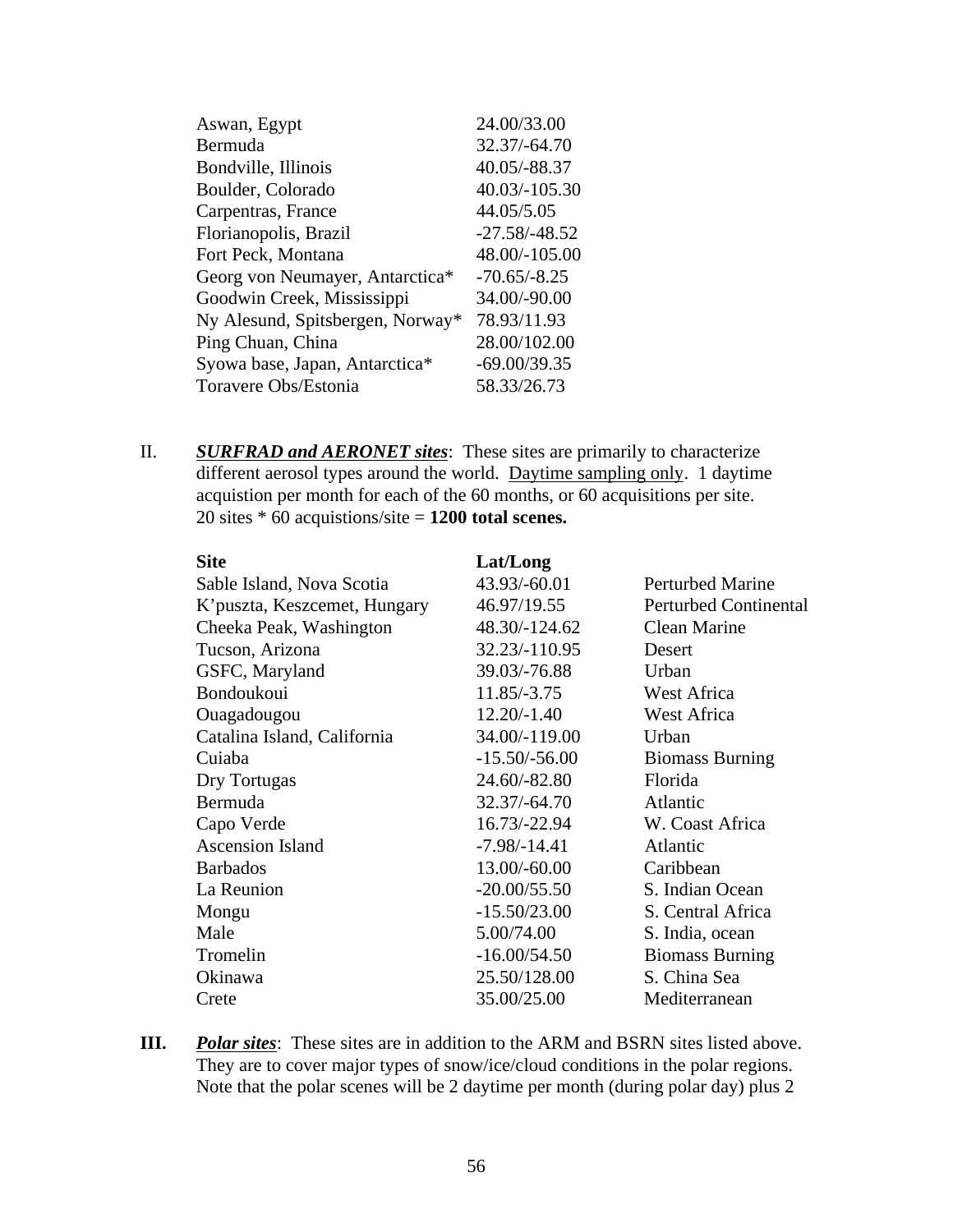nighttime per month (during polar night). Average 1 acquisition/month \* 60 months (=60 acquisitions/site) \* 9 sites = **540 total scenes.** 

| <b>Polar Site</b>          | Lat/Long         |
|----------------------------|------------------|
| Alert Airport, Canada      | 82.31/-62.17     |
| Baker Lake Airport, Canada | 64.18/-96.05     |
| Upernavik, Greenland       | 72.47/-56.10     |
| Norilsk, Russia            | 69.20/88.06      |
| Franz Josef Land, Russia   | 80.00/55.00      |
| McMurdo, Antarctica        | $-77.51/166.40$  |
| Palmer, Antarctica         | $-64.46/-64.05$  |
| Casey, Antarctica          | $-66.01/111.05$  |
| Brockton, Antarctica       | $-78.48/-174.40$ |

V. *Ocean sites*: These sites are chosen to characterize the Scherr Global Cloud Climate regions not covered by the existing land and island site data listed above. Specific ocean locations are listed rather than strips, since clouds will not be independent in adjacent 60 km ASTER scenes along an orbit track. 1 daytime and 1 nighttime acquisition per month is requested for each site \* 60 months (= 60 acquisitions/site) \* 16 sites = **960 total scenes**.

# **Lat/Long**  53.00/-150.00 43.00/-153.00 37.00/-123.00 30.00/-119.00 20.00/-133.00 15.00/-103.00

 7.00/-90.00 -7.00/-137.00 -10.00/65.00 -20.00/-75.00 -28.00/37.00 -30.00/-75.00 -33.00/-142.00 -40.00/150.00 -45.00/-145.00 -55.00/-147.00

IV. *Special MODIS sites:* These sites have been selected by the MODIS team. The Tibetan Plateau is expected to be an especially difficult region for cloud masking. Two others sites are in and out of the monsoon region, one in the middle of India and one that is often cloud covered, in Borneo. 1 daytime and 1 nighttime acquisition is requested for each of the three sites/mo  $*$  60 months = 120 scenes/site. **Total 360 scenes** over 60 months.